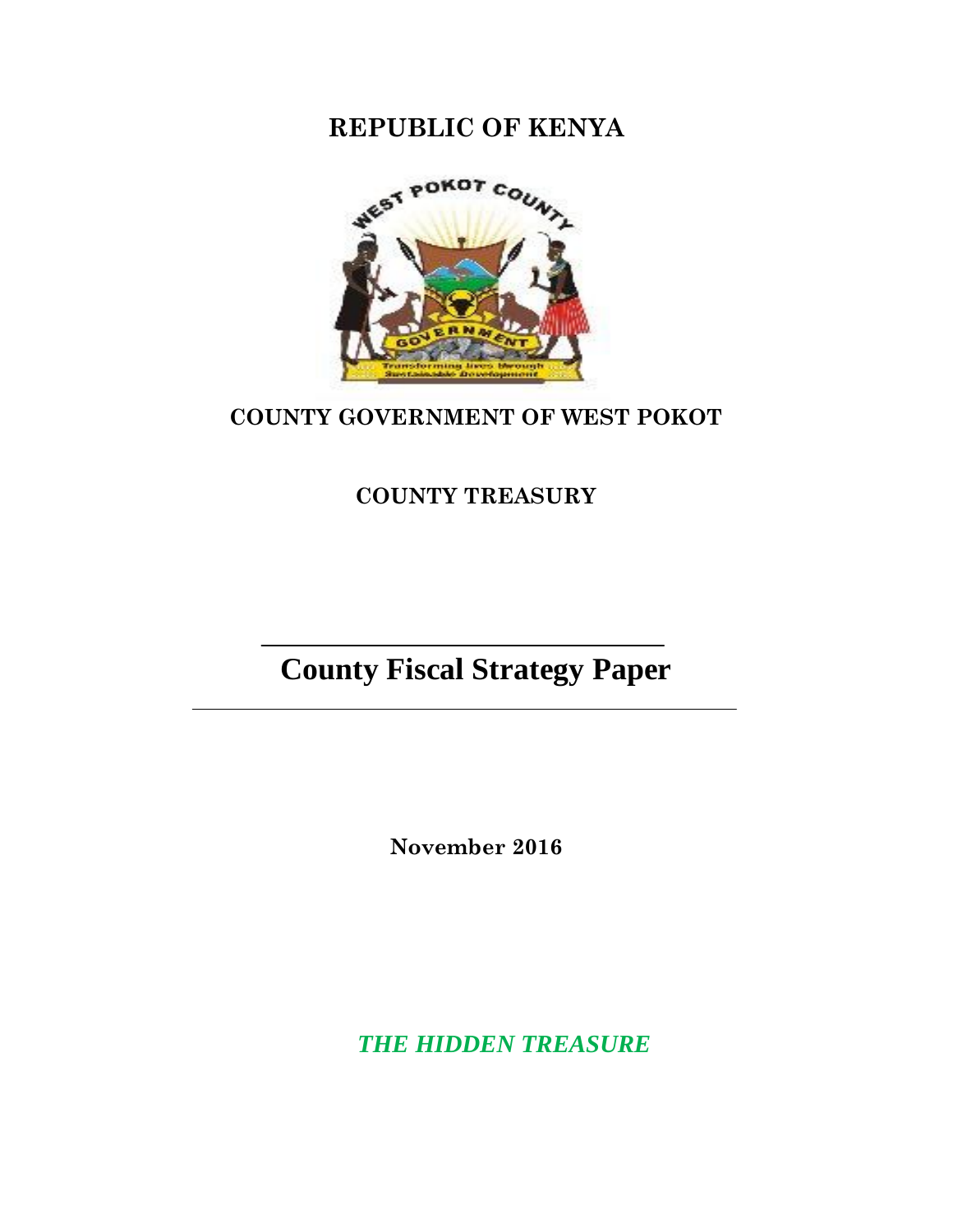#### **FOREWORD**

<span id="page-1-0"></span>The 2017 Fiscal Strategy Paper for West Pokot County sets out the administration's priority programs to be implemented in the Medium Term Expenditure Framework under the devolved system of government. It has been prepared by the County Government as part of its efforts to ensure effective linkage between policy, planning and budgeting.Its preparation has been informed by the priorities identified in the Second Medium Term Plan of Vision 2030, County Integrated Development Plan, Sustainable Development Goals, the Annual Development Plan and the National Budget Policy Statement. It provides an updated resource envelope of Kshs. 5.13 Billion for the FY 2017/2018 County budget, presents a fiscal framework and ministerial ceilings for the fiscal year and the medium term.

The world economy is estimated to have grown by 3.2 per cent in 2015. Kenya's macroeconomic performance remains broadly stable despite the global economic slowdown. Kenya's growth remains strong, supported by significant infrastructure investments, construction, mining, and lower energy prices and improvement in agricultural The Kenyan economy grew by 5.6 percent in 2015 compared to 5.3 percent growth in 2014**.** It is projected to expand further by 6.0 percent in 2016 and above 6.5 percent in the medium term supported by strong outputs in agriculture with a stable weather outlook, continued recovery of tourism and completion of key public projects in roads, rail and energy generation. In addition, strong consumer demand and private sector investment as well as stable macroeconomic environment will help reinforce this growth.

The county government of West Pokot is committed to ensuring the success of devolution. In this regard, the need for continued fiscal discipline and prudent utilization of public resources is emphasized. This therefore calls for greater transparency and accountability in public finance management at the county level.

The ministerial priorities for the 2017/2018 fiscal year and the medium term include investments in agriculture and irrigation to boost county food security, health, road infrastructure, education, water, strengthening business environment and support to Small and Micro enterprises to boost job creation more specifically for the youth. Other sectors have also been given prominence due to their contribution towards citizen socioeconomic transformation. Allocation of resources has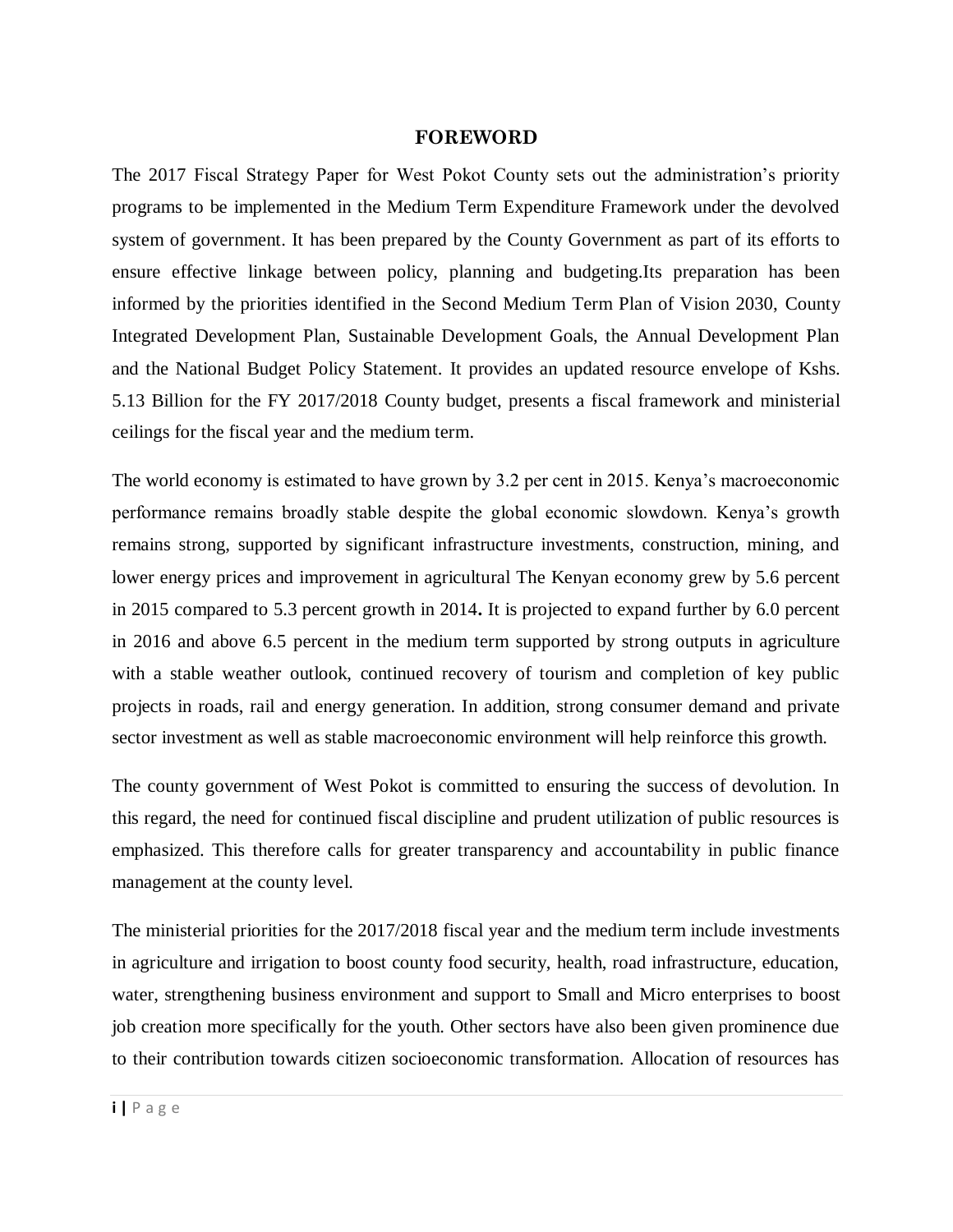been premised on the county strategic priorities, non-discretionaryexpenditures and absorption capacity of departments.

The unveiling of this fiscal strategy paper with a budget estimate of Ksh.5.403 Billion for the fiscal year 2017/2018 is a clear demonstration of our commitment to the realization of our county vision of being the leading county in effective and efficient resource management, sustainable development and service delivery. I call upon all our stakeholders to continue supporting us on the basis of mutual respect, cooperation and consultation.

ampto

**Mr. Joel Ngolekong, CEC, Finance and planning**  *West Pokot County*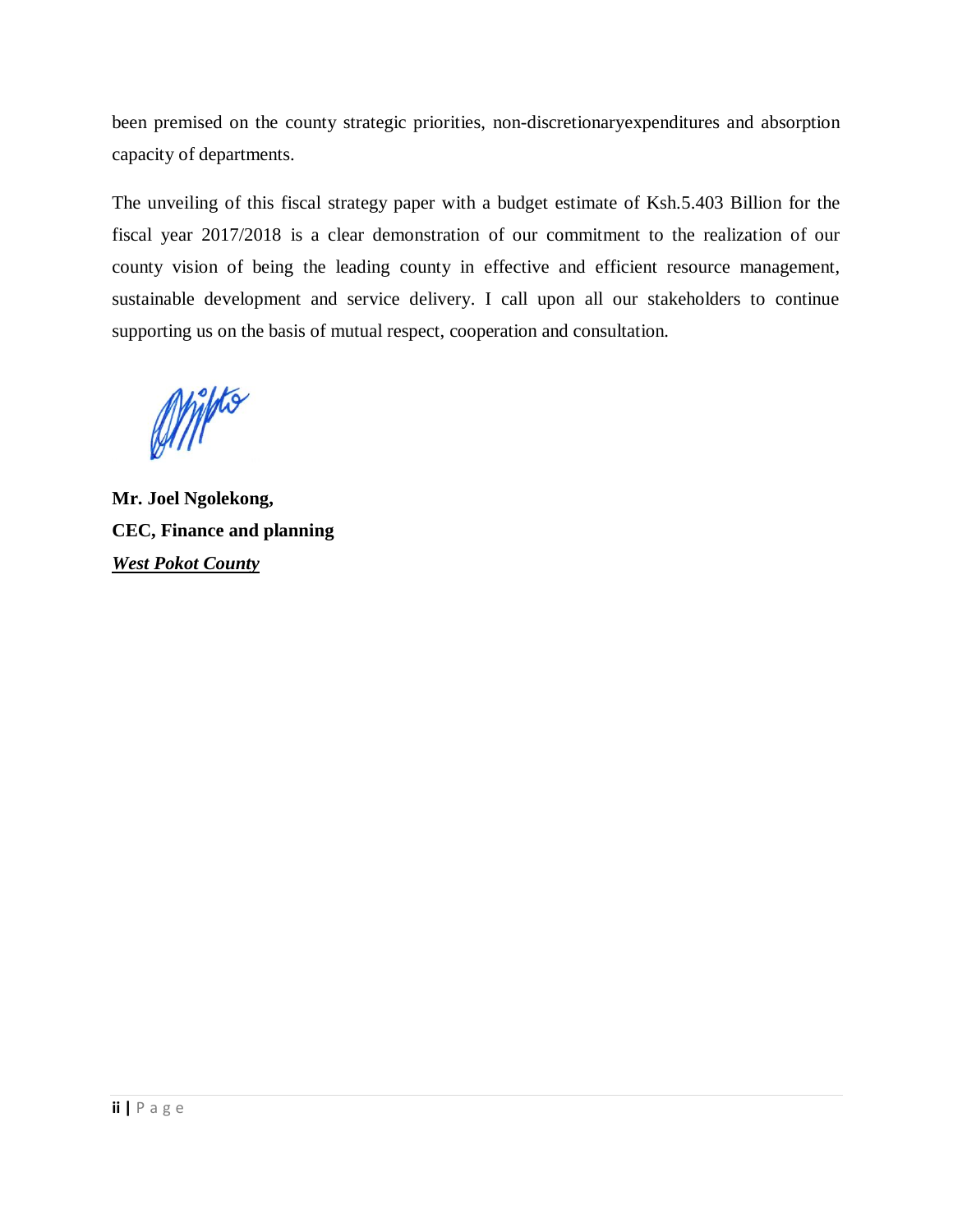#### **ACKNOWLEDGEMENT**

<span id="page-3-0"></span>The County Fiscal Strategy Paper is prepared in accordance with section 117(1) of the Public Finance Management (PFM) Act, 2012.The paper outlines the broad strategic priorities and policy goals,provides linkage with the national objectives in the Budget Policy Statement, and provides the financial outlook with respect to county government revenues and spending plans for a given year.The document is expected to improve the public's understanding of County's public finances and guide public debate on economic and development matters.

The preparation of the 2017 CFSP was a collaborative effort among various county government agencies. We are grateful for their inputs. We thank all the spending units and agencies for timely provision of information. We are also grateful for the comments from the public participation of  $25<sup>th</sup>$  November 2016 which provided inputs to this paper, in addition to comments from several other stakeholders.

A core team in the County Treasury spent substantial amount of time putting together this document. We are particularly grateful to them for their tireless efforts in ensuring that this document was produced in time and is of high quality.

**Jackson Pengat Chief Officer Finance and Economic Planning** *West Pokot County*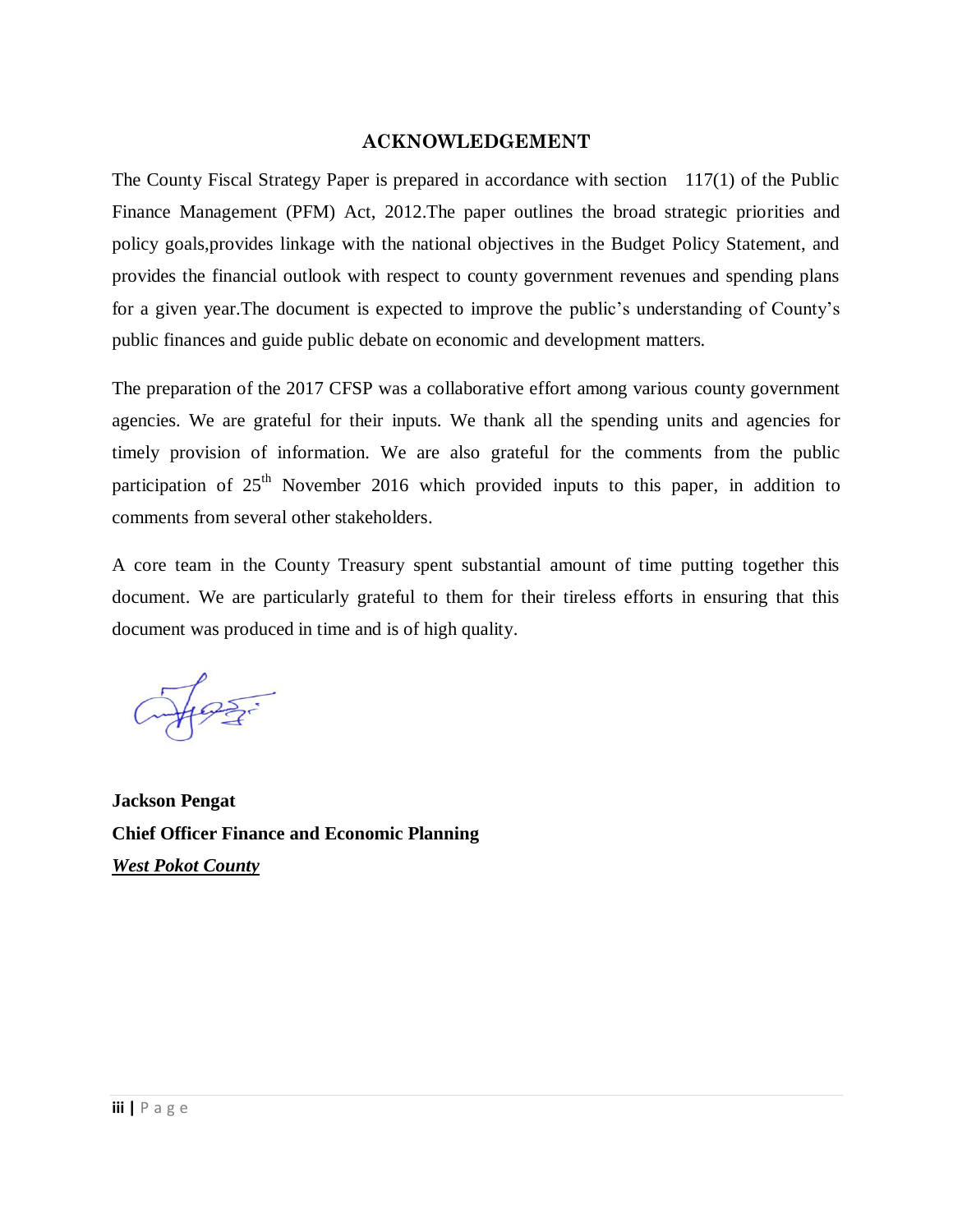# **TABLE OF CONTENTS**

<span id="page-4-0"></span>

| 1.5 Overview of 2016 Budget Policy Statement (BPS) and Integration of CFSP into the BPS 4 |
|-------------------------------------------------------------------------------------------|
|                                                                                           |
| 1.5.2 Sustaining Conducive Business Environment for Investment Opportunities5             |
| 1.5.3 Continued spending in Infrastructure to Unlock Constraints to Growth 7              |
|                                                                                           |
|                                                                                           |
| 1.5.6 Enhancing Service Delivery through Devolution and Structural Reforms 12             |
|                                                                                           |
|                                                                                           |
|                                                                                           |
|                                                                                           |
|                                                                                           |
|                                                                                           |
|                                                                                           |
|                                                                                           |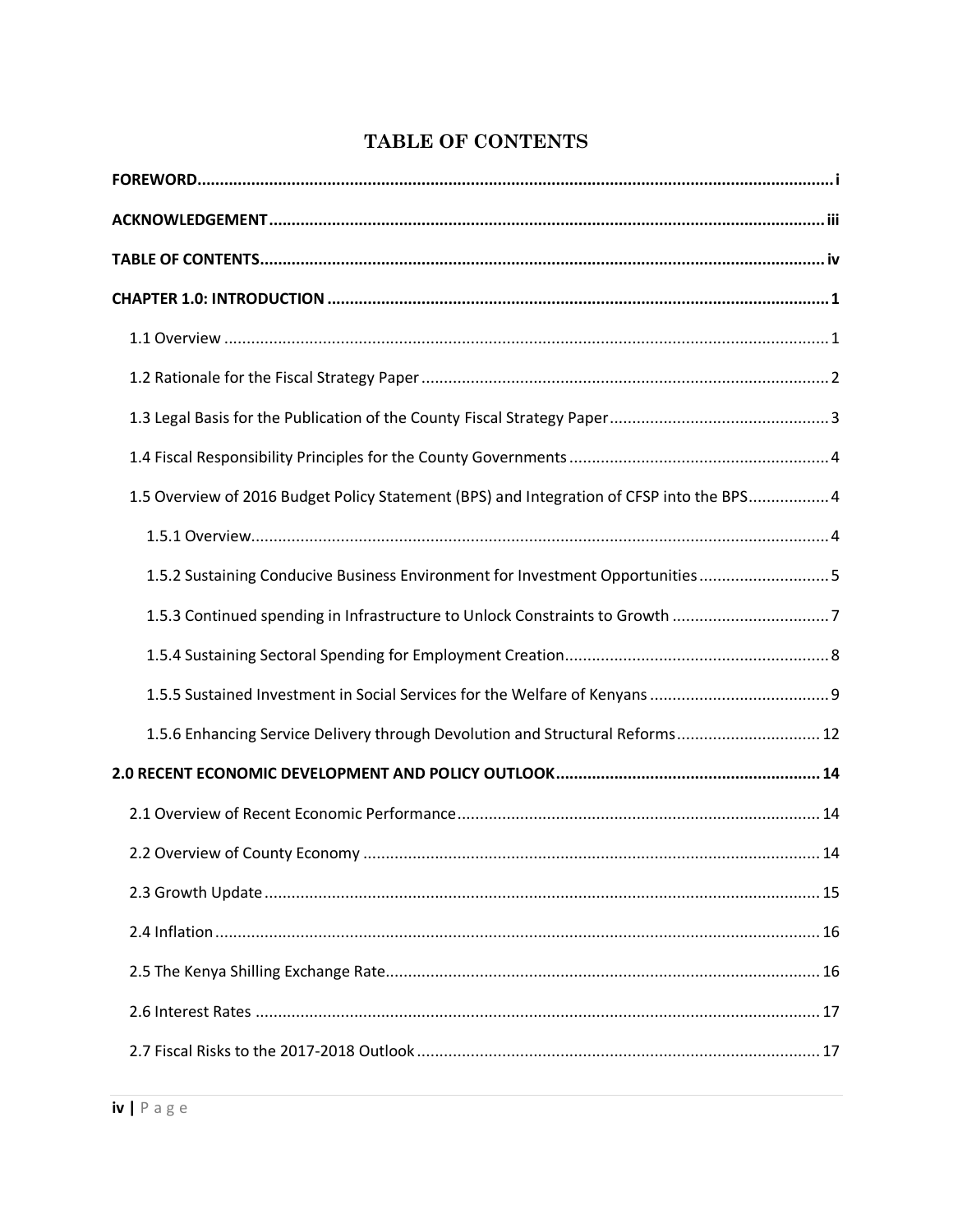| 3.4 Internal Revenue Performance & Projections for FY 2017/18-FY 2019/2020 22 |  |
|-------------------------------------------------------------------------------|--|
|                                                                               |  |
|                                                                               |  |
|                                                                               |  |
|                                                                               |  |
|                                                                               |  |
|                                                                               |  |
|                                                                               |  |
|                                                                               |  |
|                                                                               |  |
|                                                                               |  |
|                                                                               |  |
|                                                                               |  |
|                                                                               |  |
|                                                                               |  |
|                                                                               |  |
|                                                                               |  |
|                                                                               |  |
|                                                                               |  |
|                                                                               |  |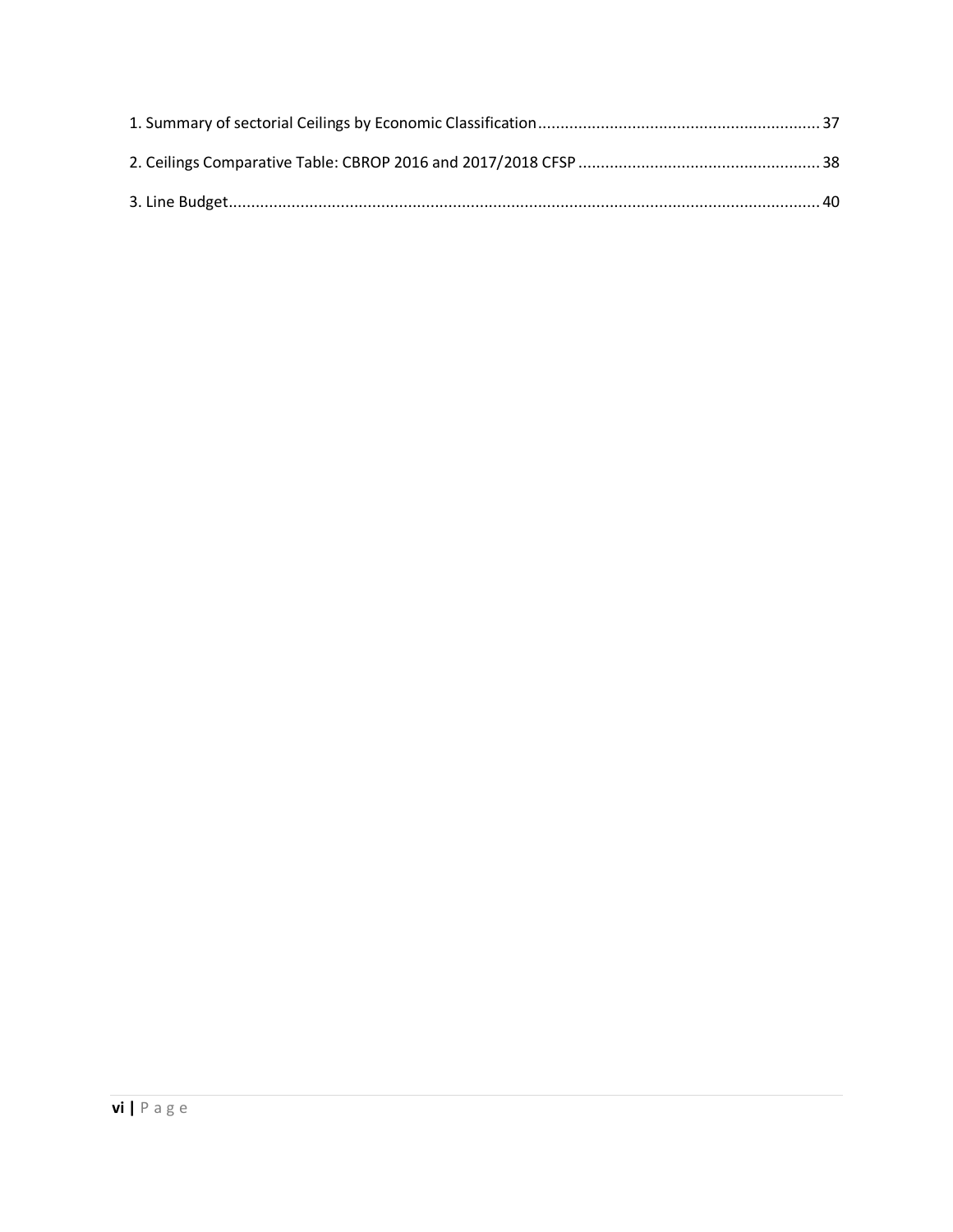#### **CHAPTER 1.0: INTRODUCTION**

#### <span id="page-7-1"></span><span id="page-7-0"></span>**1.1 Overview**

The 2017 County Fiscal Strategy Paper (CFSP) continues to focus on the implementation of far reaching socio-economic policies aimed at achieving economic transformation and prosperity at the county level. It therefore builds on the commitments made by the government in the last strategy paper of implementing programs to raise productivity and economy-wide efficiency, thereby sustaining high and inclusive growth in line with aspirations of Vision 2030.

Since independence, Kenya's economic development focused on alleviation of poverty, improvement of literacy levels, and reducing incidence of diseases. Kenya Vision 2030 is the new long-term development blue print for the country. It is motivated by a collective aspiration for a better society by the year 2030.It aims to transform Kenya into "a newly industrializing,middle income country providing a high quality of life to all its citizens in a clean and secure environment". The Second Medium Term Plan and the County Integrated Development Plan for West Pokot County outlines the policies, programmes and projects to be implemented during the five year period starting 2013 to 2017 in order to deliver accelerated and inclusive economic growth, higher living standards, better education and health care, increased job creation especially for youth, commercialized agriculture providing higher rural incomes and affordable food, improved manufacturing sector and more diversified exports. This fiscal framework is aligned to ensure the goals of thesemedium and long term development plans are realized.

The fiscal strategy paper is prepared against a backdrop of slow global economic growth owing to a more subdued outlook for advanced economies following the UK vote in favour of leaving the European Union (Brexit) and weaker than expected growth in the United States, and a sharp slowdown among Sub-Saharan African economies especially commodity exporters. However, the Kenyan economy remains resilient registering strong economic growth of 5.6 percent in 2015 compared to the average growth of 3.4 percent for Sub Saharan Africa and 3.2 percent for global economy. Further, our macroeconomic performance remains broadly stable with overall inflation within target, Kenya Shilling exchange rate to the US dollar remaining stable and low short term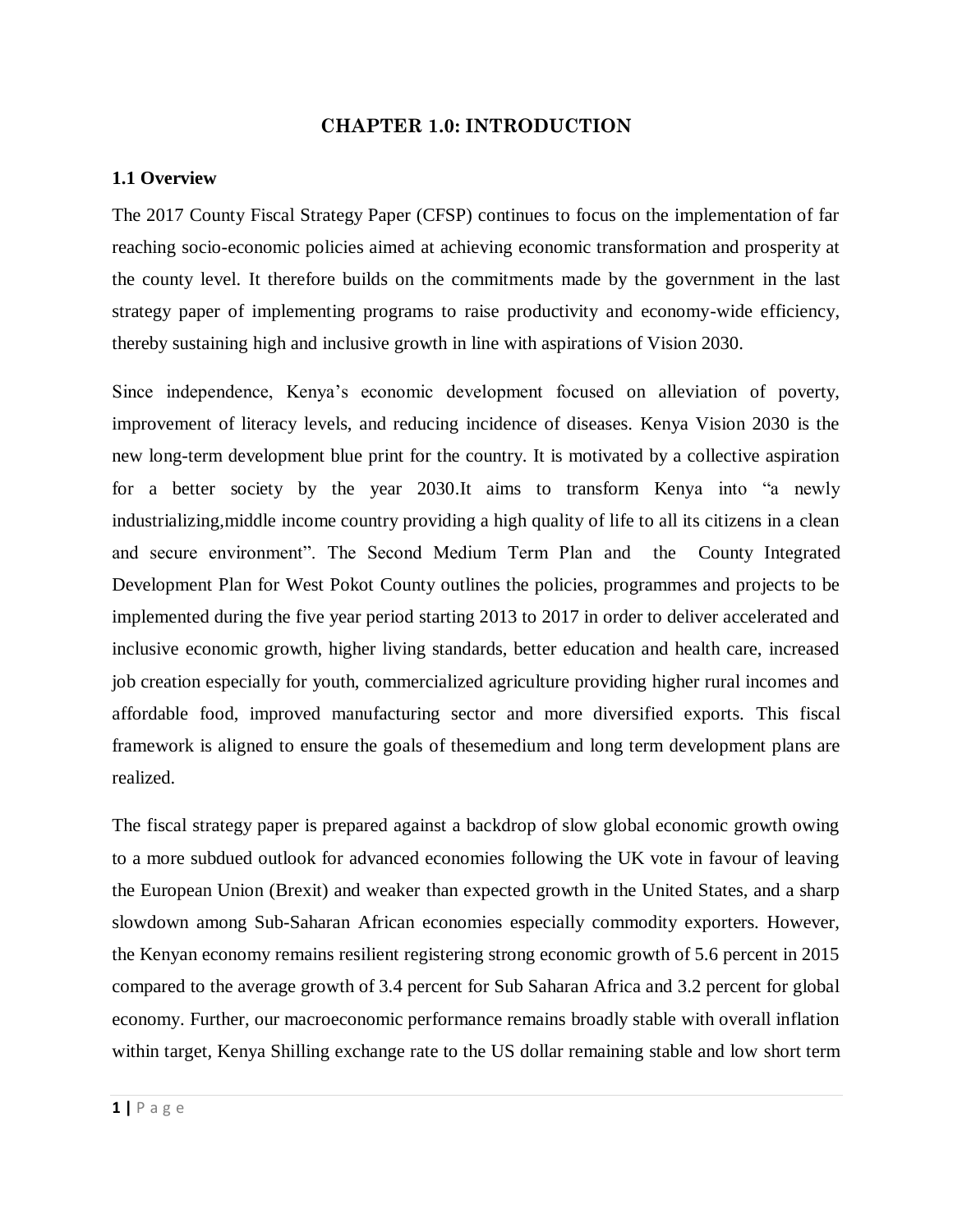interest rates, a reflection of ample liquidity in the money market. The economy is projected to grow at 6.0 percent in 2016 and over 6.5 percent in the medium term.

On the Post-2015 development agenda, the 17 Sustainable Development Goals (SDGs) and respective 169 targets and 230 indicators will be mainstreamed into the County policies,projects and programmes. It is expected that theimplementation of the identified priority programs will raise productivity and economy-wide efficiency, thereby bolstering and sustaining high and inclusive growth. This will, in turn, create opportunities for productive jobs.

# <span id="page-8-0"></span>**1.2 Rationale for the Fiscal Strategy Paper**

This strategy paper articulates priority socioeconomic policies and structural reforms as well as sectoral expenditure programs to be implemented in the fiscal year2017/18 and the medium term. Specifically, the County Fiscal Strategy Paper aims to;

- a) Specify the broad strategic priorities and policy goals that will guide the county government in preparing its budget for the coming financial year and over the medium term.
- b) Provide Linkage with the national objectives in the Budget Policy Statement.
- c) Provide the financial outlook with respect to county government revenues, expenditures and borrowing over the medium term.
- d) Provide a basis for stakeholder engagement in the formulation and implementation of county priorities and budgeting.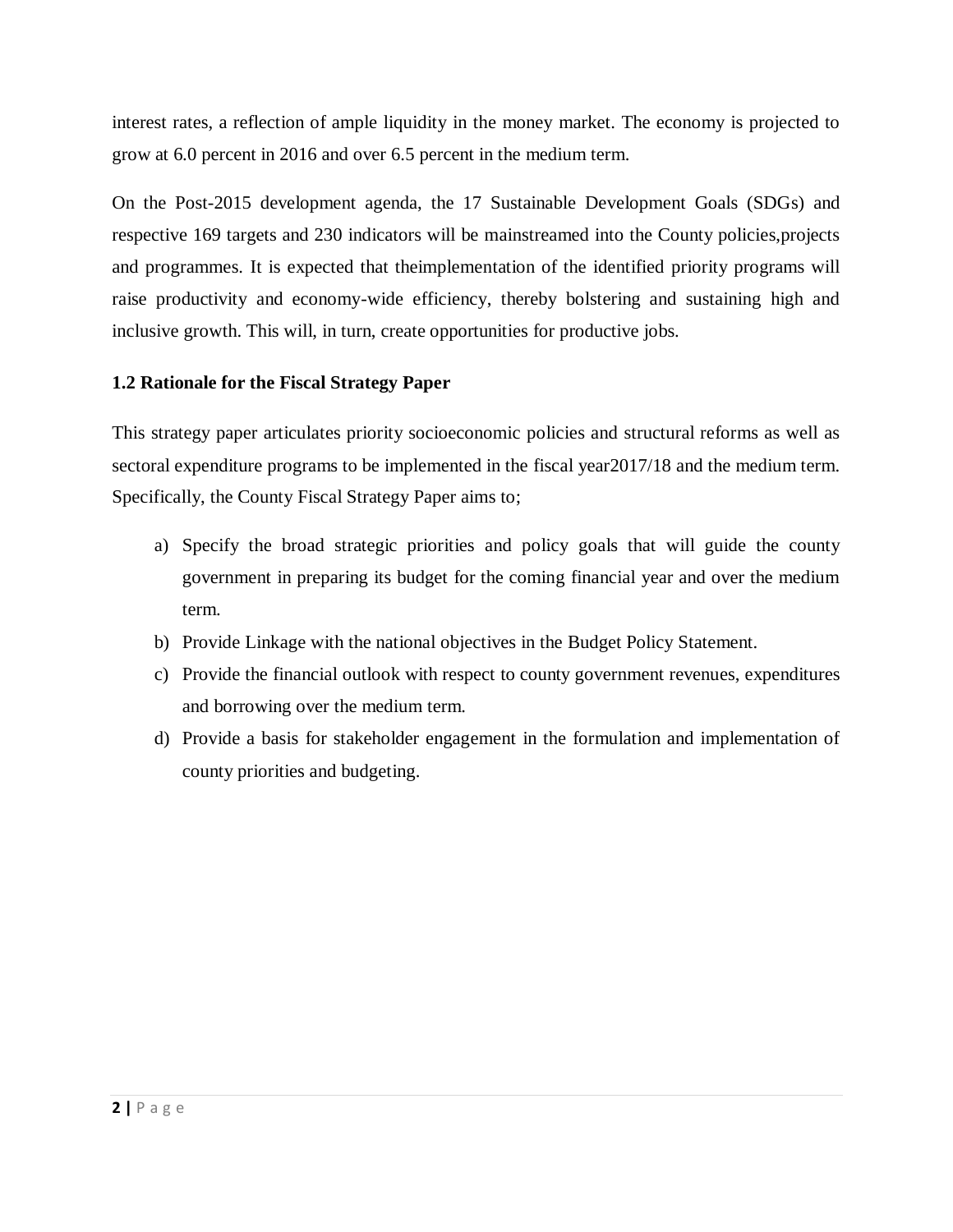# <span id="page-9-0"></span>**1.3 Legal Basis for the Publication of the County Fiscal Strategy Paper**

The public Finance Management Act 2012 Section 117 empowers County Treasury to prepare County Fiscal Strategy Paper. Section 117 (1) stipulates that The County ,Treasury shall prepare and submit to the County Executive Committee (CEC) the County Fiscal Strategy Paper for approval and the County Treasury shall submit the approved Fiscal Strategy Paper to the county assembly, by the  $28<sup>t</sup>$  February of each year.

Section 117 (3) stipulates that "Not later than the 15th day of February of each year in the case of the National Treasury and 28th day of February in each year in the case of each County Treasury, the National or County Treasury as the case may be, shall submit to Parliament or their County Assembly, a budget policy statement or county fiscal strategy paper for the next three years) while 117 (4) informs the County Treasury to mandatory include in its County Fiscal Strategy Paper the financial outlook with respect to county government revenues, expenditures and borrowing for the coming financial year and over the medium term.

*The Act is also specific that "Once the Budget Policy Statement (BPS) or County Fiscal Strategy Paper as the case may be are adopted they will serve as the basis of ceilings specified in the fiscal framework, grounded in a budgetary strategy".*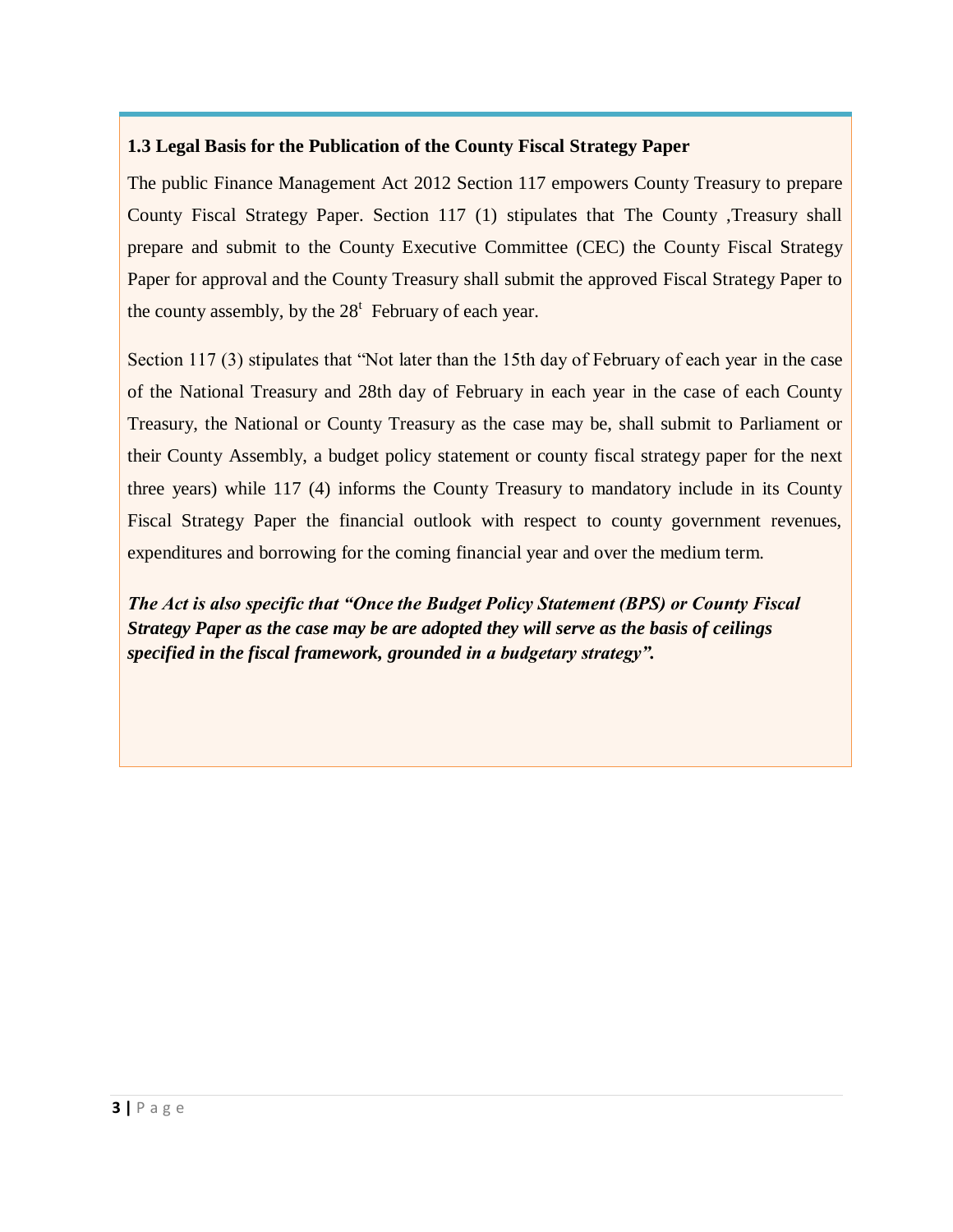#### <span id="page-10-0"></span>**1.4 Fiscal Responsibility Principles for the County Governments**

In line with the Constitution, the new Public Finance Management (PFM) Act, 2012, sets out the fiscal responsibility principles to ensure prudent and transparent management of public resources. The PFM law (Section 15) states that:

- 1) Over the medium term, a minimum of 30 percent of the national and county budgets shall be allocated to development expenditure
- 2) The county government's expenditure on wages and benefits for its public officers shall not exceed a percentage of the county government's total revenue as prescribed by the County Executive member for finance in regulations and approved by the County Assembly.
- 3) Over the medium term, the National and County Government's borrowings shall be used only for the purpose of financing development expenditure and not for recurrent expenditure.
- 4) Public debt and obligations shall be maintained at a sustainable level as approved by Parliament for the National Government and the county assemblies for the County Governments.
- 5) Fiscal risks shall be managed prudently; and
- 6) A reasonable degree of predictability with respect to the level of tax rates and tax bases shall be maintained, taking into account any tax reforms that may be made in the future.

# <span id="page-10-1"></span>**1.5 Overview of 2016 Budget Policy Statement (BPS) and Integration of CFSP into the BPS:** *Consolidating economic gains in an environment of subdued global demand*

## <span id="page-10-2"></span>**1.5.1 Overview**

With the global economy experiencing a period of growth slowdown in the volume of international trade driven majorly by subdued demand, we are yet to reach our optimal levels and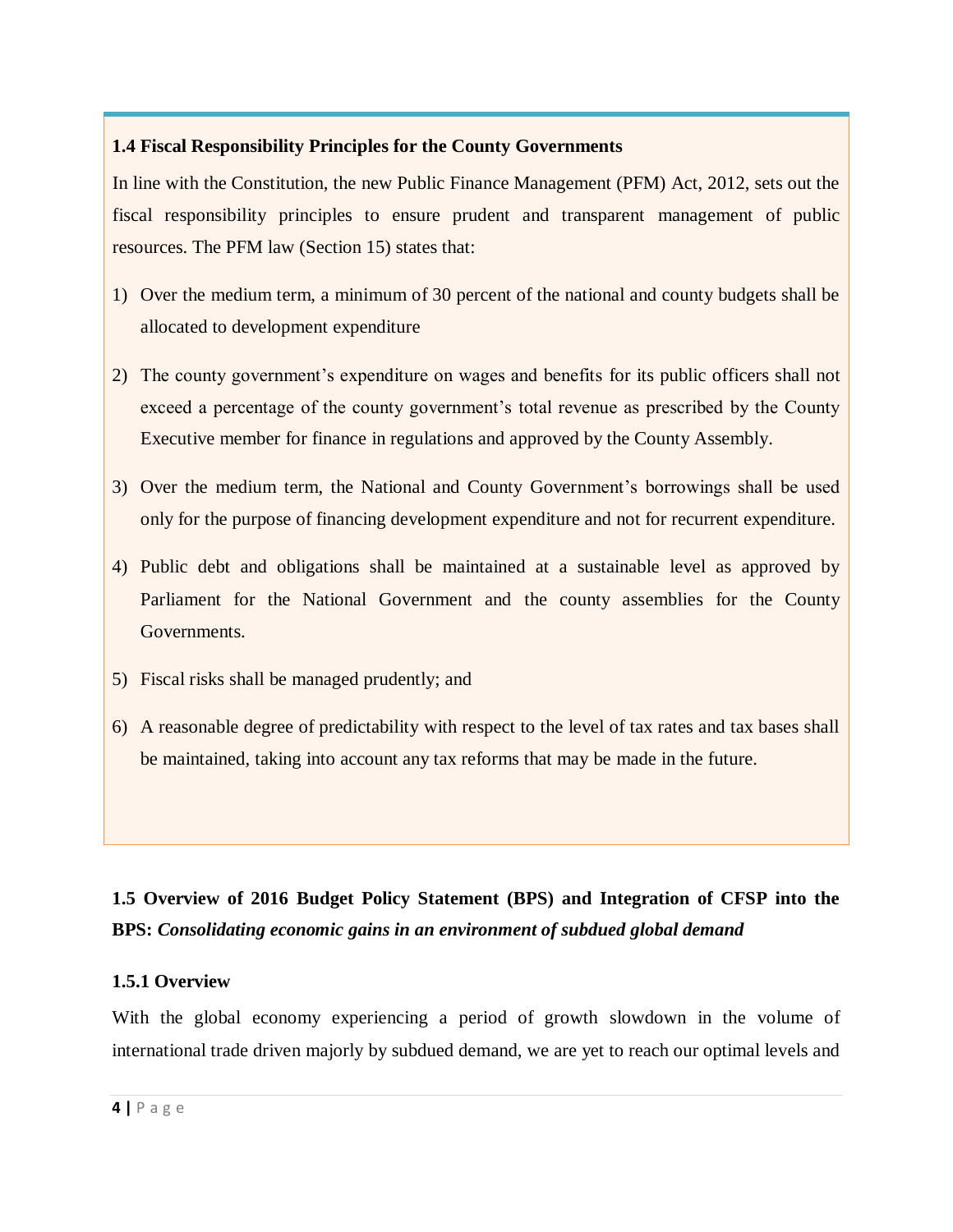hence the need to tackle the challenges that hinder us from operating optimally domestically despite the improvements in growth over the last few years.

Some of the constraints as identified in the previous budget policy statements involved: business environment; infrastructure; agriculture; devolution and social services. The government therefore, needs to continue carrying out measures aimed at tackling the constraints and advancing structural reforms to substantially reduce unemployment and poverty.

In this regard, this BPS will continue to focus on the implementation of the Vision 2030 and the five pillars of the economic transformation agenda, namely: creating conducive business environment; developing infrastructure for growth of industries; transforming agriculture to sustain growth; supporting manufacturing to create employment; investing in quality, accessible and relevant social services; and enhancing rural economic development through consolidating gains made in devolution will ensure that Kenya makes social progress and build a competitive economy. This Budget Policy Statement therefore builds on the commitments of sustaining high and inclusive growth in line with aspirations of Vision 2030.

The County Government has started the preparation of the new County Integrated Development Plan (CIDP)2018-2022 which will integrate the National Third Medium Term Plan (MTP III) of the Kenya Vision 2030 for the period 2018-2022 as well as on the Post-2015 development agenda(17 Sustainable Development Goals). The SDGs will be mainstreamed based on key thematic areas that include advocacy and awareness creation; domestication and localizing SDGs; capacity building; stakeholder mapping and engagement; monitoring and reporting and resource mobilization.

#### <span id="page-11-0"></span>**1.5.2 Sustaining Conducive Business Environment for Investment Opportunities**

The reforms under this thematic area continues to focus on sustaining conducive business environment by maintaining macroeconomic stability and enhancing security, so as to promote sustainable growth and encourage investment opportunities in the country. To anchor macroeconomic stability, the fiscal policy strategy recognizes the need to efficiently apply the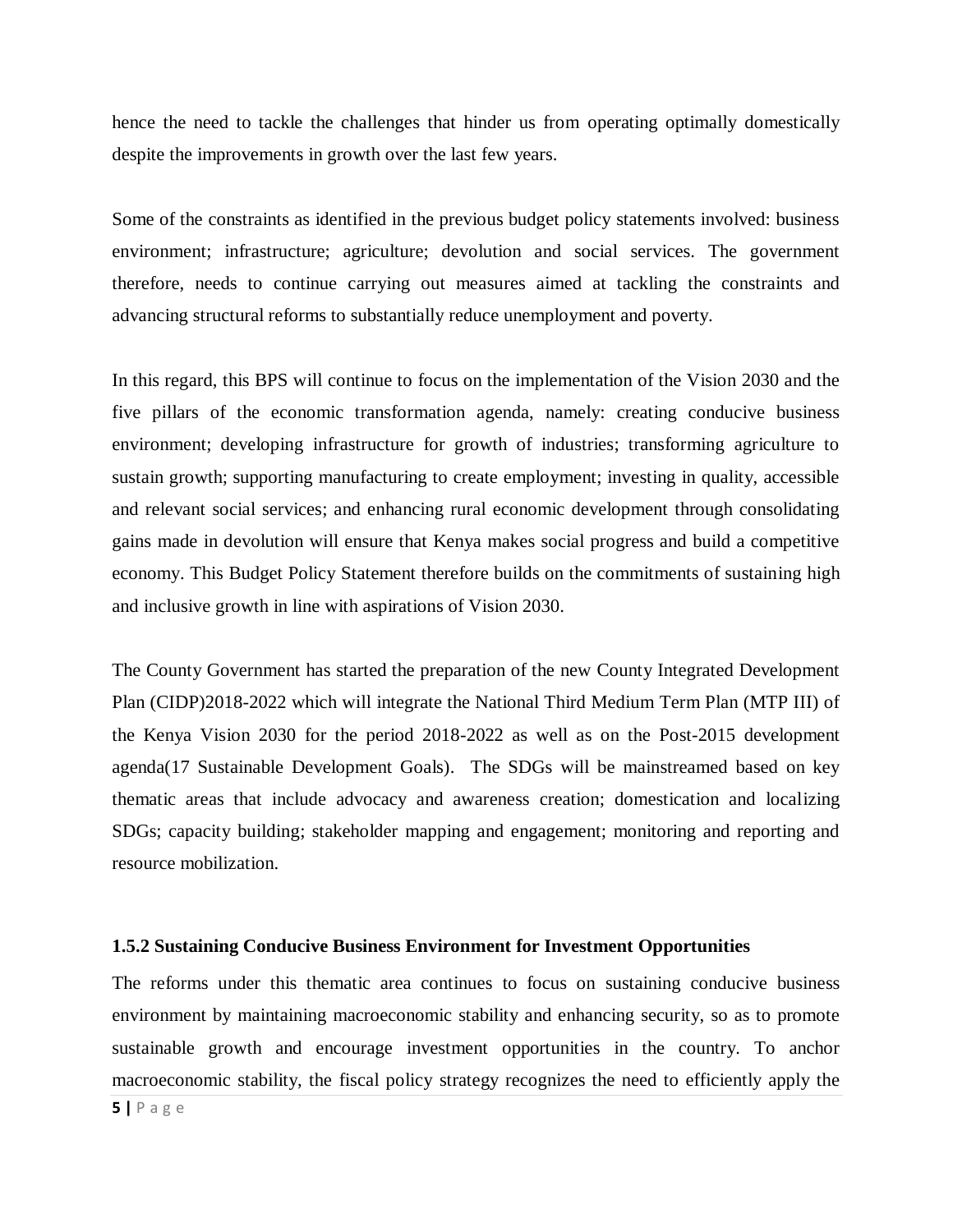limited resources on priority programs with the highest impact on the stated objectives, but within a medium term framework of sustainable debt and strong financial position.

#### **Macroeconomic Stability for Sustained Growth and Development**

Maintaining macroeconomic stability is a prerequisite for sustained and inclusive development. The broad objective of our macroeconomic policy is to contribute to economic and social wellbeing in an equitable and sustainable manner through employment generation, as well as providing fiscal space to address other critical social concerns. As such the National Government will continue to pursue prudent fiscal and monetary policies that are supportive of accelerated inclusive growth and development. Monetary policy will aim to maintain inflation rate within the 5 percent corridor, strengthen the international reserves position to over 4.5 months of import cover and to provide space for sustainable increase in credit to the private sector through stable interest rates and a competitive exchange rates to support productive activities.

To boost the National goals on macroeconomic stability, the County fiscal policy will over the medium term continue maintaining a strong revenue effort and containing the growth of total expenditure, while shifting composition of expenditure from recurrent to capital expenditure and eliminating unproductive expenditures. In addition, further rationalization and alignment of programmes and resources to the priorities will be undertaken for the county spending departments to deliver desired outcomes economically. Other areas to improve on the business environment are to continue investing in modernizing revenue collection systems as well as registration processes of new businesses.

#### **Enhancing Security for Sustained Growth and Employment**

Kenya is part of the global community and is susceptible to various security challenges including terrorism and the radicalization of young men and women. Recognizing the importance of security in sustaining economic growth and attracting investments, the Government remains committed to reducing incidences of crime and insecurity.

The County Government recognizes the importance of security in sustaining economic growth of the county economy and creating jobs for unemployed youth. Recognizing the importance of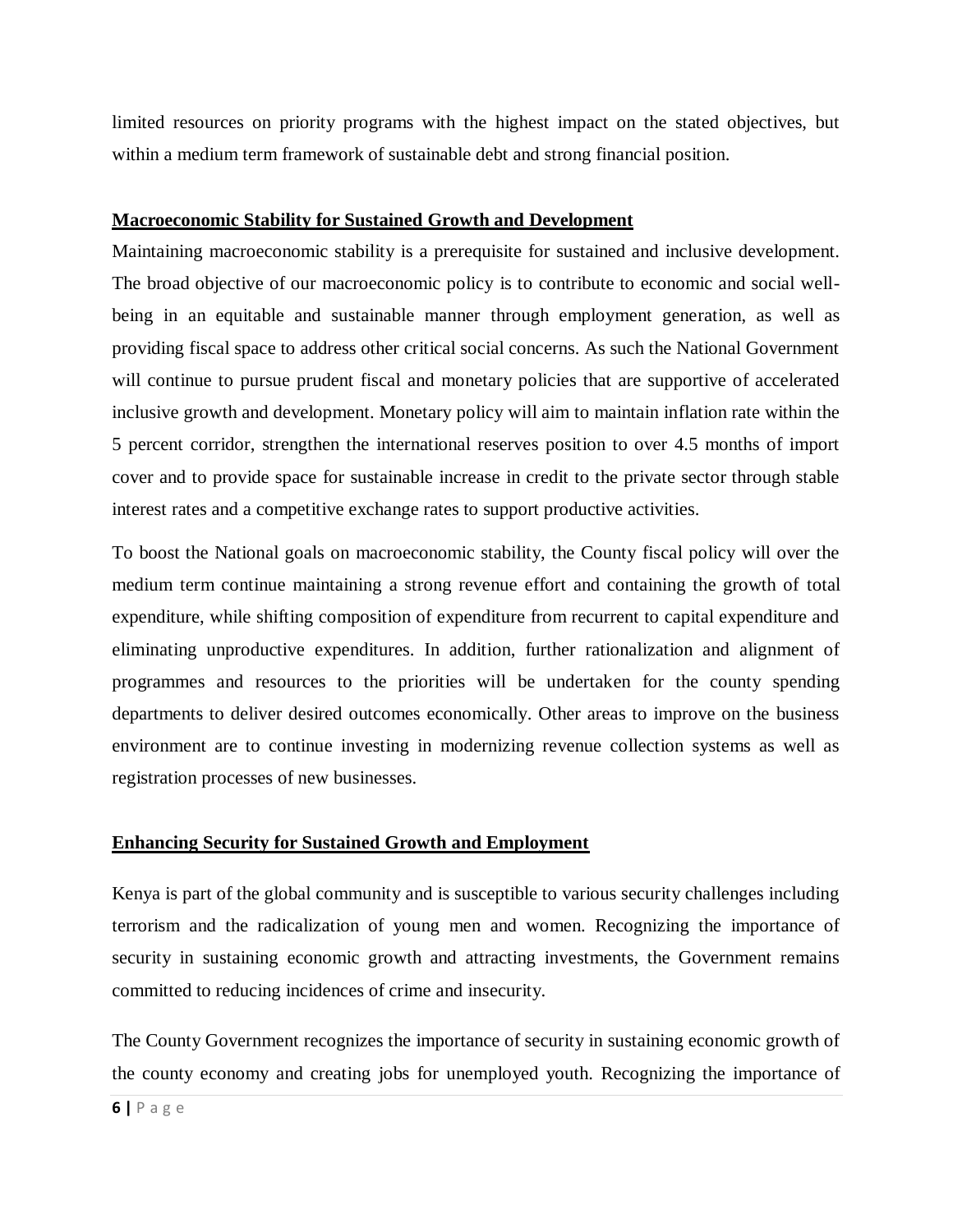security in sustaining economic growth and attracting investments, the County Government remains committed to reducing incidences of crime and insecurity.

The County Government will continue to support peace initiatives especially along its borders with Turkana and Elgeyo Marakwet to give confidence to the potential investors.

# <span id="page-13-0"></span>**1.5.3 Continued spending in Infrastructure to Unlock Constraints to Growth**

In order to support a rapidly-growing economy as envisaged in the Kenya Vision 2030, the Government will continue to sustain and expand the on-going public investments in road, rail, energy and water supplies.

# **Further Expanding Road Network**

Over the medium term, the strategy is to develop the road transport in order to have an effective, efficient and secure road network, step up road transport safety and regulation that is aimed at developing and implementing road transport policies for an efficient, effective and safe transport system. The Government will continue to enhance road network connectivity across the country with the aim of enhancing trade, commerce, agricultural productivity and regional trade.

Much progress has been achieved in the implementation of County road rehabilitation and construction programme and a number of key programmes in the road sector have been completed. To date, the County Government has opened up more than 1,300 Kms of new roads in the county, 22km of roads in Makutano Town, 3 foot bridges, and several other roads under routine and periodic maintenance.The county strategic objectives of the sub-sector over the medium term include: maintenance and rehabilitation of existing roads, construction of footbridges and opening up of new roads.

Continuous improvement of road network across the County over the medium term to have an efficient and effective transport system will be done. This also include road network in Kapenguria-Makutano urban area.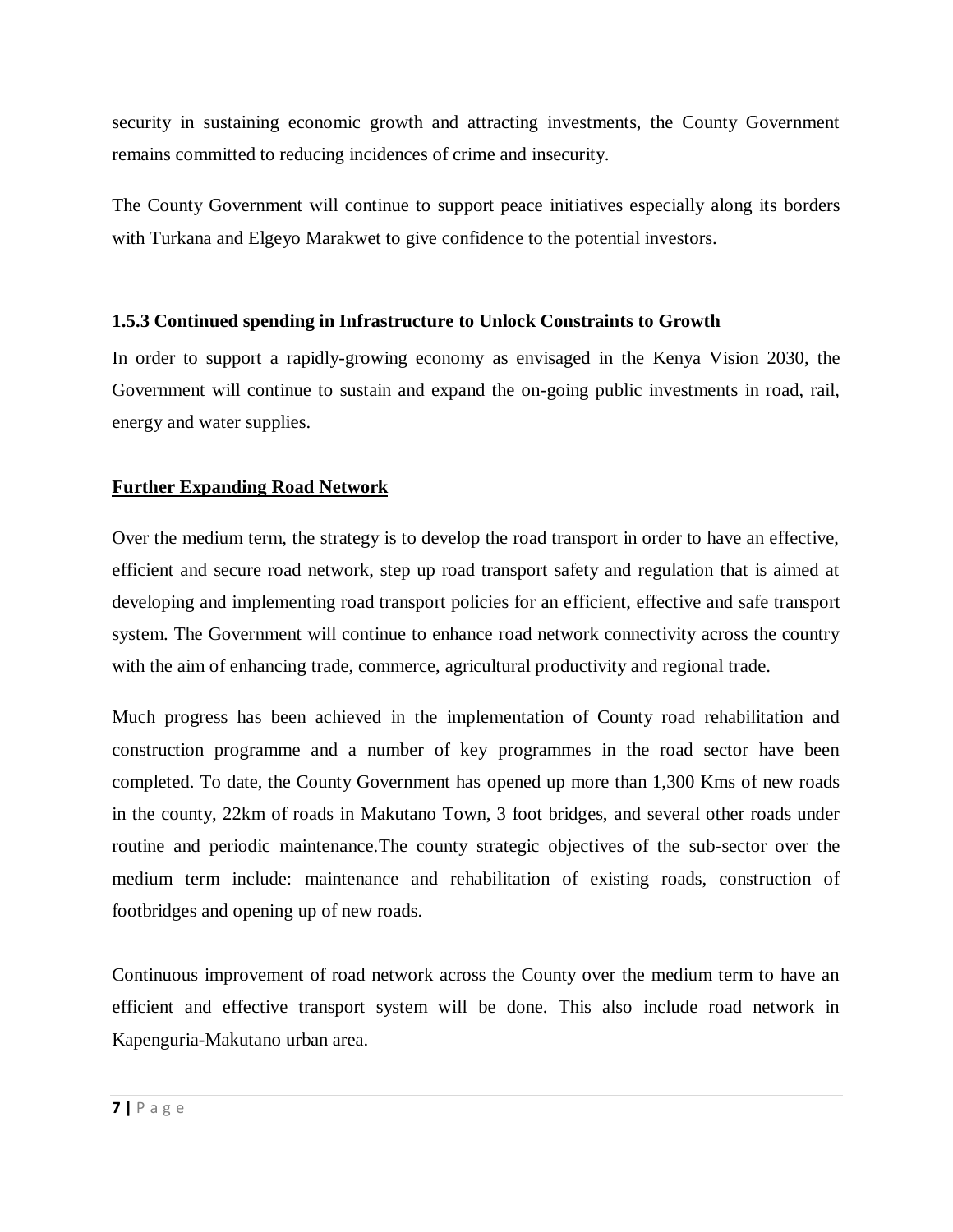## **Access to Adequate, Affordable and Reliable Energy Supply**

The realization of the development objectives set out in the Government's economic transformation agenda and Vision 2030 will be feasible if quality energy services are availed in a sustainable, competitive, cost effective and affordable manner to all sectors of the economy.

The County Government will continue with street lighting program with an aim of lighting urban areas into 24-hour economy and improving the security.

## <span id="page-14-0"></span>**1.5.4 Sustaining Sectoral Spending for Employment Creation**

Recognizing that Agriculture is a key sector in the economy of our nation contributing 23 percent to the country's GDP and 27 percent indirectly through forward and backward linkages, there is need for deliberate investment in this sector. It is worth noting that the sector is not only a key player in our economy as a nation but that it also provides employment and is means of livelihood for the majority of the Kenyan people.

Recognizing the importance of the sector, the Government has remained committed to ensuring that the sector is cushioned through development of policies, measures and interventions to enable it to adopt a forward look to transforming agriculture from subsistence to commercial farming and agribusiness, and to ensure sustainable food security in the country.

To realize the above, the County will invest in training of farmers through operationalization of the Agricultural Training Centre and organizing farmers field tours. Efforts to control animal diseases and improve animal productivity will be put in place. Subsidized mechanical farming will also be provided by the government to improve on productivity. Demonstration centres, agricultural show and extension services will also be strengthened for the benefit of the farmers. For value addition and to improve on the income of the farmers, the County will operationalize the Nasukuta slaughter house.

Training of SMEs on business management and value addition will also be undertaken to support SMEs development.

## **Tourism Recovery, Sports, Culture, and Arts**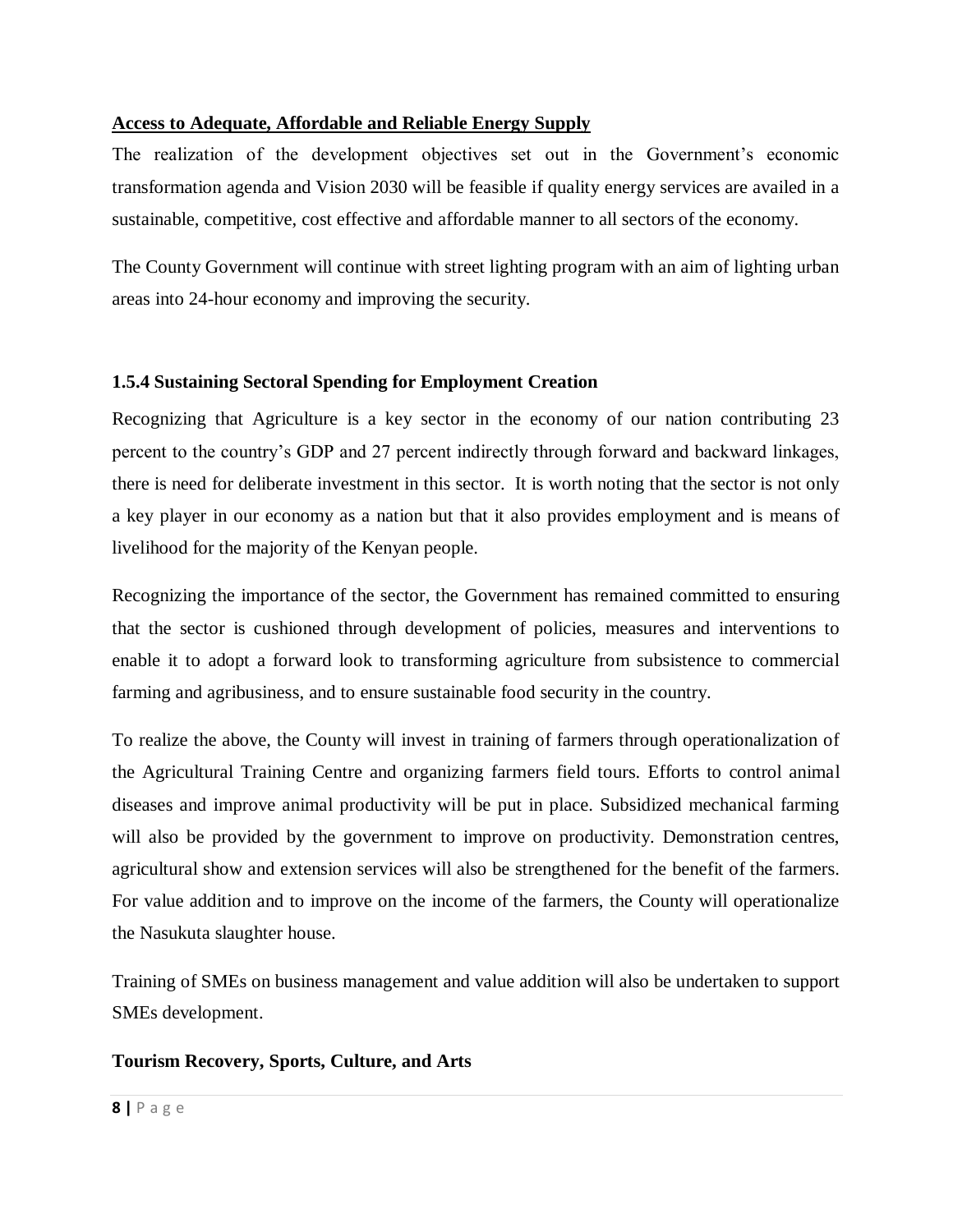The role of tourism, sports, culture and arts in the country's transformation and economic development is diverse. These sectors play this role by promotion and exploitation of Kenya's diverse culture and arts; enhancing Kenya's reading culture; regulation, development and promotion of sports, film industry and music; and preservation of Kenya's heritage. In cognizance of this, the Government has continued to undertake several initiatives to spur recovery of the tourism sector and create an enabling environment for tourism businesses, sports and culture, including encouraging joint partnerships between individuals, citizen companies and non-citizens.

The county will also continue to invest in talent development through promotion of sports activities and investing in capital development like training camps by operationalizing the athletics camp in Lelan. More efforts to promote tourism through the Pokot rich culture will be undertaken and also through completion of the tourist hotel being undertaken by the county.

To support talents, Artists existing within the County will be promoted through organizing for talents exhibition and nurturing such talents to excel to higher levels. The county will also continue to invest in talent development through promotion of sports activities and investing in capital development like training camps by operationalizing the athletics camp in Lelan. More efforts to promote tourism through the Pokot rich culture will be undertaken and also through completion of the tourist hotel being undertaken by the county.

To support talents, Artists existing within the County will be promoted through organizing for talents exhibition and nurturing such talents to excel to higher levels.

## <span id="page-15-0"></span>**1.5.5 Sustained Investment in Social Services for the Welfare of Kenyans**

For inclusive growth and sustained economic transformation to be realized as well as reduce the burden of economic shocks on the households and enhance access to services by most Kenyans, the Government will continue to invest in quality and accessible health care services and quality education as well as strengthening the social safety nets programme.

## **Health Care**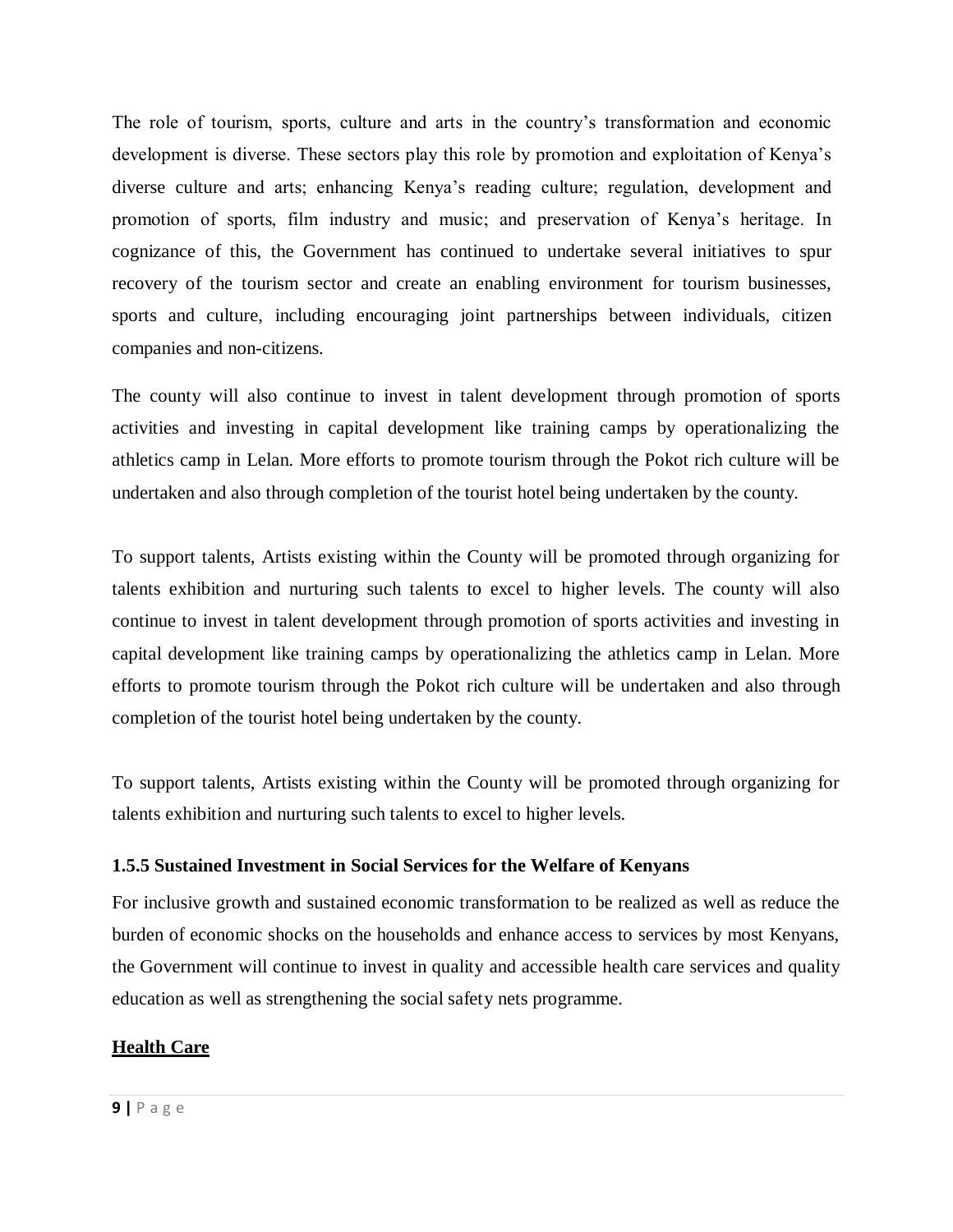The health sector aims to achieve the highest possible health standards in line with the population needs through supporting provision of equitable, affordable and quality health and related services to all Kenyans. To this effect, the financial year FY 2017/18-2019/20 the National Budget will prioritize scaling up of policy interventions aimed at enhancing equitable access to high impact healthcare services, addressing challenges associated with devolution of health care and high turnover rate among health workers, controlling non-communicable diseases, and improving health service delivery in the country. The emphasis will therefore, be addressing these challenges in order to ease the burden to the households and attainment of the highest standards care for sustained long-term growth and development.

Over the medium term, the health sector at the county will seek to address access to quality health care provision. This will be through completing the ongoing construction of health facilities, operationalization of completed projects through equipping and staffing, improving the standards of the existing facilities and continued training of staff.

Efforts to improve on preventive health care will be put in place over the medium term. This include improving sanitation of urban centres, advocating of Open Defecation Free (ODF) County by sensitizing local communities on the need of latrines and also putting up Latrines in major urban areas. The county will also implement community strategies through building strong community networks for disease prevention.

#### **Quality and Relevant Education for all Kenyans**

The overall goal in the education sector is to increase access to education and training; improve quality and relevance of education; reduce inequality as well as leverage on knowledge and skills in science, technology, and innovation for global competitiveness. To achieve this goal the Government is committed to further entrenching universal and compulsory basic education and expanding tertiary education.

In order to build on the National priority areas, the County will employ different strategies. Completion of ongoing projects and operationalization of completed projects like the ECD centres and ECD college will be of utmost priority. To improve on access to education, of school bursary and scholarship to needy students and those in professional courses will be provided.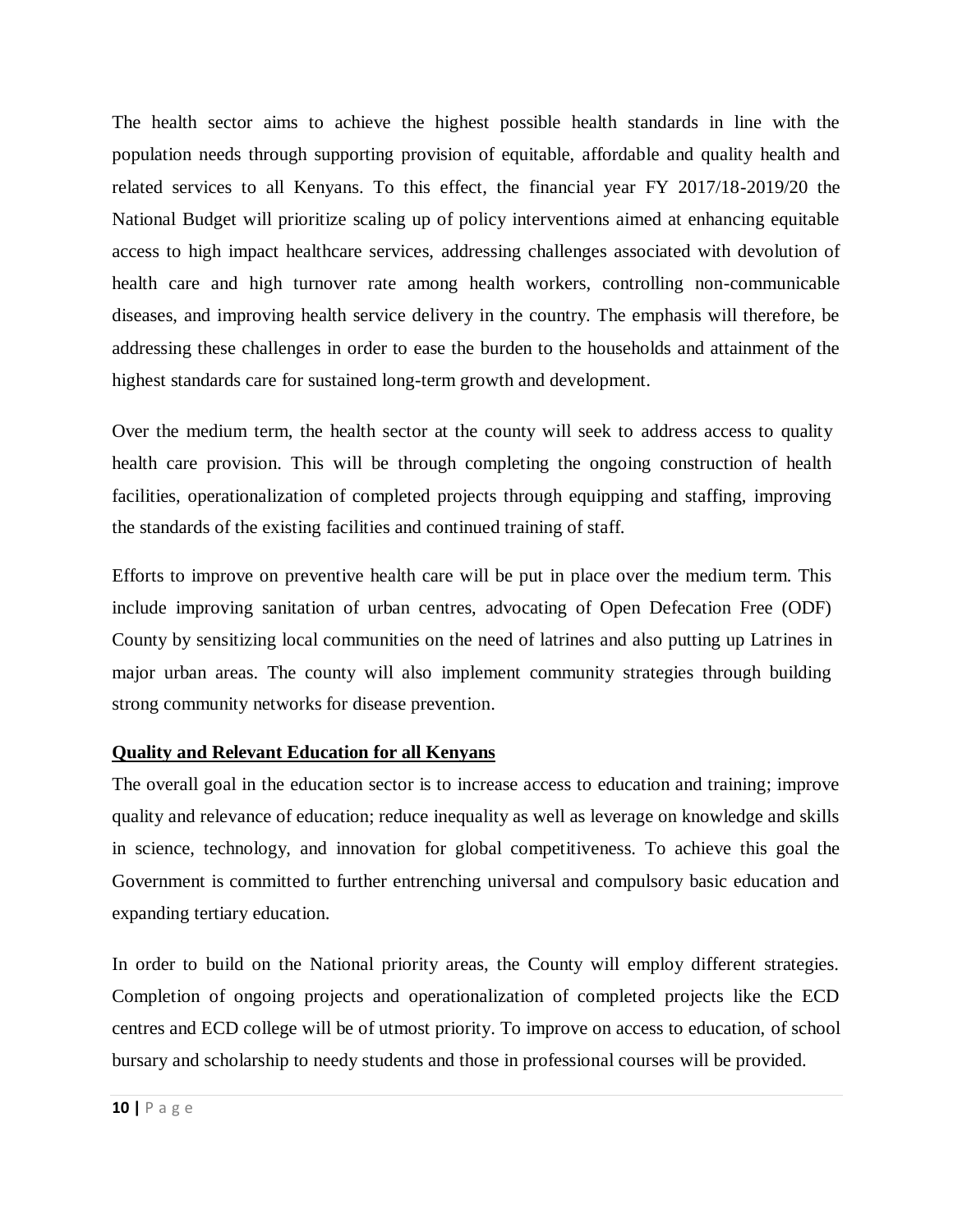The County Monitoring and Evaluation unit will be empowered to continue with monitoring of the ECD programs together with ECD coordinators to ensure that the residents benefit from the investments in ECD education.

#### **Empowering Youth, Women and Persons with Disabilities**

Demographically, Kenya is among the few countries with large proportion of youthful population. Demographic dividend is reaped when this youthful population is utilized to accelerate economic development. To reap the benefits of the demographic dividend, the government recognizes that it is important to empower youth, women and persons with disabilities and remove all obstacles to ensure their full participation in social economic development of the country.

Also, the government will continue to promote gender and youth empowerment, livelihoods for the vulnerable groups and marginalized areas through the National Youth Service (NYS) program, the social transformation program, and SACCOs in order to attain sustainable youth led enterprises and promote employment creation services.

To that end, the County will continue empowering the youths as well as Women and PWD in APGO. Deliberate measures to promote girl child education will be put in place in the medium term with emphasis on eradicating early marriages and FGM.

The County will also invest on Building of entrepreneurship skills through Youth training in the form of equipping the youth polytechnics, provision of bursary and civic education.

## **Environmental Conservation and Making Water Accessible**

The national policy blue print envisions the country to be a nation that prides in a clean, secure and sustainable environment and targets universal access to clean water and basic sanitation for all by the year 2030. To date, about 56 percent of Kenyans have access to reliable clean water, while 70 percent have access to clean sanitation.

Noting that Kenya is a water-scarce country with less than 1,000 cubic metres per capita of renewable freshwater resources, the Government working with devolved units of government will continue to invest in clean water supply and put in place measures to control floods and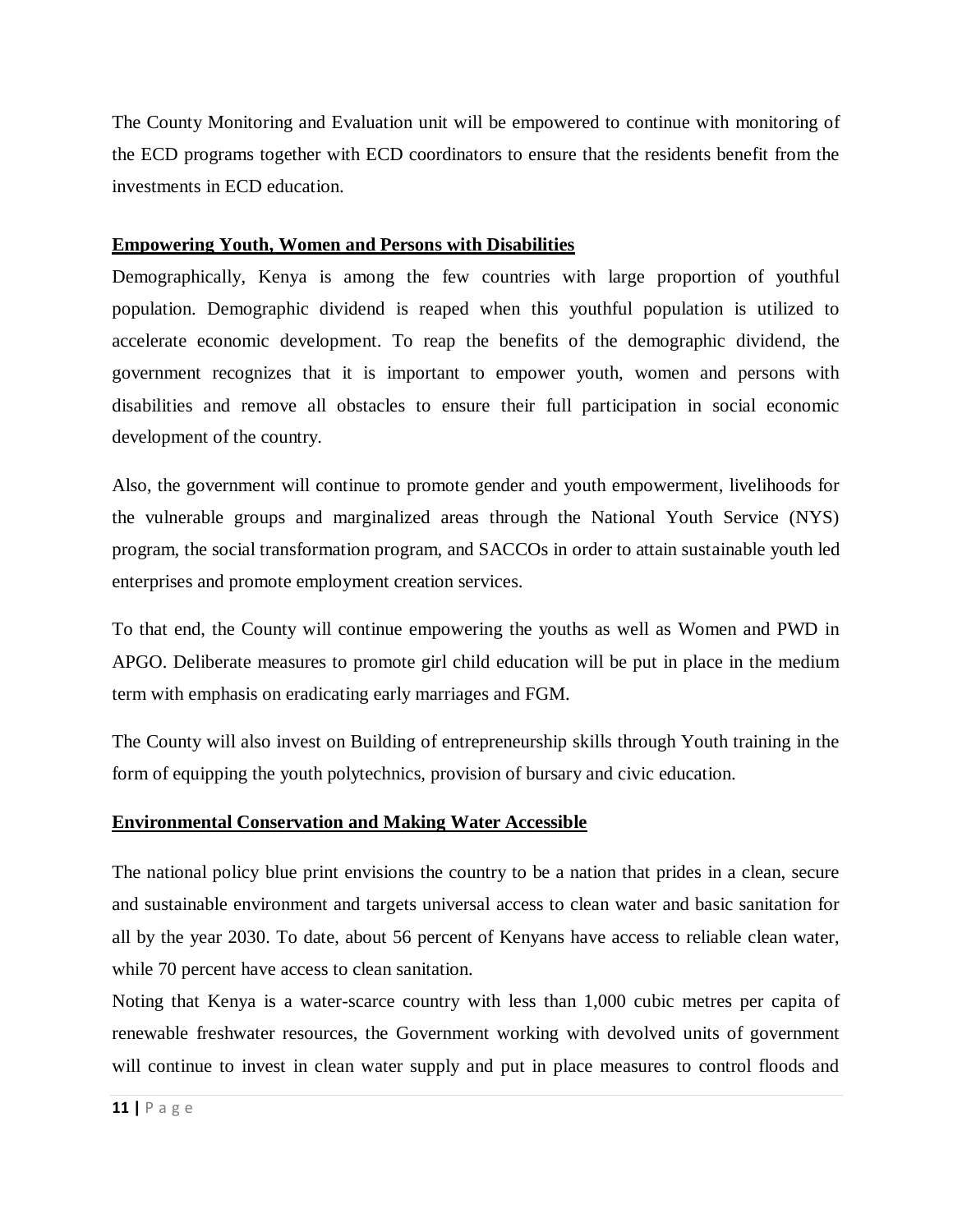harvest rain water as well as to protect and conserve the environment thus connecting over one million additional Kenyans to safe drinking water.

The County government will continue to invest in clean water supply schemes, put in place measures to control floods and harvest rain water as well as to protect and conserve the environment thus connecting more county residents to safe drinking water. To improve access, more boreholes will be drilled and upgraded to solar power to lower maintenance cost. Moreover, the Government will ensure that in every project, an Environmental Impact Assessment is undertaken and adhered to.

To mitigate the impact of climate change, the County Government will continue to mainstream climate change measures into its projects and programmes. This includes: tree planting and reforestation, water harvesting, smart agriculture, technologies that reduce pollution levels, investments in green energy (micro-hydro, solar, biomass) construction of mini dams, water pans and rehabilitation of existing dams and water pans. Access to adequate, clean and affordable water is key to sorting out more than 50 percent of our disease burden

#### <span id="page-18-0"></span>**1.5.6 Enhancing Service Delivery through Devolution and Structural Reforms**

The three years that devolution has been in existence, despite its many challenges, shows that it's one of the greatest successes of our new constitutional architecture. The decentralization has led to distribution of resources to all corners of our country and spread development to previously unbelievable villages. Further, it has devolved leadership hence reducing political and social risks that comes with system where leadership is centralised hence some communities/people feel left out.

In conjunction with the National Government, the county continue building capacity of the staff in the counties and assist them develop a strategy to enhance revenue management by identifying strong revenue raising measures and correct duplication and distortions in local taxes and fees that hurt the business environment and reduce revenue streams when investors shy away from such counties and also in public financial management.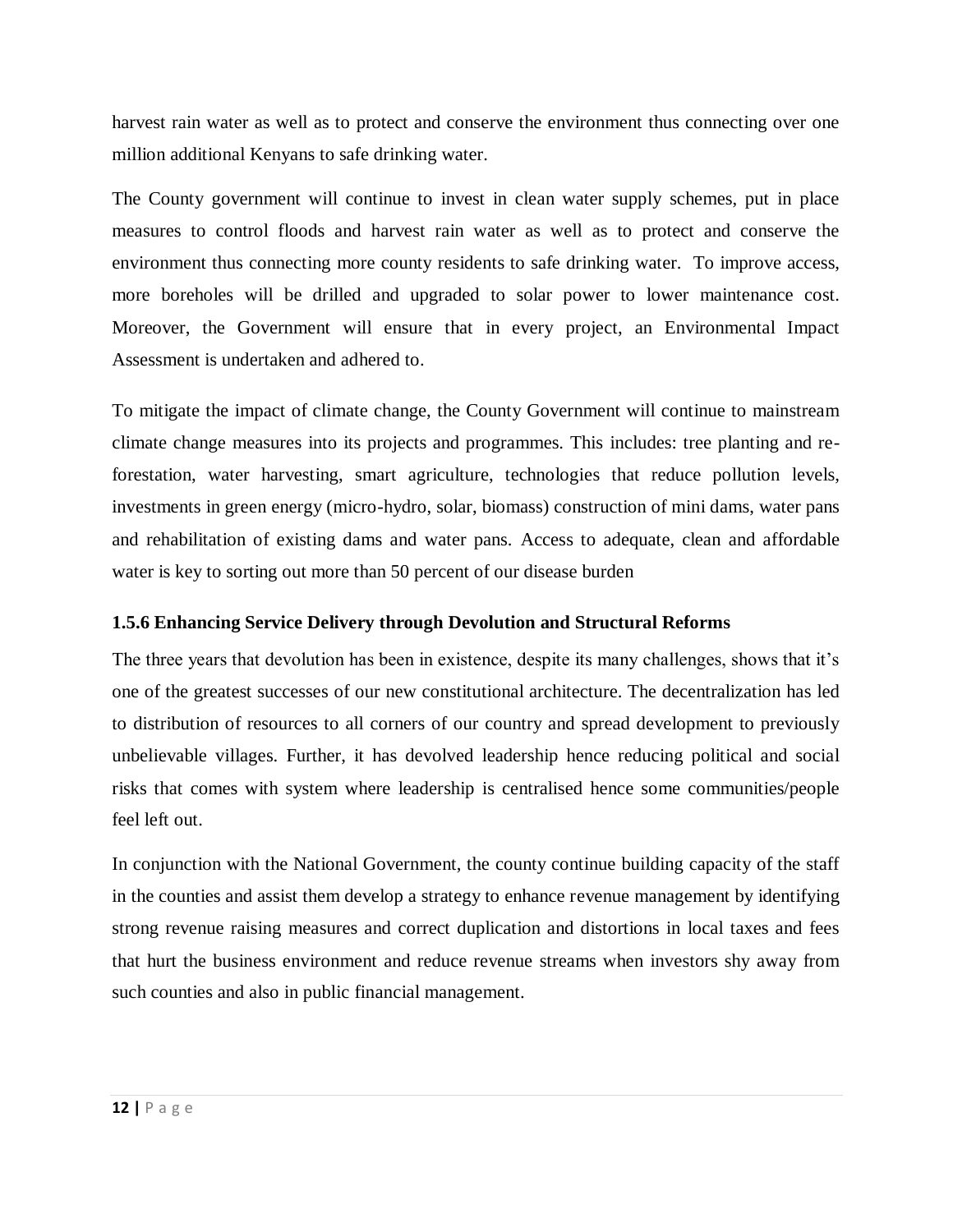To enhance accountability ad good governance and enhancement of service delivery to the public, the county will embrace decentralization of its services to the village level by creating village structures and also enhance civic education program to the public.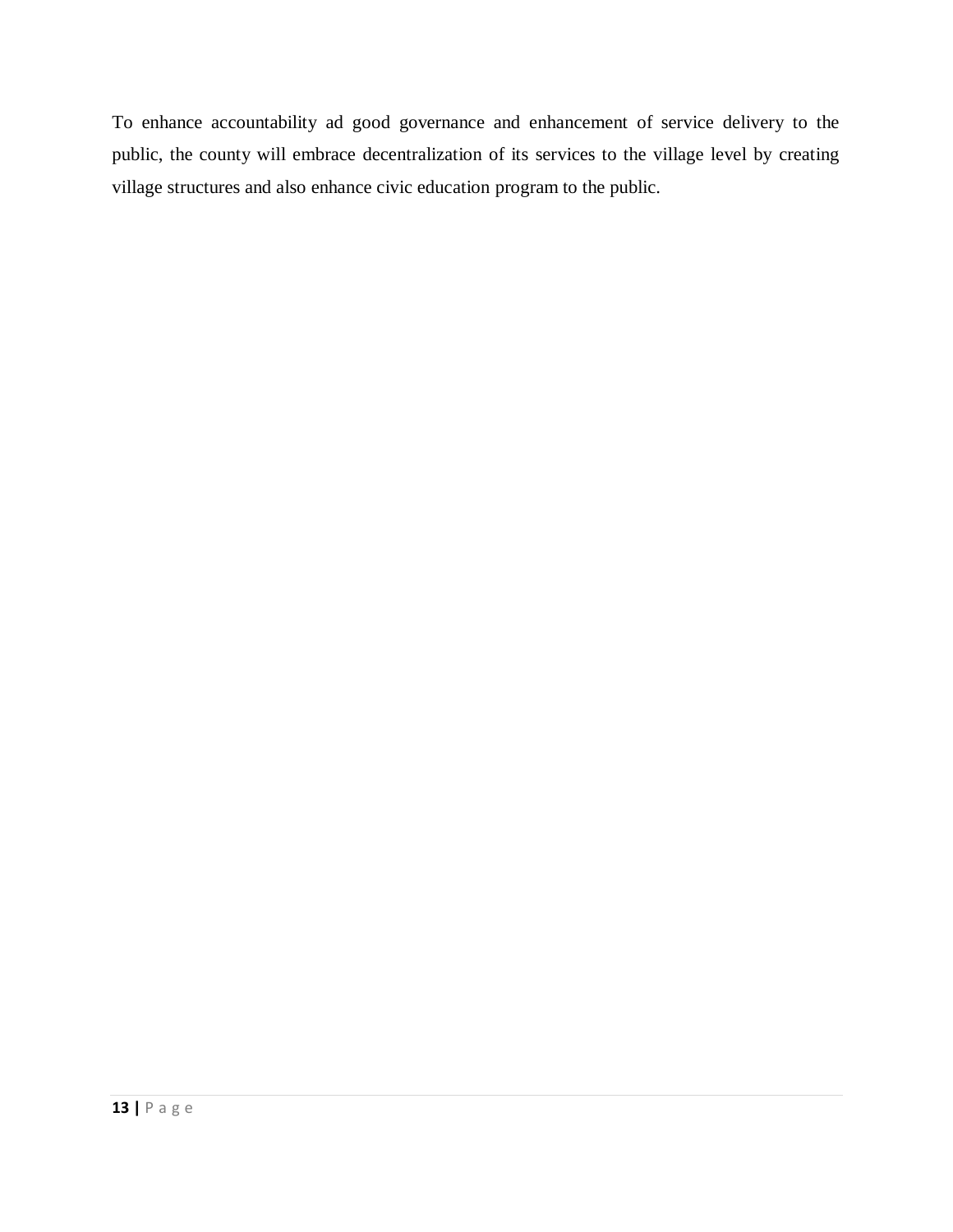# <span id="page-20-0"></span>**2.0 RECENT ECONOMIC DEVELOPMENT AND POLICY OUTLOOK**

#### <span id="page-20-1"></span>**2.1 Overview of Recent Economic Performance**

Kenya's macroeconomic performance remains broadly stable despite the global economic slowdown. Kenya's growth remains strong, supported by significant infrastructure investments, construction, mining, and lower energy prices and improvement in agricultural productivity.

The Kenyan economy grew by 5.6 percent in 2015 compared to 5.3 percent growth in 2014**.** The economy is projected to expand further by 6.0 percent in 2016 and above 6.5 percent in the medium term supported by strong output in agriculture with a stable weather outlook, continued recovery of tourism and completion of key public projects in roads, rail and energy generation. In addition, strong consumer demand and private sector investment as well as stable macroeconomic environment will help reinforce this growth.

#### <span id="page-20-2"></span>**2.2 Overview of County Economy**

The county economy is supported by agriculture and livestock subsectors. This sectors contributes 84 percent of the household income. Trade in the form of retail and wholesale is also a key sector that employs majority of the county population. However, these main drvers has not been fully exploited. During FY 2015-2016 the sectors production were affected by livestock diseases, famine and drought which led to closure of various livestock sale yards which affected county revenue performance.The county will continue pushing for completion of ongoing Irrigation schemes as well as value addition technologies and prevention measures in livestock sector by enhancing disease surveiliance and vaccination.

Tourism as well as mining sectors are still undeveloped but has the potential of turning the county around by creating job opportunities and increasing county revenue. The sector remains key in unlocking the full potential of the county.

Internal revenue generation has been low comprising of approximately 2 percent of the county resource envelope. High dependency on external revenue might jeopardize growth prospects of the County.Going forward, the county will continue to invest on conducive market working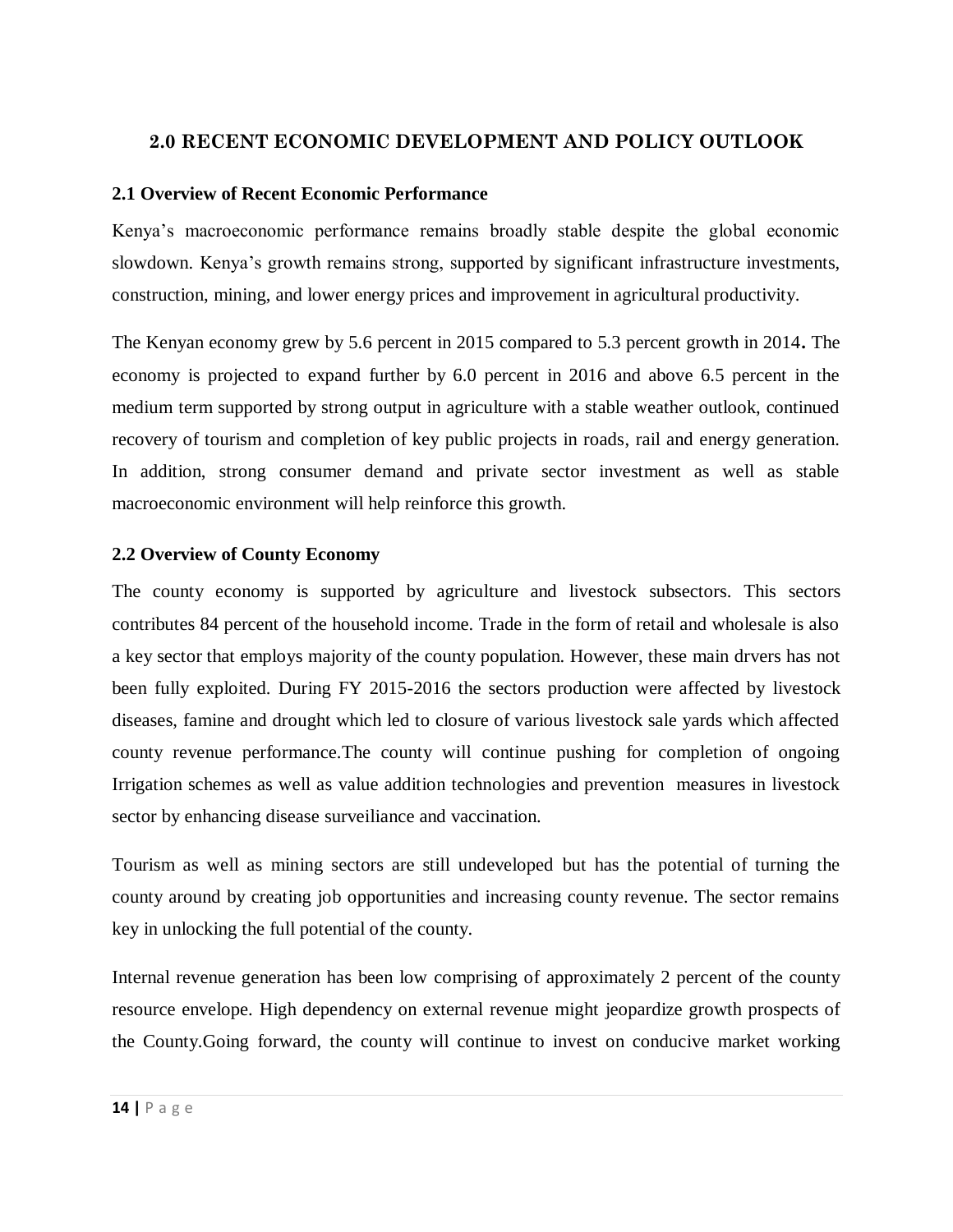environment and providing affordable credit access to business community through Bieshara Mashinani fund that is expected to increase business activities that will enhance county revenue.

## <span id="page-21-0"></span>**2.3 Growth Update**

The Kenyan economy has sustained its robust growth in the past decade supported by significant structural and economic reforms. The economy grew by 5.6 percent in 2015 compared to 5.3 percent growth in 2014**.** The economy further improved and grew at 6.2 percent in quarter two of 2016 up from 5.9 percent growth registered in quarter one of 2016 .This strong growth was supported by improved performance in agriculture, forestry and fishing (5.5 percent), mining and quarrying (11.5 percent), transport and storage (8.8 percent), electricity and water supply (10.8 percent), wholesale and retail trade (6.1 percent), accommodation and restaurant (15.3 percent) and information and communication (8.6 percent). Growth in other sectors, particularly manufacturing, construction, financial and insurance and real estate, though slightly lower compared to quarter two of 2015, remained robust.



#### **Second Quarter 2016 GDP Report**

#### **Source: KNBS 2016**

The economy experienced a relatively conducive environment for growth during the second quarter of 2016. Consequently, all the economic sectors recorded positive growths, though at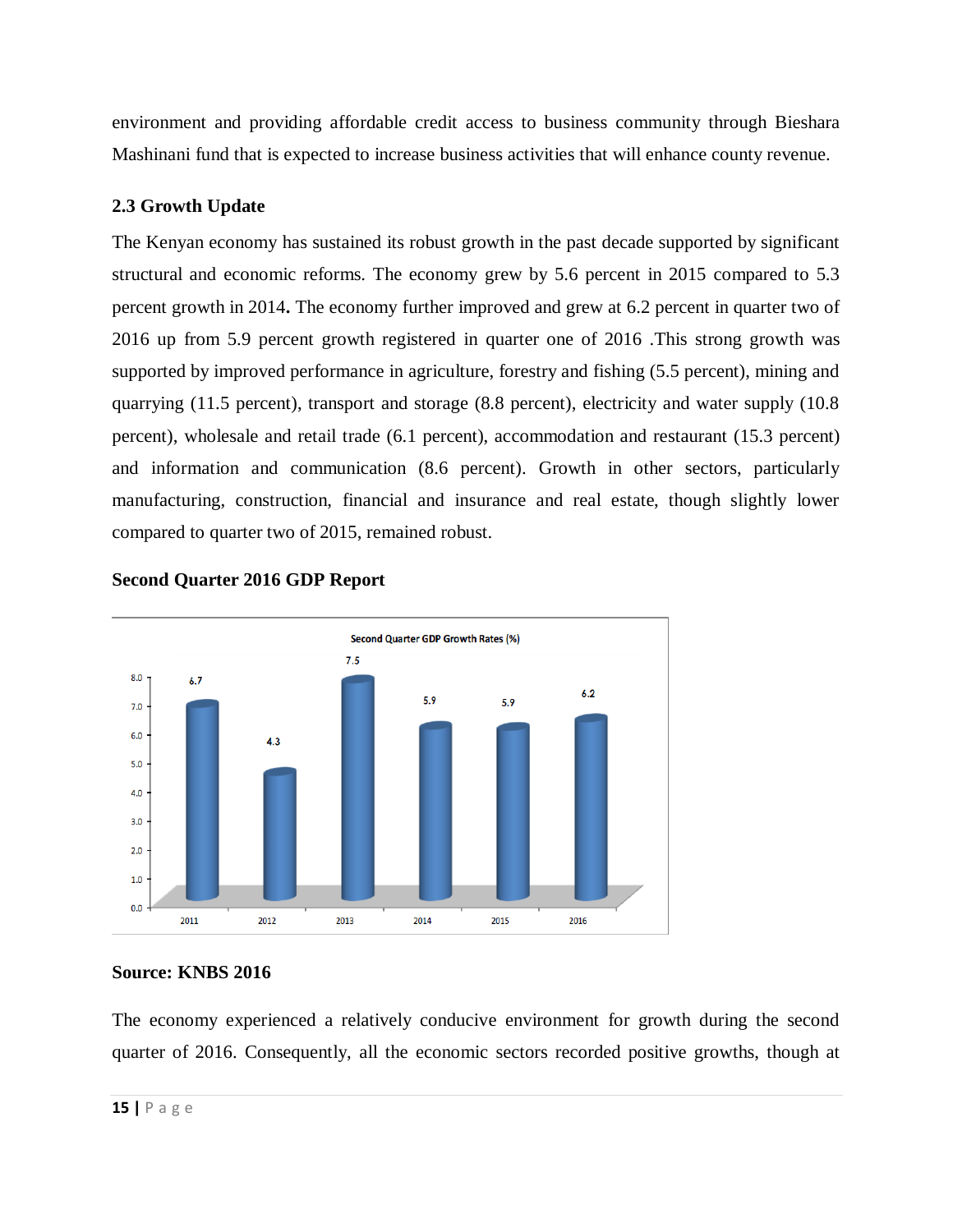significantly varied magnitudes. Overall, the economy is estimated to have expanded by 6.2 per cent during the second quarter of 2016 compared to 5.9 per cent during the same quarter of 2015. This growth was mainly supported by better performances in the outputs of agriculture, forestry and fishing; transportation and storage; real estate; and wholesale and retail trade.

## <span id="page-22-0"></span>**2.4 Inflation**

Overall month on month inflation rose slightly to 6.47 percent in October 2016 from 6.34 percent in September 2016 due to increase in food prices. The annual average inflation rate at 6.5 percent in the year to October 2016 was within the target range of 2.5 percent on either side of the 5.0 percent target (**chart below**)



**Source of data: Kenya National Bureau of Statistics** 

## <span id="page-22-1"></span>**2.5 The Kenya Shilling Exchange Rate**

The Kenya Shilling exchange rate has continued to display relatively less volatility compared with the major regional currencies and strengthened by 1.4 percent for the period October 2015 to October 2016**.** The stability of the Kenya shilling exchange rate reflects improved export earnings from tea and horticulture, a reduction in the imports of petroleum products due to lower oil prices, resilient diaspora remittances and improved tourism performance.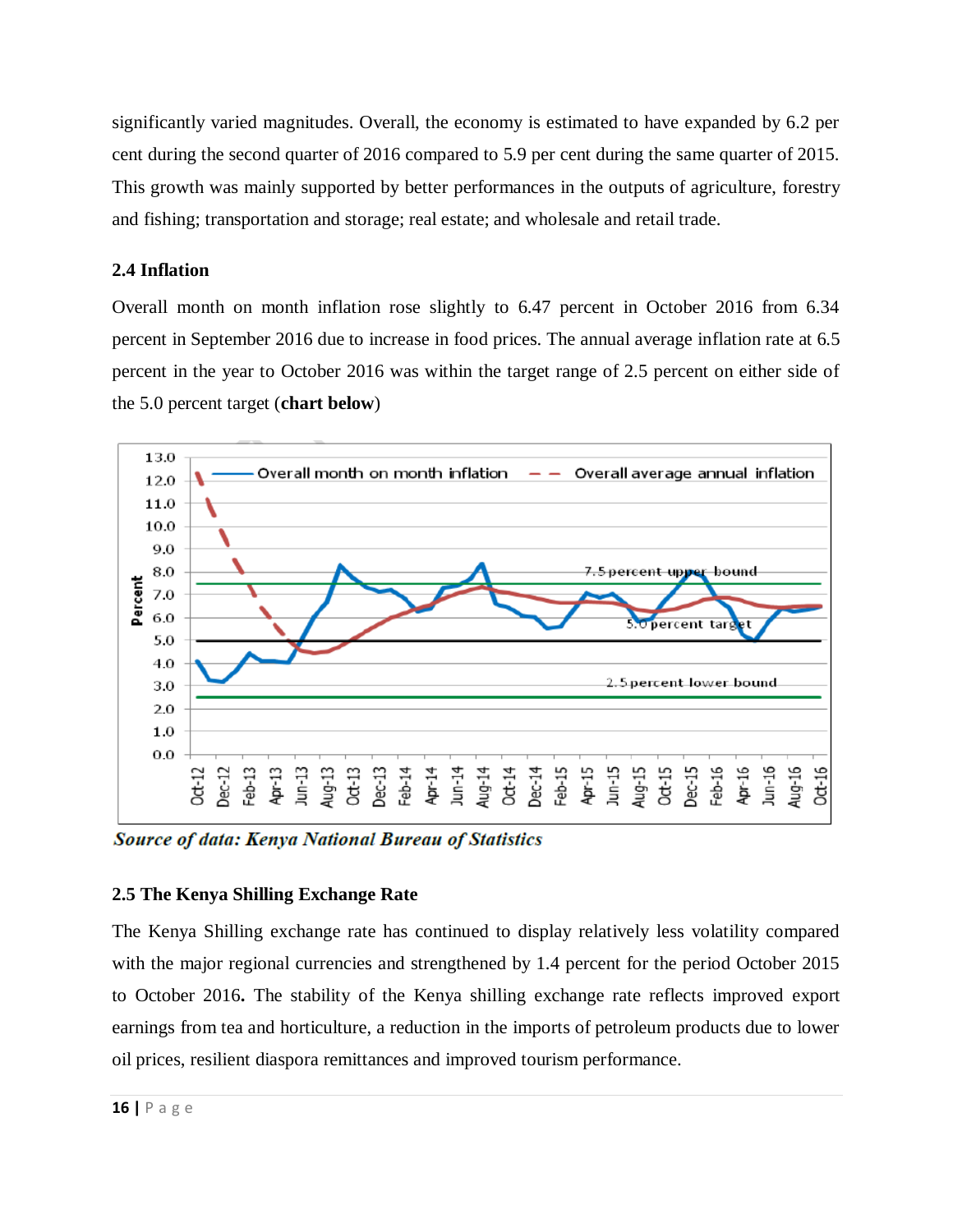The Kenya Shilling exchange rate strengthened in October 2016 against major international currencies. The currency traded at Kshs 101.3 against the US dollar, Kshs 111.9 against the Euro and Kshs 125.4 against the Sterling Pound in October 2016 compared to Kshs 102.8, Kshs 115.4 and Kshs 157.4 respectively, in October 2015.

The foreign exchange market has remained stable, reflecting a narrower current account deficit due to a lower import bill, improved tea and horticulture exports, and stronger diaspora remittances. The stability was also supported by the CBK's closer monitoring of the market before and after the U.K. vote to leave the European Union.

## <span id="page-23-0"></span>**2.6 Interest Rates**

Kenya, short term interest rates remained low due to the improvement of liquidity conditions in the money market. The interbank rate declined to 4.1 percent in October 2016 from 4.9 percent in September 2016 and 21.3 percent in September 2015, while the 91-day Treasury bill rate declined to 7.8 percent from 8.1 percent and 14.0 percent over the same period.

The implementation of the Banking (Amendment) Act, 2015 effective September 14, 2016, that cap interest rates on banks' loans at 4.0 percent above the base rate (currently at 10.0 percent) and sets the minimum interest paid for a saving product at 70.0 percent of the same base rate has led to the narrowing of the interest rate spread from 11.3 percent in August 2016 to 7.0 percent by September 14, 2016. As a result of the new Act, Kenya has the lowest lending rate among the East African Countries.

The average lending rates which had increased to 17.7 percent in August 2016 from 15.7 percent in July 2015 have declined to 14.0 percent. Similarly, the deposit rate which had decreased to 6.4 percent in August 2016 from 6.9 percent in August 2015 have risen to 7.0 percent from September 14, 2016 as provided in the Banking (Amendment) Act, 2015.

## <span id="page-23-1"></span>**2.7 Fiscal Risks to the 2017-2018 Outlook**

Kenya's recent growth performance remains robust and the outlook is positive.The economy remains vulnerable to shocks, reflecting less favourable global financial market conditions, as well as continued security threats and potential extreme weather events. To this end, maintaining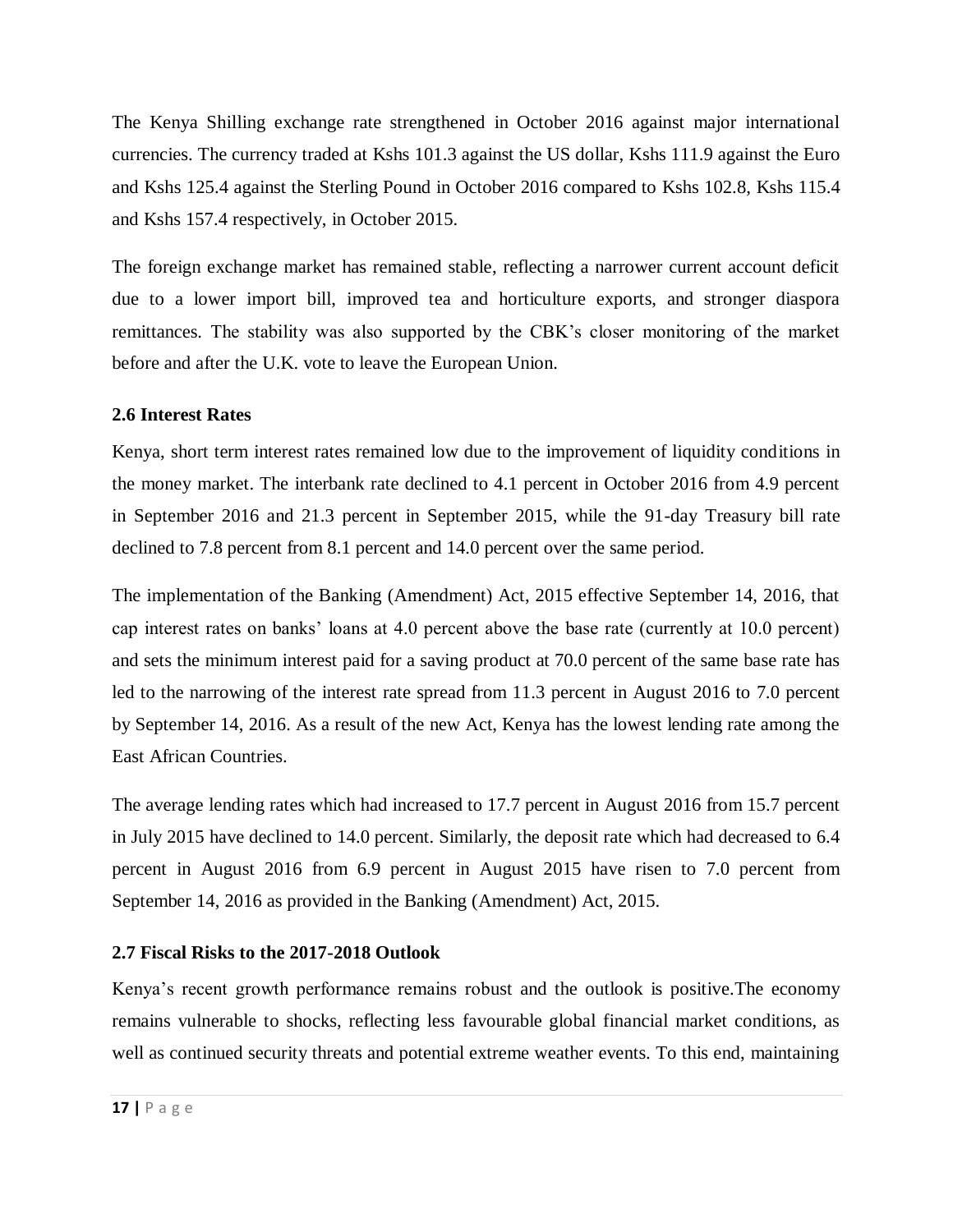fiscal stability is critical for safeguarding against these adverse shocks and ensuring that growth is sustained despite challenging circumstances.

At the County level, the risk to the outlook for the year 2017/18 and Medium-Term include vulnerable threats of tribal/boundary conflicts and changing of political environment due to 2017 polls. This may pose investor confidence challenges as well as risk in the operationalization of the policies and programs planned in the medium term.

Natural calamities will also pose the greatest risk to the county's development agenda and revenue collection. The most common disasters hazards include disease outbreaks for both livestlock and human, conflicts, landslide, gulley erosion, lightning, flooding and drought. These calamities could delay programs or lead to collapse of projects.Without proper contingency plans, funds meant for other programs can be redirected to mitigate against the effects of disasters.

Timely release of funds by the national government will be another challenge since revenue cash flow from the national government is unpredictable. The release of the equitable share from the national government has been irregular and thus affecting commencement and completion of projects and compromising service delivery.

Other risks that will impact on the county's economy include;

- Growing wage bill that may put pressure and shrink the development expenditure;
- Low absorption by the spending units which may lead to projects variation and cost overrun;

## <span id="page-24-0"></span>**2.8 County Development Challenges**

The county experiences recurrent food insecurity, inaccessibility of sufficient clean water, high illiteracy,inaccessible health services, poor road network, inequality and low investment which remain to be part of myriad challenges facing the county that needs to be addressed to realize sustainable development growth.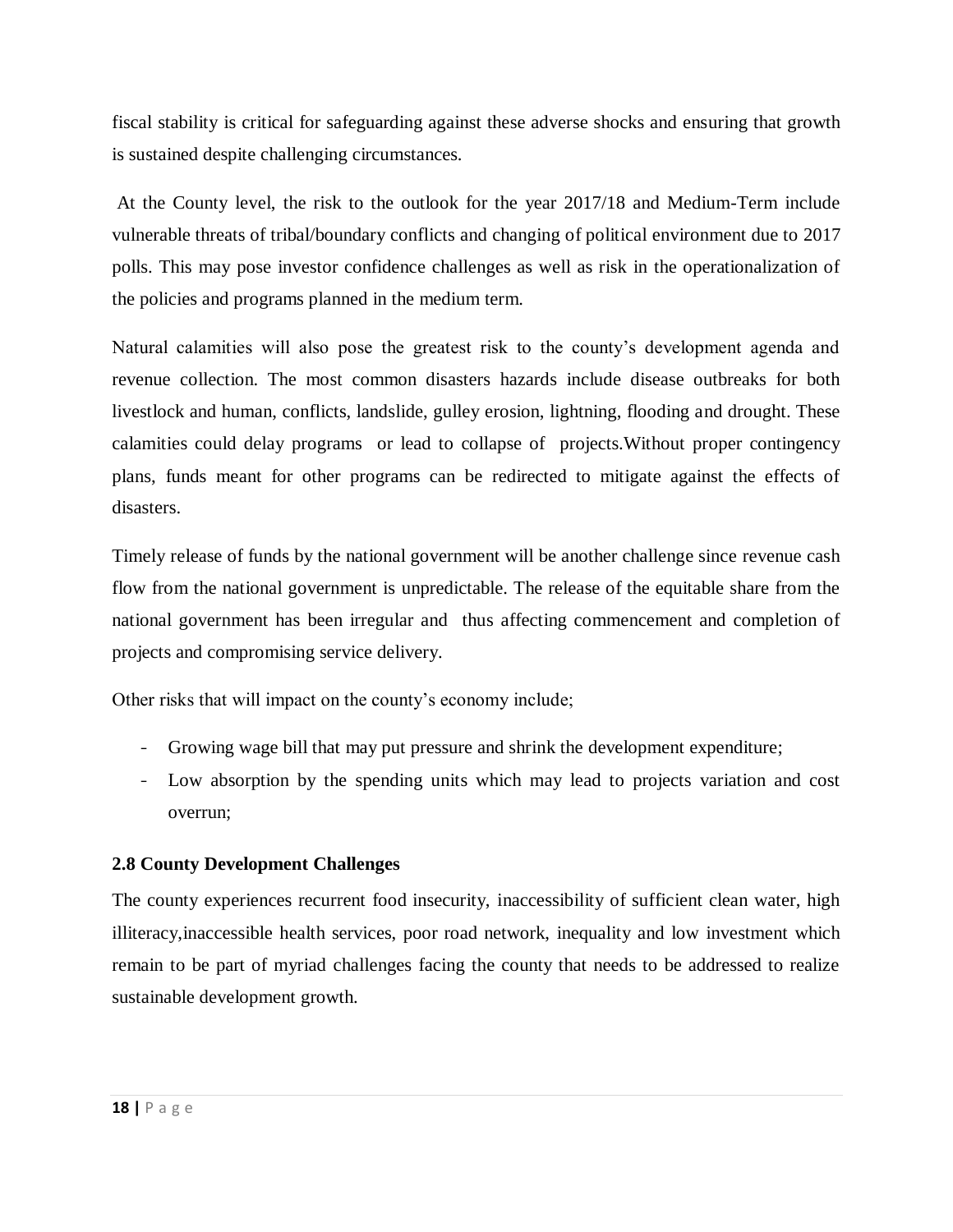## <span id="page-25-0"></span>**2.9 County's Fiscal Performance in FY 2016/17 and Emerging Challenges**

The implementation of the half year budget for FY 2016/17 experienced slow implementation leading to relatively low absorption of development funds. There was also shortfall of internal revenue collection by 79,344,720 in FY 2015/16 caused by low enforcement on collection of land rates due to lack valuation roll. Capacity gaps within the county departments also remain a big impediment. Variation is an emerging challenge that has led to projects cost overrun.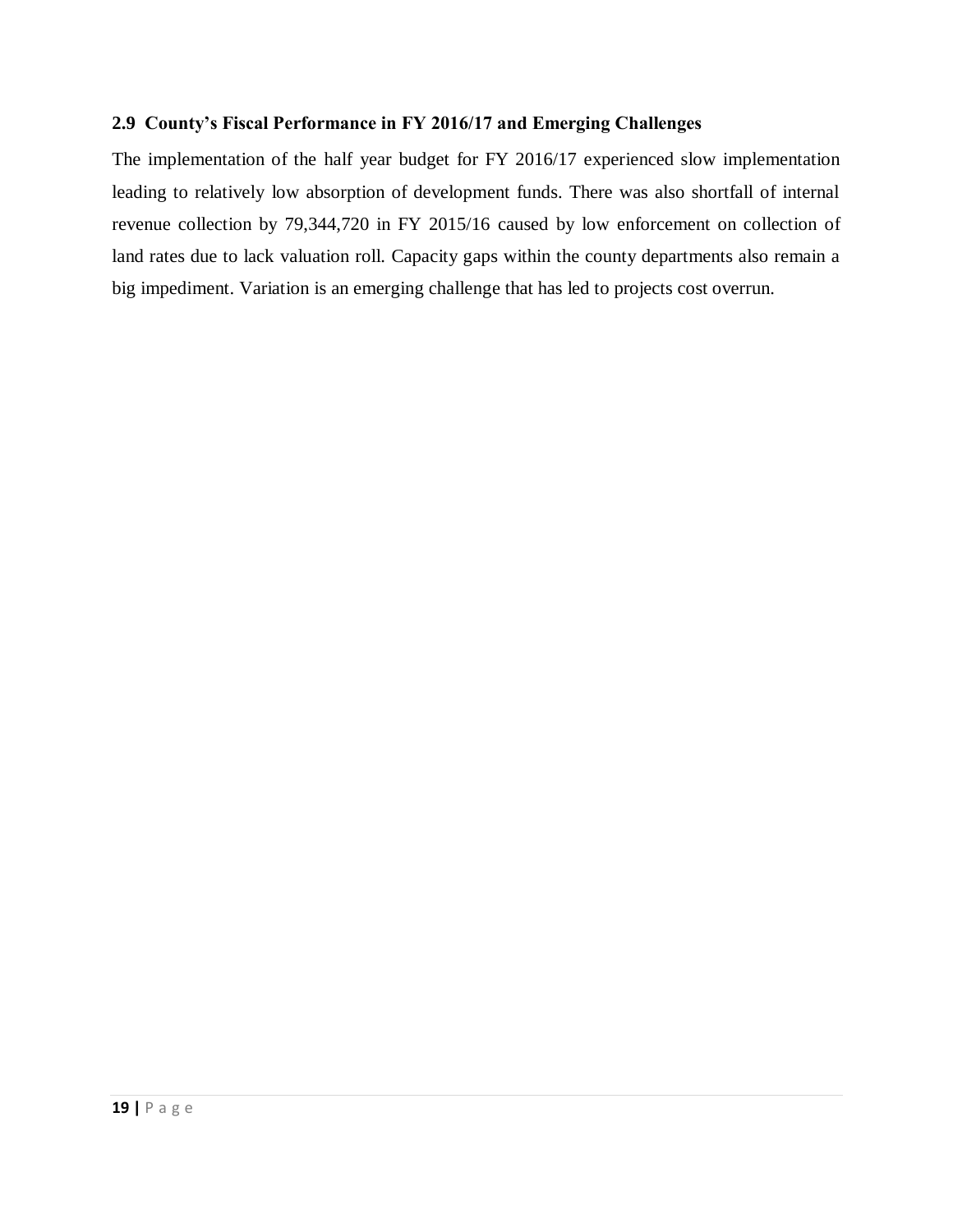#### **3.0 CHAPTER THREE: FISCAL AND BUDGET FRAMEWORK**

#### <span id="page-26-1"></span><span id="page-26-0"></span>**3.1 Overview**

The budget submissions by county departments will critically be reviewed with a view to remove any non-priority expenditures and shift the savings to the priority programmes. The fiscal policy strategy will focus on the county government's priority programs and projects contained in the Second Medium Term Plan (2013-2017), County Integrated Development Plan (2013-2017), and the priorities contained in the Annual Development Plan for the fiscal year 2017/18.

#### <span id="page-26-2"></span>**3.2 Fiscal Policy and Reforms**

Fiscal policy will continue to support poverty reduction efforts while undertaking the functions of county government within a context of sustainable public financing. The fiscal policy will therefore focus on: strengthening internal revenue collection; containing growth of total expenditures while ensuring a shift in the composition of expenditure from recurrent to capital expenditures and ensuring a significant shift in resource allocation towards county priority social and economic sectors.

In view of the constrained fiscal developments to end of September 2016, the county government has slightly revised downwards its revenue projections for the financial year FY 2017/18 on account of weaker than expected performance to September 2016. The FY 2017/18 local revenue target is projected at Kshs. 125,320,184.00.This projection is modest in maintaining a reasonable degree of predictability with respect to the level of tax rates and tax bases.In addition, the county government has instituted various measures aimed at aligning the expenditures within the revised resource envelope. These include measures to curb non priority expenditures and to free resources for more productive purposes as well as expenditures cuts on slow and delayed projects.

#### <span id="page-26-3"></span>**3.3MTEF Resource Envelope**

#### **Table 1: MTEF Resource Envelope**

| <b>PROJECTED</b><br><b>REVENUE</b> | <b>FY 2016/17</b><br><b>Estimates Kshs</b> | <b>FY 2017/18</b><br>Projected $(Kshs)$ | <b>FY 2018/19</b><br><b>Projected (Kshs)</b> | <b>FY 2019/20</b><br>Projected (Kshs) |  |  |
|------------------------------------|--------------------------------------------|-----------------------------------------|----------------------------------------------|---------------------------------------|--|--|
| 1. National Revenue                |                                            |                                         |                                              |                                       |  |  |
| $20$   Page                        |                                            |                                         |                                              |                                       |  |  |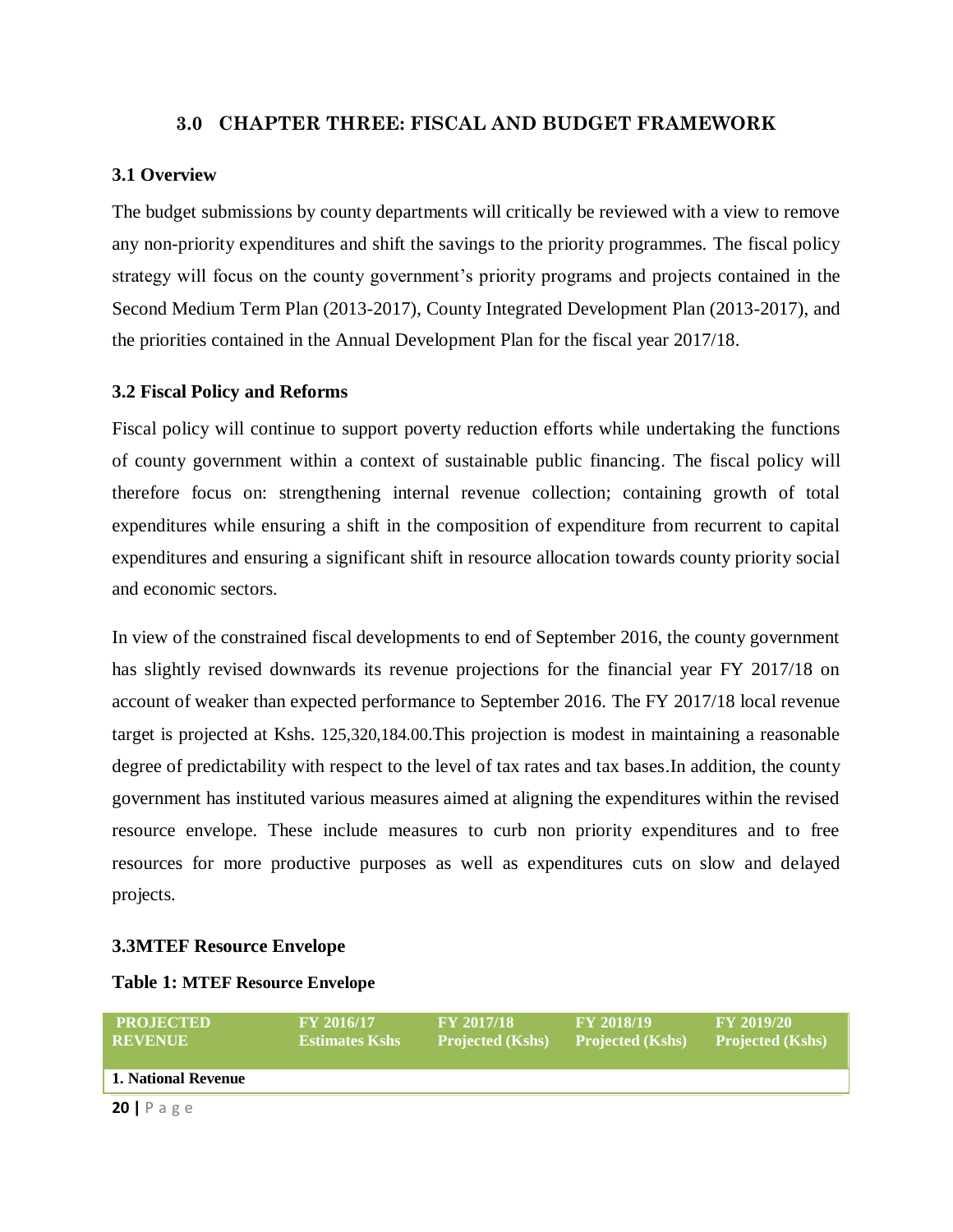| a) Equitable share                                           | 4,654,529,143.00 | 4,726,351,328            | 4,834,234,000.00 | 5,103,450,910.00 |
|--------------------------------------------------------------|------------------|--------------------------|------------------|------------------|
| b) Equalization fund                                         |                  | $\overline{\phantom{a}}$ | -                | ۰                |
| c) Conditional<br>allocation(National<br>Government Revenue) | 223,729,117.00   | 179,997,699              | 190,789,789.00   | 130,090,000.00   |
| d) Grants/Loans                                              |                  | 95,792,447               | 260,670,010.00   | 172,678,980.00   |
| e) Balance b/d                                               | 40,799,898.00    |                          |                  |                  |
| 2. Own Revenue Sources                                       |                  |                          |                  |                  |
| e) Projected Revenue<br><b>From Local Sources</b>            | 122,245,626.00   | 125,320,184.00           | 163,320,184.00   | 208,724,890.00   |
| <b>TOTAL</b>                                                 | 5,041,303,784.00 | 5,127,461,658            | 5,449,013,983.00 | 5,614,944,780.00 |

#### **Source: West Pokot County Treasury, 2016**

The table above provides estimates of revenue projection for the FY 2017/18 and the medium term.The overall total projected revenue is estimated at Kshs.5,127,461,658.00. This projected revenue comprise of the equitable share of Kshs.4,726,351,328.00which will finance 91.9% of the total budget. The equitable revenue share allocation for FY 2017/18 is based on the current formula, which uses five parameters with specific weights namely: population (45 percent); equal share (25 percent); poverty (20 percent); land area (8 percent); and, fiscal responsibility (2 percent).

Conditional allocation amounts to Kshs.179,997,699.00 constituting 3.4% of the total budget. This comprise of Kshs. 43,444,215conditional allocation in support of free maternal health care. This grant will be transferred to the county government on a reimbursement basis, upon confirmation that the county government provided maternal health care services in its health facilities in accordance with the agreed specifications. It also comprise of Kshs. 12,128,484.00 conditional allocation for compensation for user fees foregone.Further, aKshs.124,425,000conditional allocation is providedfrom Roads Maintenance Fuel Levy fund to enhance county government's capacity to repair and maintain county roads.

Other allocation amounts to Kshs95,792,447.00being proceeds of external loans/grants to be transferred to the County Government as conditional allocation, and which will finance devolved functions in accordance with signed financing agreements for the loans/grants. The loans/ grantsare a World Bank loan financing the Health Support Project (also known as Result Based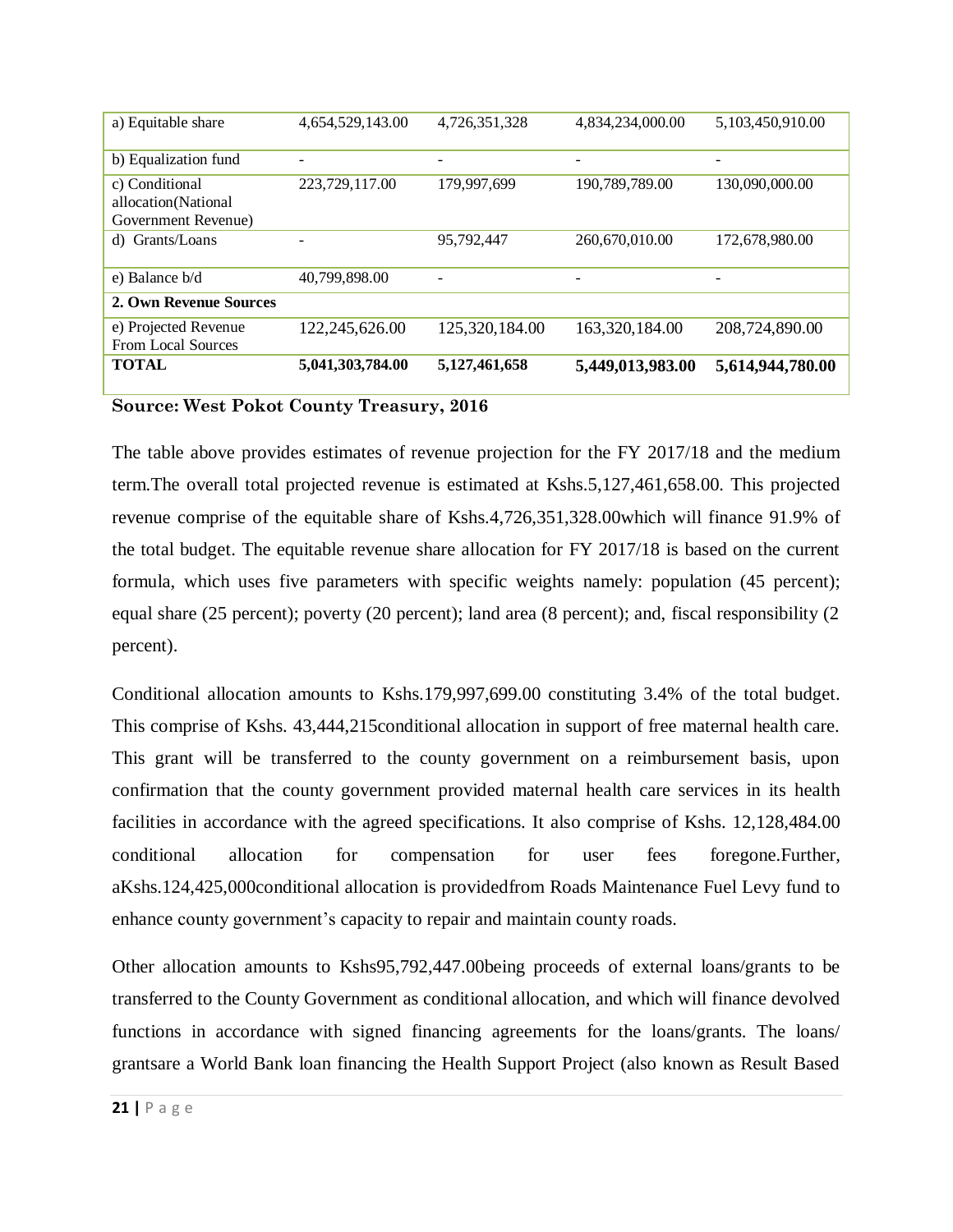Financing) and Kenya Devolution Support Programme (KDSP), which is facilitating capacity building and performance grants to all counties.

Locally mobilized revenue will fund 2.3% of the total county annual budget.

# <span id="page-28-0"></span>**3.4 Internal Revenue Performance & Projectionsfor FY 2017/18-FY 2019/2020**

| Revenue Source                                                                                                                      | <b>Actual Revenue</b> | Projected   | First Quarter    | Projected Estimates |             |             |
|-------------------------------------------------------------------------------------------------------------------------------------|-----------------------|-------------|------------------|---------------------|-------------|-------------|
|                                                                                                                                     |                       | Estimates   | Revenue          |                     |             |             |
| ${\rm FY}$                                                                                                                          | 2015/16               | 2016/17     | 2016/17          | 2017/18             | 2018/19     | 2019/20     |
| <b>Kiosk Rent</b>                                                                                                                   | 1,784,300             | 2,643,722   | 409,300          | 2,700,000           | 3,200,000   | 3,400,000   |
| <b>Single Business Permit</b>                                                                                                       | 6,607,420             | 13,216,000  | 73,000           | 13,400,000          | 16,000,000  | 18,000,000  |
| <b>Market Fee</b>                                                                                                                   | 3,379,335             | 4,019,884   | 770,620          | 4,200,000           | 6,000,000   | 9,500,000   |
| <b>Building Approvals</b>                                                                                                           | 235,600               | 452,340     | 75,000           | 500,000             | 500,000     | 550,000     |
| Cess                                                                                                                                | 5,989,511             | 7,634,100   | 2,230,649        | 8,000,000           | 8,000,000   | 9,500,000   |
| <b>Royalties</b>                                                                                                                    | 25,772,015            | 29,523,440  | 4,953,220        | 30,000,000          | 30,000,000  | 34,500,000  |
| Stock cess/slaughter                                                                                                                | 7,041,955             | 10,175,184  | 1,542,410        | 10,500,000          | 12,000,000  | 14,257,890  |
| <b>House Rent</b>                                                                                                                   | 1,566,832             | 311,115     | 41,424           | 390,000             | 500,000     | 700,000     |
| Advertising                                                                                                                         | 258,560               | 419,937     | 26,000           | 500,000             |             | 1,200,000   |
| <b>Parking Fee</b>                                                                                                                  | 696,550               | 4,678,070   | 244,520          | 4,705,890           | 5,105,890   | 6,000,000   |
| <b>Bus Park and Motorcycle</b>                                                                                                      | 6,036,988             | 2,134,200   | 1,143,730        | 2,300,000           | 4,000,000   | 4,500,000   |
| <b>Renewals/Applications</b>                                                                                                        | 1,454,100             | 2,330,990   | 31,800           | 2,400,000           | 2,500,000   | 2,700,900   |
| <b>Liquor Licensing</b>                                                                                                             | 62,000                | 993,782     | 76,000           | 1,000,000           | 1,000,000   | 1,250,980   |
| Other fees and charges<br>(public toilet, honey, hides &<br>skin, firewood, tarmarind<br>aloevera, fish, scrapmetal,<br>penalties,) | 9,402,495             | 10,902,926  | 6,092,946        | 11,000,000          | 11,000,000  | 13,890,010  |
| Agriculture                                                                                                                         | 364,400               | 1,500,000   |                  | 1,610,000           | 2,500,000   | 3,510,090   |
| Health(cost sharing and<br>public health)                                                                                           | 26,453,217            | 25,320,000  | 5,884,860        | 25,400,000          | 40,000,000  | 50,000,000  |
| Lands(Plot/Land Rates)                                                                                                              | 655,280               | 2,796,323   | 593,650          | 3,108,244           | 15,908,244  | 30,090,890  |
| Livestock/Permits                                                                                                                   | 544,555               | 1,283,210   | 58,775           | 1,500,000           | 2,000,000   | 2,568,040   |
| Trade                                                                                                                               |                       | 1,910,404   | $\boldsymbol{0}$ | 2,106,050           | 2,106,050   | 2,606,090   |
| <b>Grand Totals</b>                                                                                                                 | 98,305,114            | 122,245,626 | 24,247,904       | 125,320,164.00      | 163,320,184 | 208,724,890 |

## **Table 2: Internal Revenue Performance&Projections**

# **Source: West Pokot County Treasury, 2016**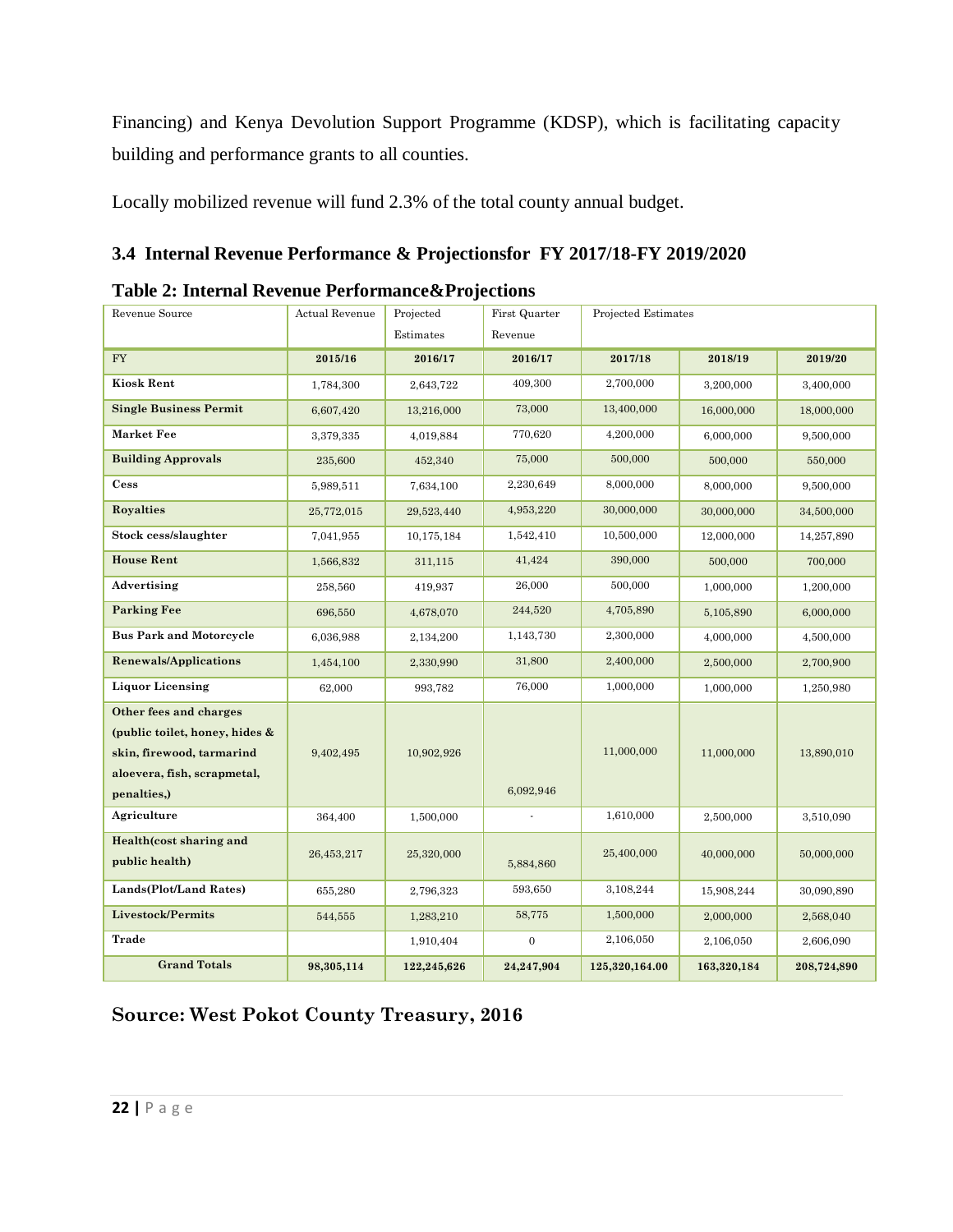The County Government collected Kshs.98.3 Million in FY 2015/16 against a target of Kshs. 177.3 Million. This represented local revenue performance of 55.4% per cent. The local revenue raised also represents a decline of 5.6 Million from the revenue collected in FY 2014/15. Revenue collected for the first quarter of FY 2016/17 amounted to Ksh.24, 247,904representing 19.84% of the target. This performance is not satisfactory given that it is below the 25 percent target for the quarter. There is need for adequate measures to be put in place to ensure the remaining revenue targets are met to avoid a budgetary deficit.

Internal revenue target is projected to grow to Kshs 125, 320,184 (2.3%)in FY2017/18 from Ksh.122.2M in FY 2016/17. This growth projection represents an increase of 2.5 percent from the previous target. The highest revenue stream contributors are expected from royalties (23.9%), health cost sharing(20%) and single business permits (10.6%).

## <span id="page-29-0"></span>**3.5Deficit Financing**

The County Government is taking all measures to ensure there is balance between the resources available and the priorities and programmes identified for implementation.The countyexpenditures are limited to county estimates that balancesoff with the sum total of internal revenue collection, share of the national revenue and conditional grants. Therefore over the medium term, the County Government will not borrow so that domestic borrowing does not crowd out the private sector given the need to increase private investment to accelerate economic expansion.

## <span id="page-29-1"></span>**3.6 Adherence to Fiscal Responsibility Principles**

The county government recognizes that the fiscal stance it takes today will have implications into the future. Therefore,the county government will ensure adherence to fiscal responsibility principles provided under section 107(2) of the PFM Act. The respect and observance of these fiscal rules set out in the PFM law and its regulations is important and necessary to entrench fiscal discipline. Observance of the Fiscal responsibility principles has been as follows:

a) The County Government's development allocation as a percent of total budget was 43.3 percent in FY 2014/15, 37.69 percent in FY 2015/16 and 34.94 per cent in FY 2016/17.It is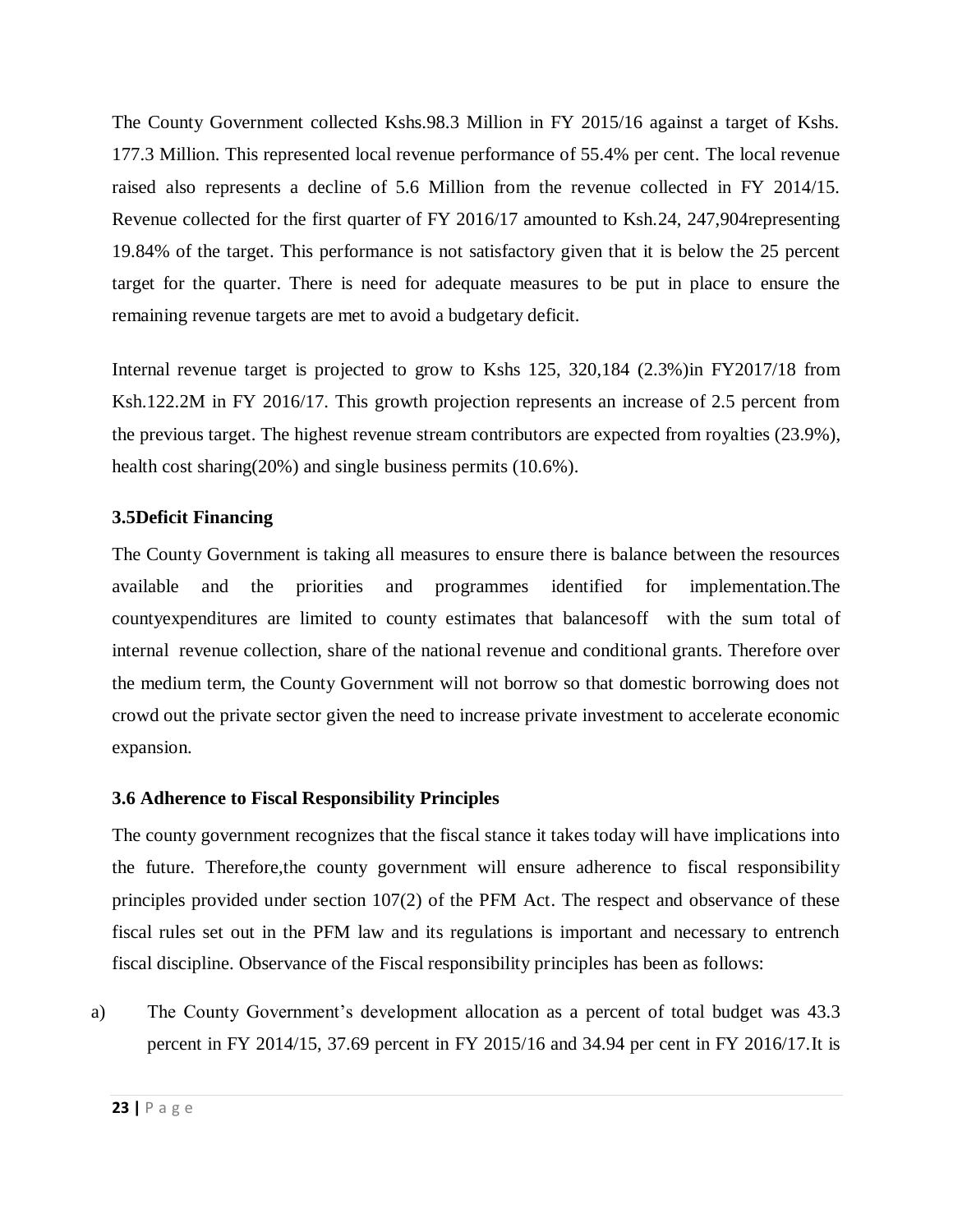projected to be 32.5 percent in FY 2017/18. These resources for development are above the 30 percent minimum threshold set out in the PFM law.

- b) The county government recurrent expenditure was 56.7 per cent and 58.44 percent in FY 2014/15 and FY2015/16 respectively.This is projected to grow to 63.3 percent in FY 2016/17 and 65.2 percent in FY 2017/18 and the medium term. This is within fiscal responsibility principle of ensuring that the county government's recurrent expenditure shall not exceed the county government's total revenue.
- c) The allocation for compensation for employees (wage bill) for the FY 2017/2018 is slightly above recommended ratio of 35 percent of the total budget. County wage bill is expected to stabilize at 37.22% of the total revenue in the FY 2017/18 and over the medium term so as not to crowd out the operation and maintenance expenditure plan.

## <span id="page-30-0"></span>**3.7 Stakeholders Input**

Public participation is both a key promise and provision of the Constitution of Kenya 2010. It is enshrined in the national values and principles of governance stipulated in article 10.Further, article 201 of the constitution provides that there shall bethere shall be openness and accountability, including public participation in financial matters.The county government conducted public participation on  $25^{TH}$  November 2016 where all the County Development Partners, Civil Society Members, County Budget and Economic Forum Members, County Assembly Members, staff of both national and county governments, County Professionals, interest groups and Members of the Public were invited to give input for the strategy paper.A summary of the key issues raised have been taken into account in the provision of the final ceilings and are as follows:

| <b>Department</b> | <b>Summary Issues</b>                                                            |  |  |  |  |  |  |  |  |
|-------------------|----------------------------------------------------------------------------------|--|--|--|--|--|--|--|--|
| All               | The public raised the need for :                                                 |  |  |  |  |  |  |  |  |
| Departments       | • Civic education on Family planning to all citizens especially the women        |  |  |  |  |  |  |  |  |
|                   | Constructions of youth friendly centers                                          |  |  |  |  |  |  |  |  |
|                   | Operationalizing youth empowerment centre in Alale                               |  |  |  |  |  |  |  |  |
|                   | Harvesting water in places where there is inadequate rain<br>$\bullet$           |  |  |  |  |  |  |  |  |
|                   | Support to young upcoming artist in the county                                   |  |  |  |  |  |  |  |  |
|                   | Introduction of west pokot talent show to promote young artist<br>$\bullet$      |  |  |  |  |  |  |  |  |
|                   | Explanation on the reason why project cost for building a market in<br>$\bullet$ |  |  |  |  |  |  |  |  |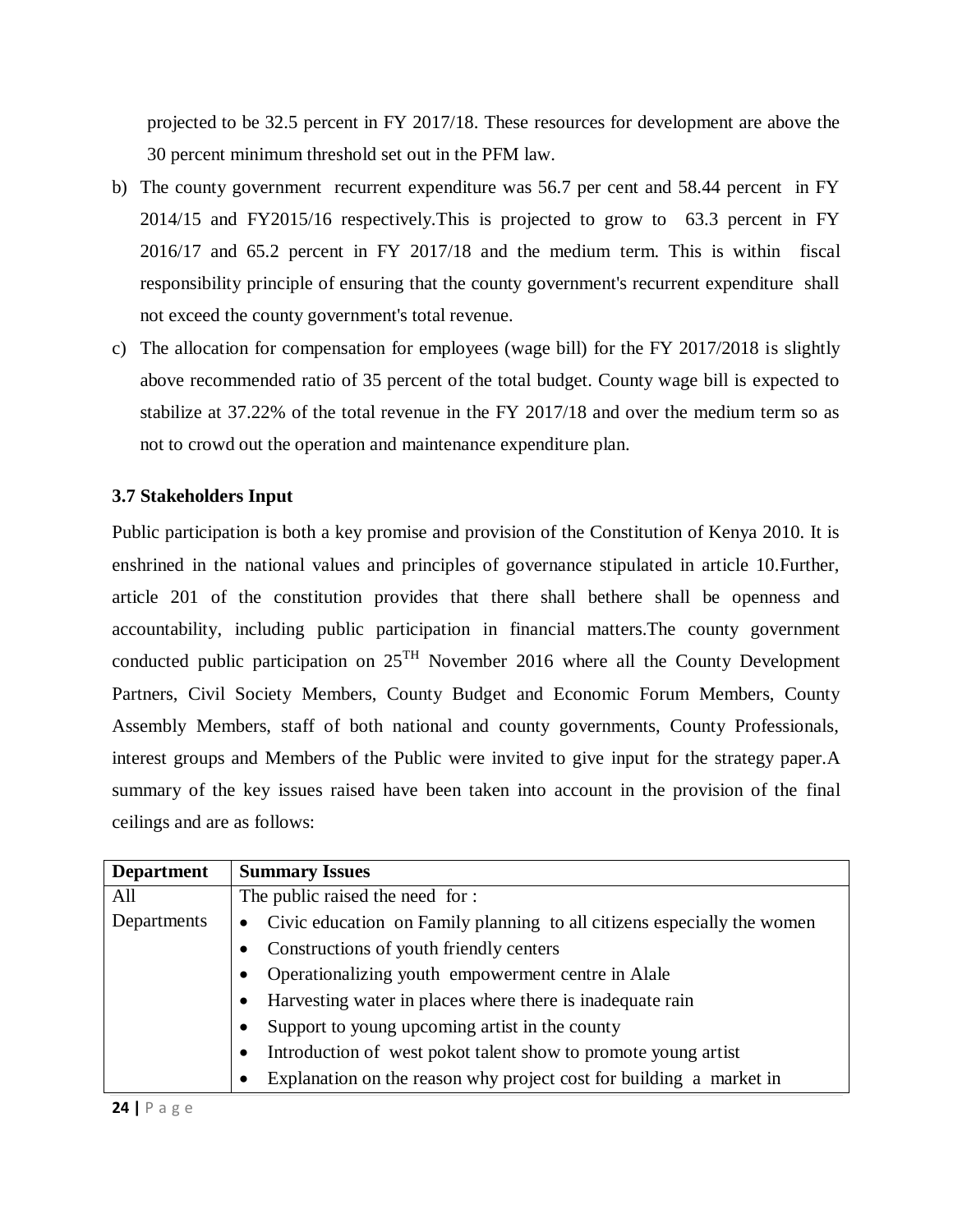| Bendera was higher than that in Makutano                                  |
|---------------------------------------------------------------------------|
| Purchase of a bus to assist in ferrying players from one place to another |
| Introduction of maisha league in the county                               |
| Building of more cattle dips in North Pokot                               |
| Purchase of ambulance and employment of staff in Nauyopong dispensary     |
| Need for playing ground for youths in Alale ward<br>$\bullet$             |
| Measures the county government is taking to ensure that the rights of     |
| women are protected                                                       |
| Training of business people on business skills<br>$\bullet$               |
| Need for investment conferences at county level                           |
| Vaccination of livestock along the county borders to reduce disease       |
| incidences                                                                |
| Reason for delay in upgrading of Kaibos dispensary to health centre       |
| Need to improve roads around the town than constructing packing sites     |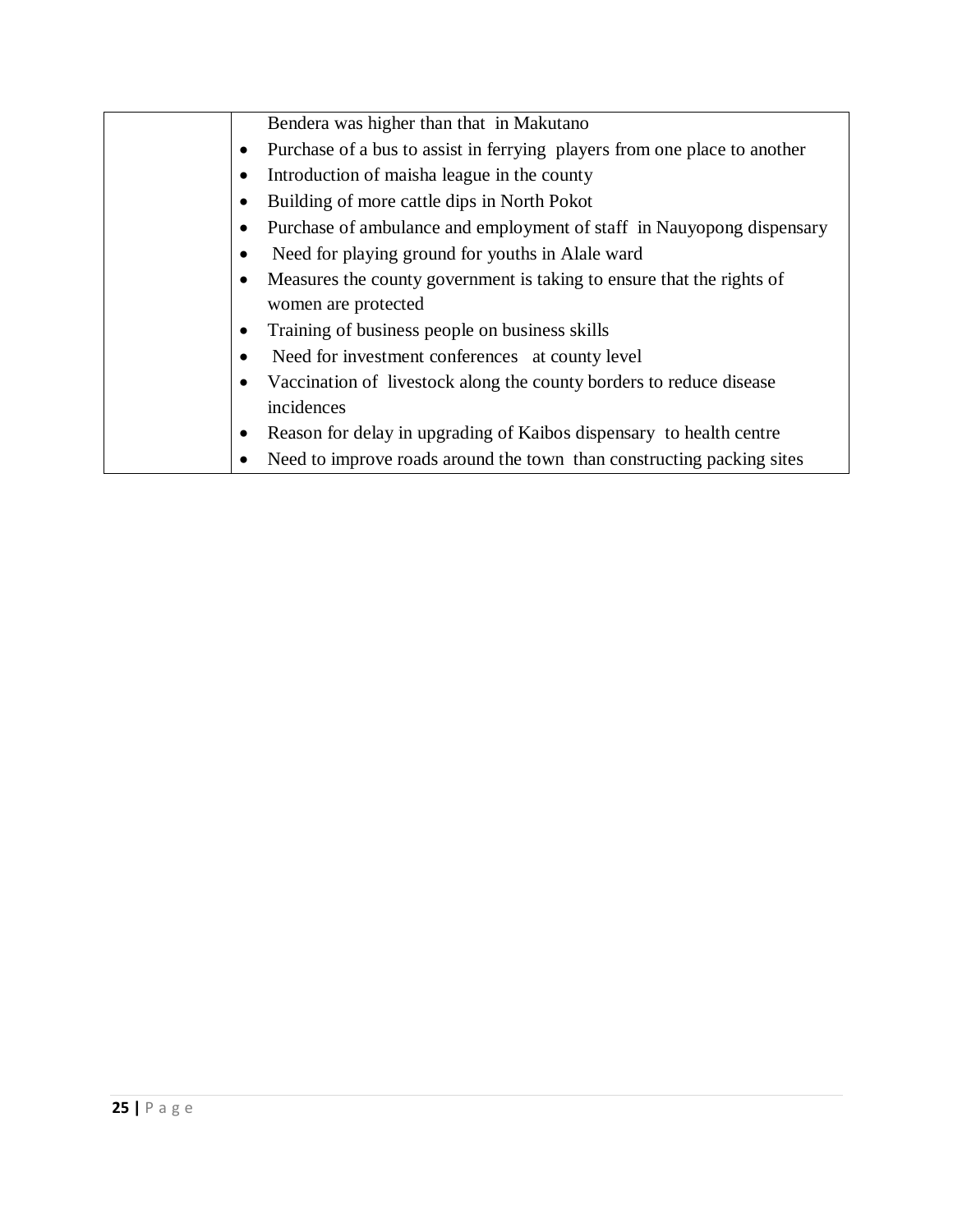# <span id="page-32-0"></span>**4.0 CHAPTER FOUR: MEDIUM TERM EXPENDITURE FRAMEWORK**

# <span id="page-32-1"></span>**4.1 Introduction**

The fiscal year 2017/2018 present a momentous opportunity to the County to complete and operationalize most of the projects it has been undertaking. Apart from the funds allocated for Ward Specific projects, all the other funds will go towards completion of the ongoing projects.

Therefore, the ceilings for the different sectors of the County have been dictated by the need to complete ongoing projects rather than the priority needs.

# <span id="page-32-2"></span>**4.2 Ministerial Expenditure Sector Priorities and their Justification**

## <span id="page-32-3"></span>**4.1.1 Public Administration Sector**

## **County Executive**

With the overall mandate of providing overall County leadership in the formulation and implementation of County economic and social Policies, the following priorities will be pursued over the medium term; to improve County governance, administration and decision making processes for improved social, economic and political environment.

The County Executive will also spearhead the Profiling and mapping of new investment opportunities, civic education and support devolution through continuous engagement with the Council of Governors and development partners. All these are aimed at accelerating growth and reducing poverty as a contribution to the attainment of Vision 2030 goals.

With its division of the office of the Governor, subcounty and ward administration, and public service board, this vote is under Ceiling of 7 percent of the total resource envelope and has been allocated a final ceiling of Kshs 364.8M including development of Kshs 111.3M being for completion of governor's residence, Sub county office for Kapenguria and operationalization of ward offices..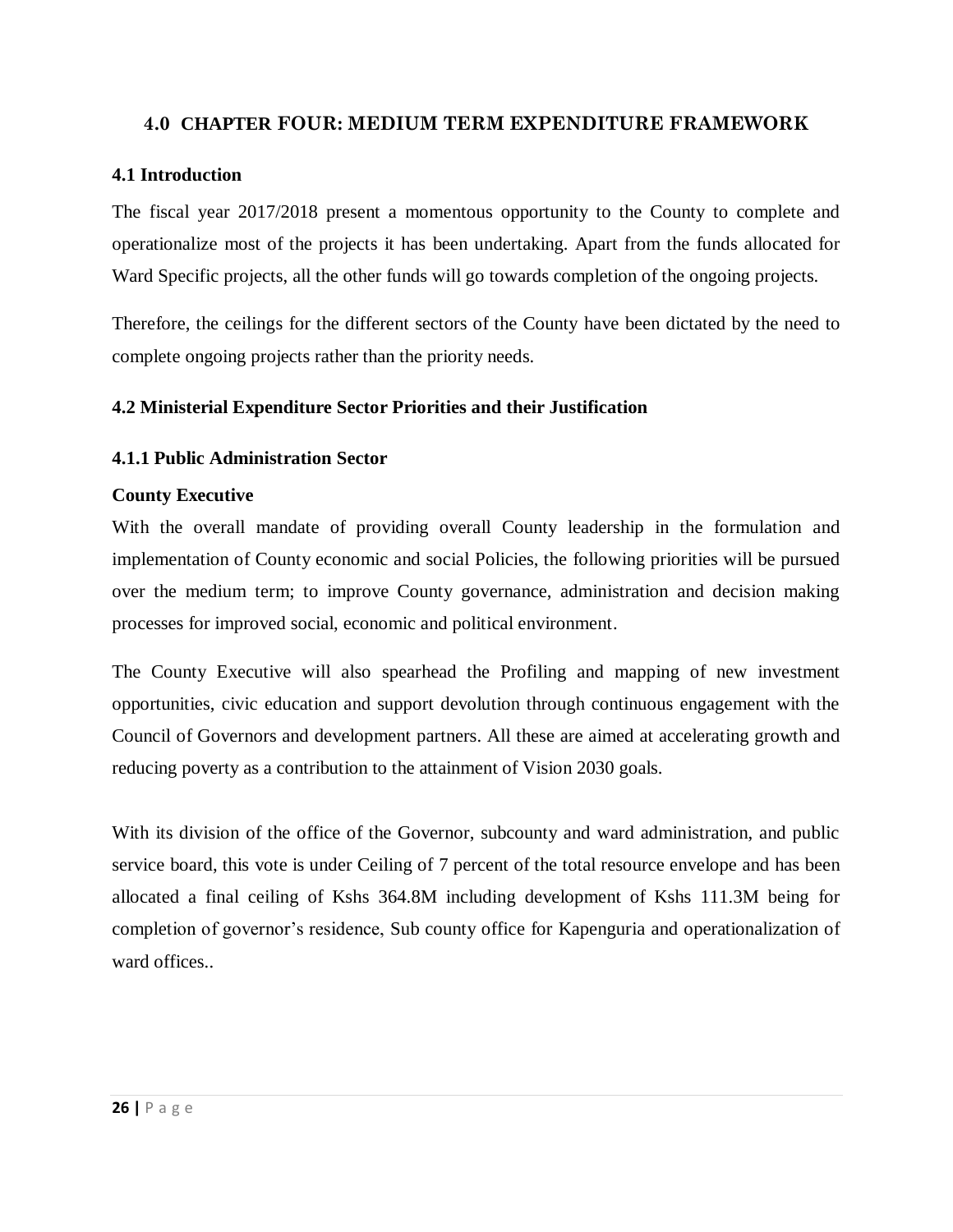#### **Intergovenmental Relations and Special Initiatives**

This Couny Ministry is charged with strengthening intergovernmental relations among different arms of government within and outside the County as well as other special initiatives like coordination of peace building activities and disaster management.

The county is prone to many disasters hazards like drought, mudslides, flooding, lightning and fire outbreaks. Conflict with neighbouring Turkana as well as Elgeyo Marakwet counties has been a constant recurrence and the County has a resolve of ending the conflict that occur mainly due to cattle rustling and boundary disputes.

Peace building activities along the borders will be continued; disaster management committee activated and strengthen inter-governmental relations between the county and national government. The County will continue to prioritize contingency planning and strengthening disaster risk reduction through capacity building and improvement of disaster risk early warning. Adaptation and mitigation measures against disaster hazards like drought, fire, landslides and other natural calamities has also been given priority.

A total of Kshs 46.5 has been set aside for emergency relief and 4.5M to purchase more lightning arrestors.

#### **Public Service Management**

This Ministry is strategic in providing sound leadership through coordination of county public service. Civic education of the public will be enhanced during the next FY 2017/18 through the support of Kenya Devolution Support Program. In addition, capacity building of technical departments on Finance, Planning, Monitoring and Evaluation and Human resources will be supported.

## **Finance & Economic Planning**

County Ministry of Finance and Economic Planning is charged with the responsibility of formulating sound economic, fiscal and financial policies that facilitate socio - economic development.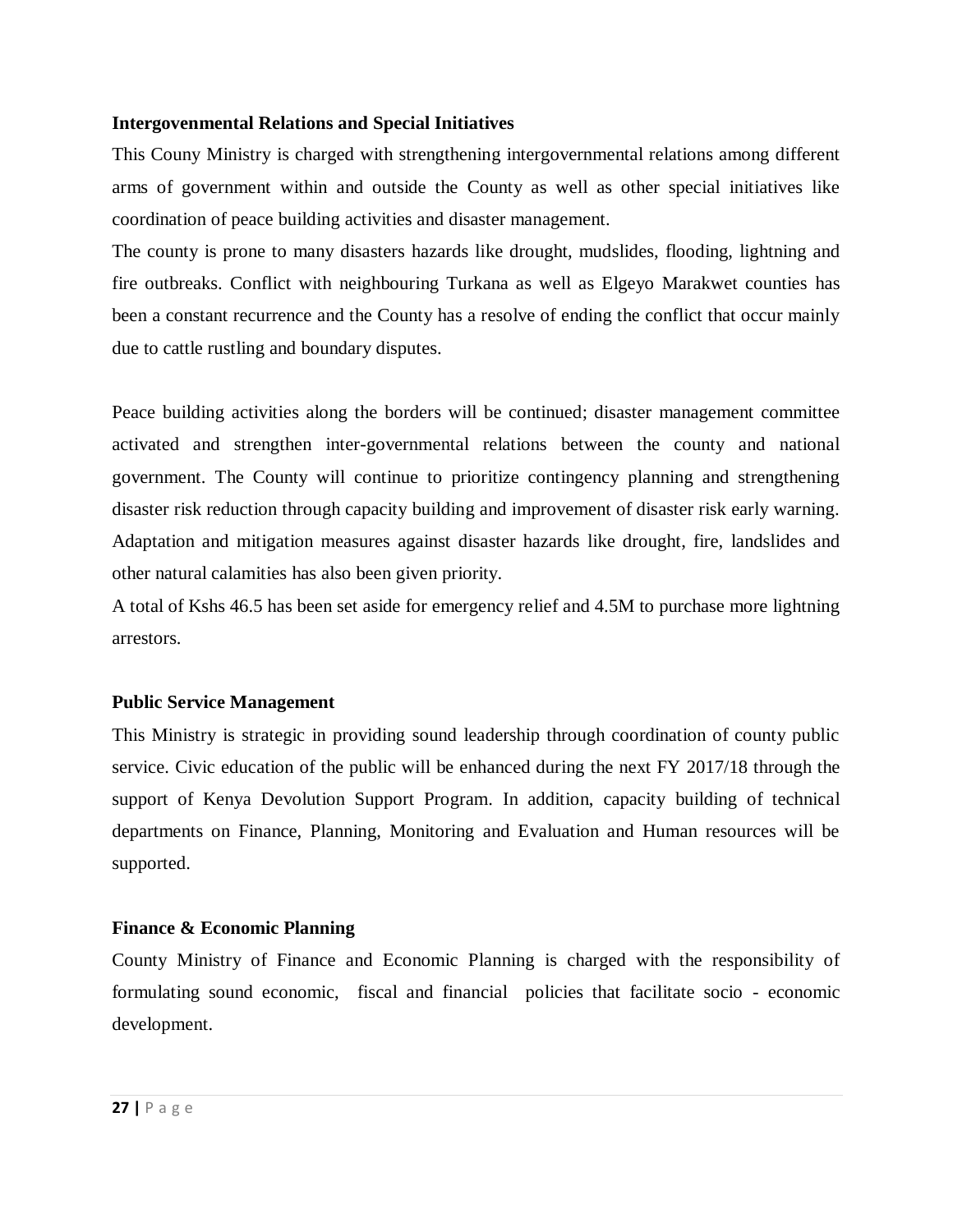In the FY 2016/2017, KShs 38.8M had been allocated to Masol Integrated Project and completion of Treasury Building. In FY 2017/18, a total of Kshs36.5 has been allocated to opertaionalize the County treasury building and complete Masol Integrated Project. Priority has also been given to the preparation and publication of Integrated Development Plan(2018-2022).

Over the medium term the subsector priorities include: GIS development Planning, Ensuring coordination, preparation and timely implementation of the County budget, improving internal revenue collection, develop and implement effective and efficient County procurement systems for improved service delivery and value for money, Undertake effective financial management and strengthen internal control systems in the county to safeguard public resources.

## **County Assembly**

The County Assembly is mandated with oversight , representation and legislative role for the county. The assembly therefore plays a crucial role in strengthening the democratic space and good goverance in the county. This Vote is also under ceiling from CRA of 7 Percent of the county budget and has been allocated Kshs 450 with KShs 80M for Development expenditure.

The County Assembly's priorities over the medium term are; putting into use the county assembly restaurant andcontinuing with Modern County Assembly.

## <span id="page-34-0"></span>**4.1.2 Agriculture and Rural Development Sector**

The goal of the sector is to attain food security,sustainable land management, affordable housing and sustainable urban infrastructure development. In terms of contribution to GDP, the agricultural sector directly contributes 25.3 percent of the GDP valued at Ksh.961 billion.The sector also contributes approximately 27percent to GDP through linkages with manufacturing,distribution and other service related sectors. It further accounts for about 65 percent of Kenya's total exports, 18 percent and 60 percent of the formal and total employment respectively(economic survey 2014).

## **Agriculture and Irrigation**

Agriculture in West Pokot County significantly contributes towards enhancement of food security & employment in the County and to other parts of Kenya. The strategy of the Ministry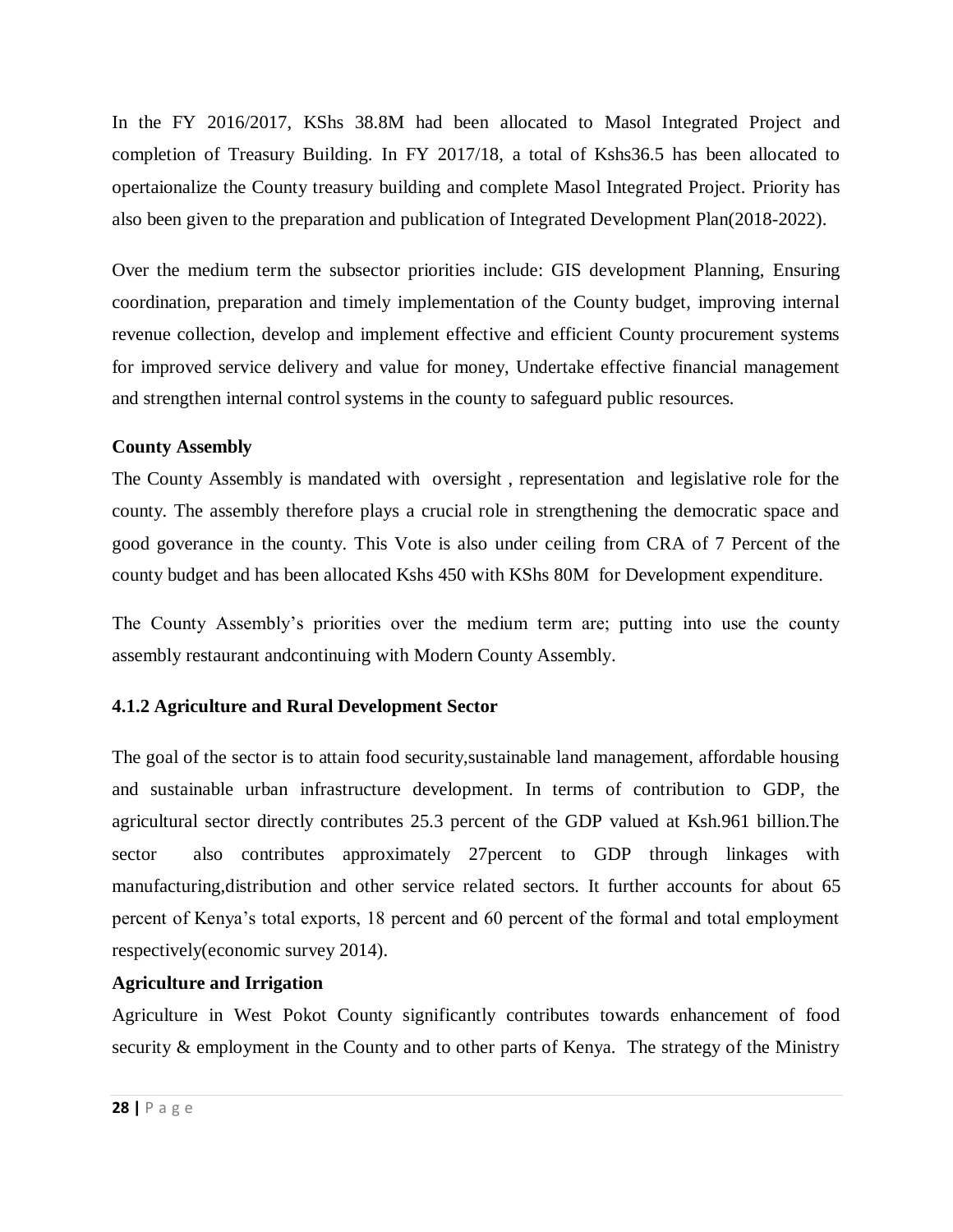is to create an enabling environment for farming and provide support services to the medium and small scale farmers.

The Financial Year 2017/2018 and over the MTEF period, the sub-sector will focus its efforts on completion and operationalization of a county agricultural training Centre, funding of ongoing irrigation schemes, strengthening agricultural extension services and environmental conservation and purchase of certified seeds.

# **Livestock development, Veterinery Services and Fisheries**

The sub-sector will prioritize strategies that will increase livestock productivity as a large portion of the county's population practice livestock production owing to existing favourable semi-arid ecological conditions. Livestock proceeds contribute significantly to household incomes and revenue to the County.

The sub-sector's medium term priorities include promotion of livestock breeds, improvement of market infrastructure and value addition, control of livestock diseases, provision of extension and training services, and establishment of strategic livestock feed reserve, re-seeding programme, and promotion of fish farming and completion of Nasukuta slaughter house.In the FY2017/2018, the sub-sector will be allocated KShs, 168,670,097 in which KShs.61.5M has been allocated to development programs.

## **Lands, Physical Planning, Urban Development and Housing**

Some of the medium term priorities for the sub-sector comprises: urban planning, completion of spatial planning, projects mapping, land adjudication programmes, cadastral surveys of public land, resolution of general boundary disputes, preparation of Part development plans- for public institutions/offices, public sensitization on matters of physical planning, policy formulation(County spatial planning bill, Development control bill), Makutano car parking phase II, town beautification, construction public toilets, street lighting, maintenances of town roads, traditional/alternative dispute resolution and investigation of the status of public land.

This sub sector will be allocated Kshs 132.3M outof which Kshs 40.5 will be for development. This is down from Kshs 135.8M in FY2016/2017. In FY 2015/16 the sub-sector budget was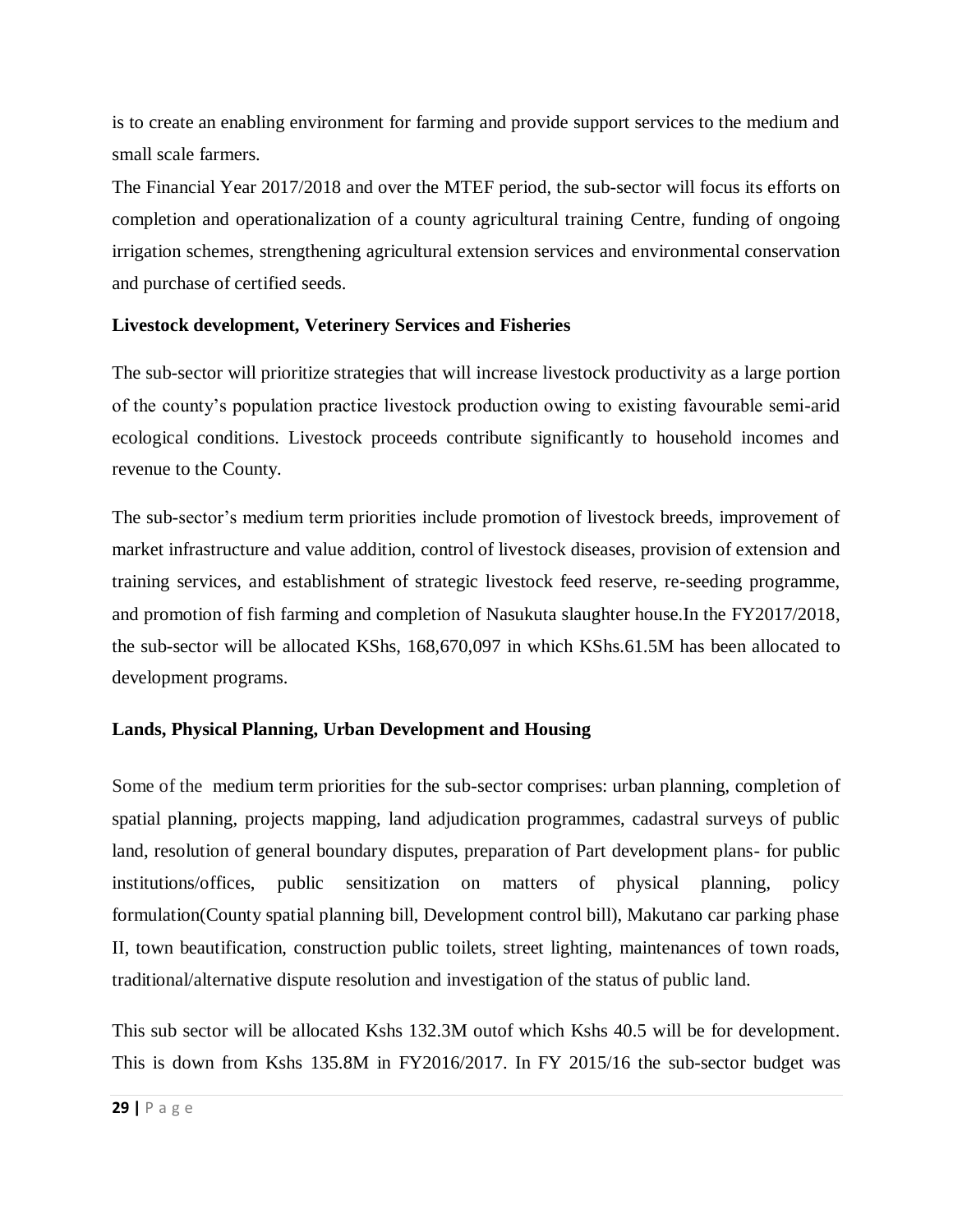allocated KShs 92,197,154down from Kshs164, 587,806.75 that was allocated in the FY 2014/15.

#### <span id="page-36-0"></span>**4.1.3 General Economic, Commercial & Labour Affairs Sector**

#### **Trade, Industry, Cooperatives and Energy**

Trade sub-sector programmes are geared towards creating an enabling business environment and implements a core poverty programme that provides affordable business credit and entrepreneurial business development services to Micro and Small Enterprises (MSEs) with the aim of reducing poverty and unemployment.This sector is also key in poverty reduction as farm products as well as small business persons depends on trade and cooperative development to market their produces.

The sector priorities over the medium term include completion of market infrastructure (market construction), value chain development, boosting of biashara mashinani fund, improving other social amenities e.g. water, toilets, Purchase of Standards and Standard Equipments for Weights and Measures, Capacity Building on MSMEs and Cooperatives through training.

The funding for this sub sector has been Kshs 146,490,510.70 in 2014/2015, Kshs 110,668,271 in FY 2015/2016, and Kshs 94.6 in 2016/17. To complete the planned activities including milk processing plant, this sector has been allocated Kshs 138.3.

The sub sector established a Biashara Mashinani Fund to assist traders with capital to boost business activities within the county. This fund will be boosted this FY to enable more traders access the fund.

#### <span id="page-36-1"></span>**4.1.4 Energy and Infrastructure Sector**

#### **Roads, Public works and Transport**

An efficient and effective infrastructural system is an engine for socio-economic transformation.The sub-sector aims at providing efficient, affordable and reliable infrastructure for sustainable growth and development.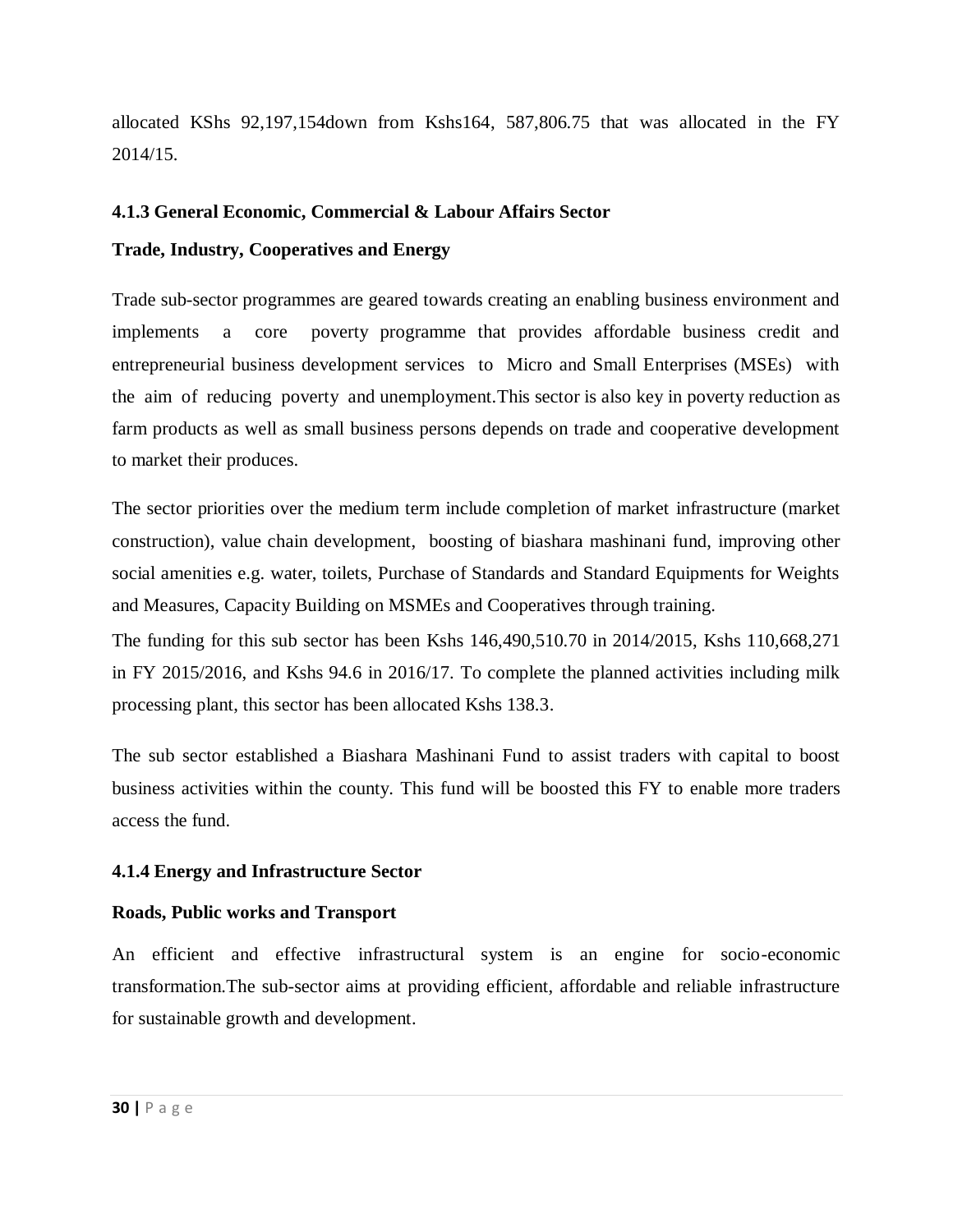A total of Kshs 221,666,616 for FY 2017/18 has been allocated to the sub-sector to complete ongoing road works. More funds need to be allocated to the sub sector to improve on road drainage and structures. Training of Boda-Boda operators to enhance road safety has also been given a priority. Ward access roads received some funding of Kshs 1.1M per ward to help improve rural feeder roads.

#### <span id="page-37-0"></span>**4.1.5 Health Sector**

#### **Health and sanitation services**

The Kenya Vision 2030 envisages provision of equitable and affordable healthcare at the highest affordable standards. Further, this is anchored in our constitution under the Bill of rights. The sector's budget allocation for 2014/15 FY was Kshs. 922,530,200 accounting for 24.41% of the total revised budget. This rose to Kshs 1,166,265,293 in 2015/2016representing 24.14 per cent of the total budget and Kshs1,388,328,758.94 in 2016/17. In the FY 2017/18, the sub sector will receiveKshs 1,129,975,774 representing 26.7 percent of the total budget (without conditional grant and ward fund projects).

During the next fiscal year and medium term, there will be restrictions of establishing new health facilities to concentrate on completing the ongoing and operationalizing them. Also, in the medium term, health sector will strive to address health related challenges through; provision of improved preventive, curative, and rehabilitative health care services, investment in infrastructural development both for health facilities and sanitation, procurement of medical supplies and equipment and continued staffing and training of health professionals to improve human resource manpower as well as enhance efficient service delivery to its residents.

#### <span id="page-37-1"></span>**4.1.6 Social Protection, Youth, Culture & Recreation Sector**

#### **Tourism, Culture, Sports and Social Development**

The tourism sub-sector remains one of the leading foreign exchange earners and a major contributor of employment in Kenya, contributing about 10% of the GDP and also providing a market for goods produced in other sectors and is thus key to attainment of the economic pillar of Vision 2030. In FY 2015/2016, the sub-sector was allocated Kshs 144.5accounting for 2.99 %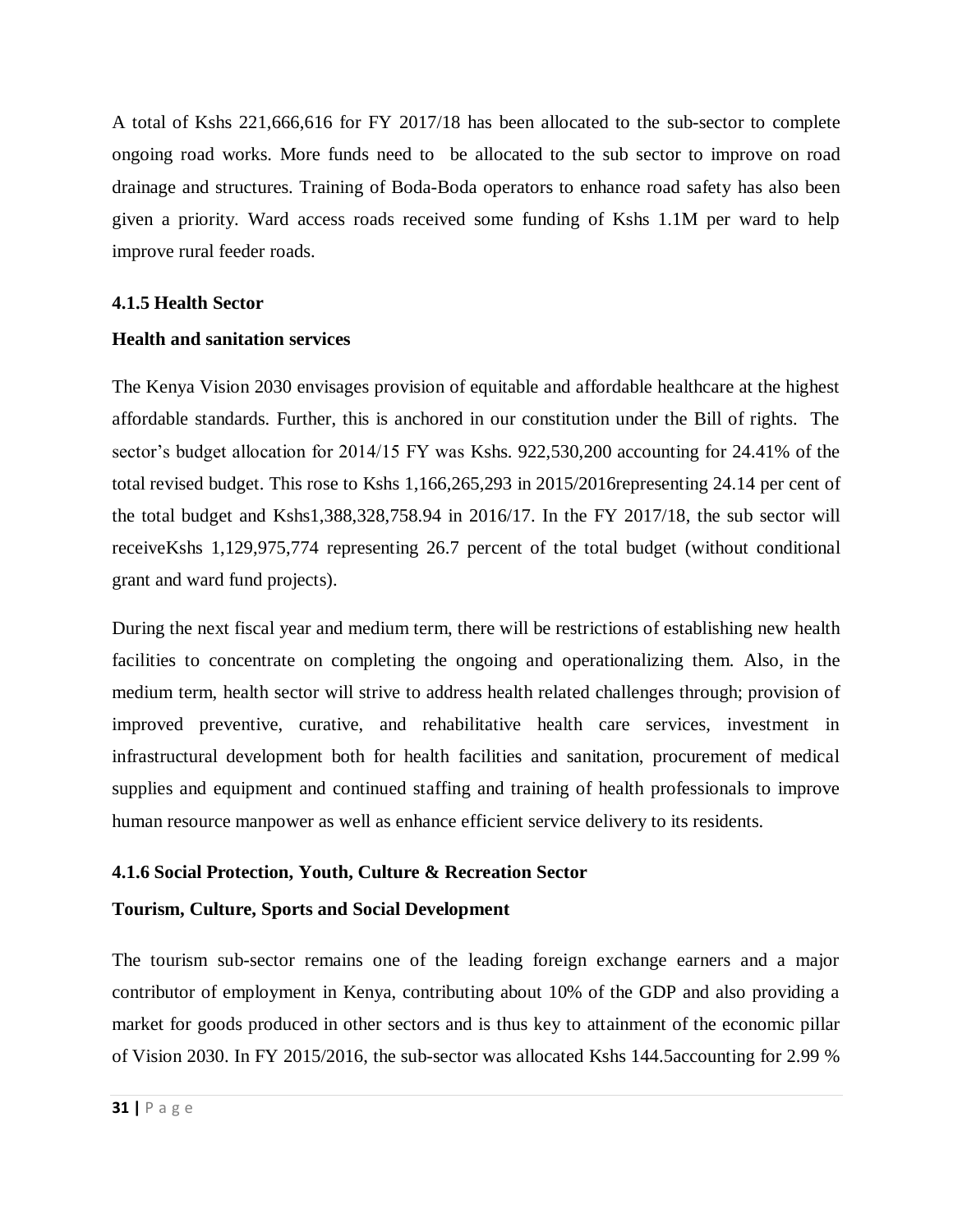of the total revised budget. This allocation reduced to KShs 129M in FY 2016/2017 and will increase to Kshs 169 in 2017/2018 with a development budget of Kshs 109M to complete and or fund ongoing projects.

Over the MTEF period, the sub-sector priorities include: tourism and culture promotion, youth talent development, empowerment of PLWDs, development of social amenities like social halls and conservancies, supporting and marketing women cottage industries products such as Pokot traditional ornaments, bracelets and clothing and construction of the main stadium in Kapenguria,

## <span id="page-38-0"></span>**4.1.7 Environmental Protection and Water Sector**

The overall goal of Environment and Water Sector is to attain a "clean, secure and sustainable environment" by 2030. The main mandate of this sub-sector is to provide clean, secure and sustainable environment by promoting the quality and preservation of the county's environment and natural resources. Environmental issues are also closely linked to other sectors of the economy such as development planning, population dynamics, finance, public health and sanitation, and trade.

## **Water, Environment and Natural Resources.**

In West Pokot County, 25% of residents use improved sources of water, with the rest relying on unimproved sources.Given the county is ASAL; water is key priority to the citizens. Improved sources of water comprise protected springs, protected wells, boreholes, piped water into dwellings, piped and rain water collection while unimproved sources include pond, dam, lake, stream/river, unprotected spring, unprotected well, jabia, water vendor and others.

In the medium term, the sector priority includes: Development of gravitywater supplies, solar powered boreholes, intake protection works, waterpans/sand dams and rain water harvesting.

To address the challenges in this sector, Kshs 192 has been allocated during the FY2017/18 compared to Kshs196 in the FY 2016/17.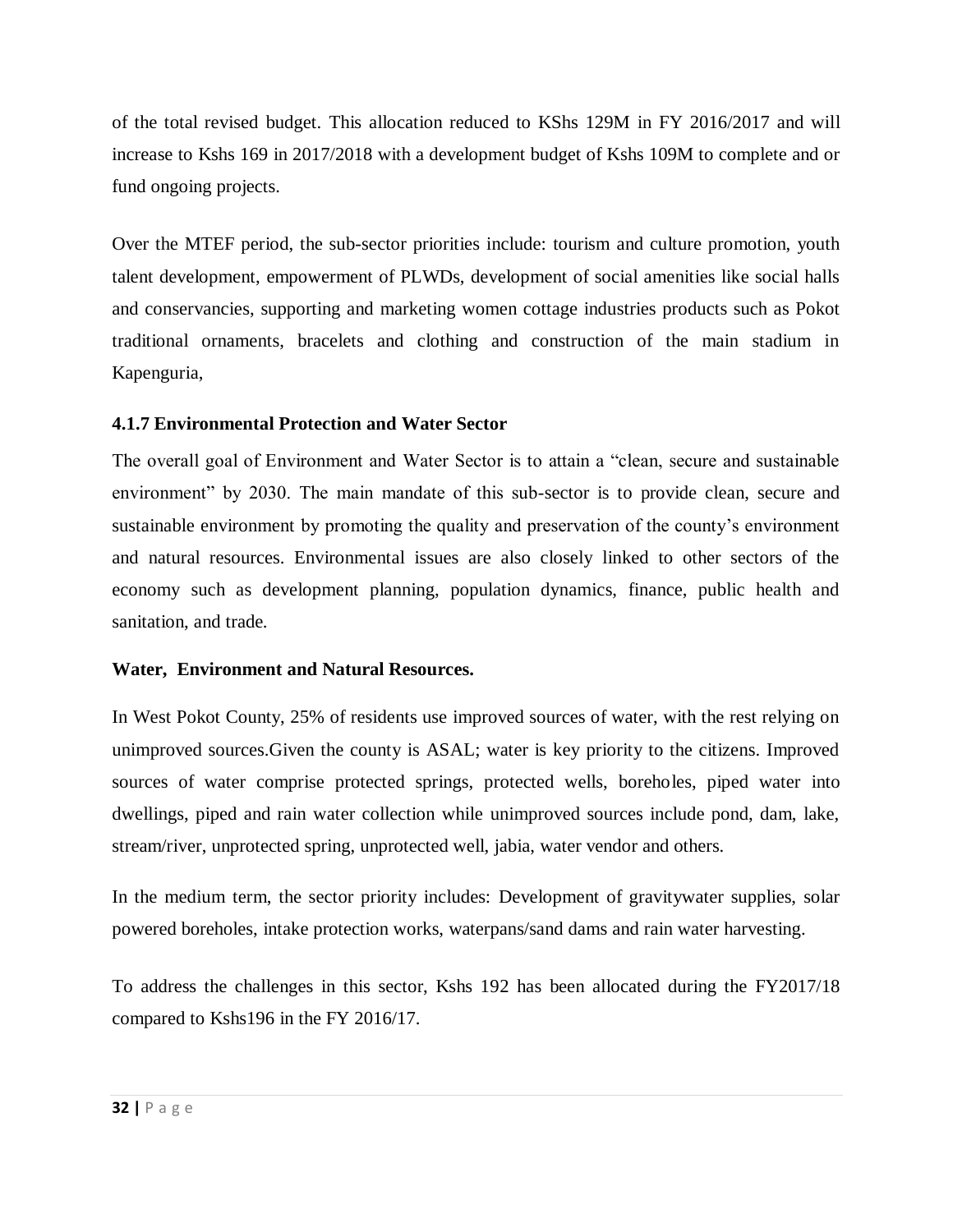#### <span id="page-39-0"></span>**4.1.8 Education Sector**

#### **Education, Communication and Information Technology**

Through Kenya Vision 2030, the government recognizes that Kenya's main potential is in its people; their creativity, education, and entrepreneurial skills. The success of turning Kenya into a globally competitive and a prosperous nation is hinged on the performance of the Education Sector. Therefore, this sector has a responsibility of facilitating the process of inculcating knowledge and skills necessary for uplifting the country to a globally competitive country.

The sub-sector medium term sector priorities includes provision of school bursary and scholarship to needy students and those in professional courses and completing the ongoing projects especially the ECD college, ECDs, Chesta TTC, provision of ECD learning materials, school infrastructure improvement and school feeding program. To achieve this, Kshs 351.6M has been allocated to this sub sector with Kshs 118.9M going to fund Development projects (This excludes Ward specific projects that are yet to be identified with the bursary fund). The FY 2016/17 saw the sector receive Kshs 594.7M**.**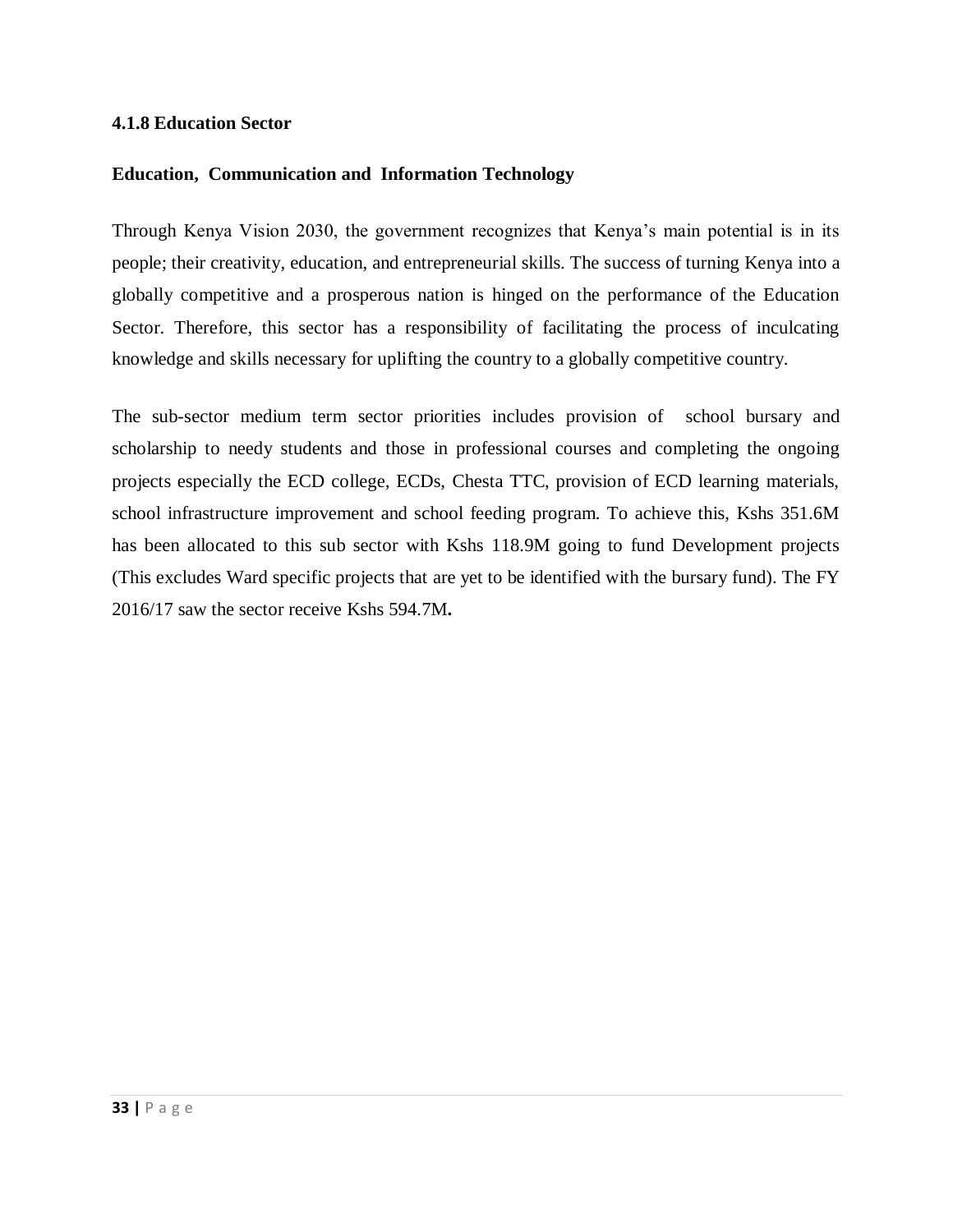# **4.3 Budget Ceilings**

# **Table 3:2017/18 Budget Ceilings**

<span id="page-40-0"></span>

| <b>VOTE</b>                 | <b>TOTAL</b>     | 2015/         | 2016/2017        | 2016/2017          | <b>TOTAL FY</b>  | 2016/         | 2017/2018          | 2017/2018          | 2017/2018          | 2017/2 | <b>PERSONNEL</b>  |
|-----------------------------|------------------|---------------|------------------|--------------------|------------------|---------------|--------------------|--------------------|--------------------|--------|-------------------|
|                             | 2015/2016        | 2016          | <b>PRINTED</b>   | <b>PRINTED</b>     | 2016/2017        | 2017          | <b>RECURRENT</b>   | <b>DEVELOPMENT</b> | <b>TOTAL</b>       | 018    | <b>EMOLUMENTS</b> |
|                             | <b>ESTIMATES</b> | $\frac{6}{6}$ | <b>ESTIMATES</b> | <b>ESTIMATES</b>   | <b>ESTIMATES</b> | $\frac{0}{0}$ | <b>PROJECTIONS</b> | <b>PROJECTIONS</b> | <b>PROJECTIONS</b> | AS %   |                   |
|                             |                  |               | <b>RECURRENT</b> | <b>DEVELOPMENT</b> |                  |               |                    |                    |                    |        |                   |
|                             |                  |               |                  |                    |                  |               |                    |                    |                    |        |                   |
| <b>COUNTY EXECUTIVE</b>     | 543,729,479.10   | 11.26%        | 348,998,949.81   | 103,295,297.95     | 452,294,247.76   | 8.53          | 364,859,303.30     | 111,386,112.98     | 476, 245, 416. 28  | 9.29   | 205,944,300.30    |
| <b>FINANCE AND</b>          | 188,424,396.75   | 3.90%         | 276,852,510.27   | 75,952,122.50      | 352,804,632.77   | 6.65          | 220, 276, 605. 71  | 36,525,000.00      | 256,801,605.71     | 5.01   | 128,709,937.00    |
| <b>ECONOMIC PLANNING</b>    |                  |               |                  |                    |                  |               |                    |                    |                    |        |                   |
| <b>ROADS, PUBLIC WORKS</b>  | 473,834,101.10   | 9.81%         | 73,800,110.62    | 450,978,548.30     | 524,778,658.92   | 9.89          | 103,451,616.00     | 118,275,000.00     | 221,726,616.00     | 4.32   | 74,876,819.00     |
| <b>AND TRANSPORT</b>        |                  |               |                  |                    |                  |               |                    |                    |                    |        |                   |
| <b>HEALTH AND</b>           | 1,166,265,293.10 | 24.14%        | 1,112,971,405.91 | 364, 362, 639.41   | 1,477,334,045.32 | 27.85         | 1,046,761,850.51   | 83,213,924.01      | 1,129,975,774.52   | 22.04  | 804,651,850.51    |
| <b>SANITATION</b>           |                  |               |                  |                    |                  |               |                    |                    |                    |        |                   |
| <b>EDUCATION AND ICT</b>    | 630,650,499.00   | 13.06%        | 367,903,239.22   | 288, 377, 142.83   | 656,280,382.05   | 12.37         | 232,702,094.50     | 118,949,935.88     | 351,652,030.38     | 6.86   | 159,566,131.50    |
|                             |                  |               |                  |                    |                  |               |                    |                    |                    |        |                   |
| <b>AGRICULTURE AND</b>      | 304,949,826.90   | 6.31%         | 95,774,290.12    | 145,097,488.38     | 240,871,778.50   | 4.54          | 98,256,873.00      | 164,601,140.20     | 262,858,013.20     | 5.13   | 80,000,413.00     |
| <b>IRRIGATION</b>           |                  |               |                  |                    |                  |               |                    |                    |                    |        |                   |
| <b>LIVESTOCK, FISHERIES</b> | 216,786,896.00   | 4.49%         | 88, 369, 482. 58 | 69,605,784.45      | 157,975,267.03   | 2.98          | 107,170,097.90     | 61,500,000.00      | 168,670,097.90     | 3.29   | 64,005,097.90     |
| <b>AND VETERINARY</b>       |                  |               |                  |                    |                  |               |                    |                    |                    |        |                   |
| <b>SERVICES</b>             |                  |               |                  |                    |                  |               |                    |                    |                    |        |                   |
| TRADE, INDUSTRY AND         | 110,668,270.80   | 2.29%         | 62, 352, 191. 30 | 34,824,165.45      | 97,176,356.75    | 1.83          | 62,552,934.00      | 75,845,240.00      | 138,398,174.00     | 2.70   | 22,992,934.00     |
| <b>COOPERATIVE</b>          |                  |               |                  |                    |                  |               |                    |                    |                    |        |                   |
| <b>DEVELOPMENT</b>          |                  |               |                  |                    |                  |               |                    |                    |                    |        |                   |
| LANDS, HOUSING,             | 92,197,514.00    | 1.91%         | 83,864,371.32    | 57,870,000.00      | 141,734,371.32   | 2.67          | 90,124,512.00      | 42, 188, 878. 39   | 132,313,390.39     | 2.58   | 64, 197, 875.00   |
| PHYSICAL PLANNING           |                  |               |                  |                    |                  |               |                    |                    |                    |        |                   |
| <b>AND URBAN</b>            |                  |               |                  |                    |                  |               |                    |                    |                    |        |                   |
| <b>DEVELOPMENT</b>          |                  |               |                  |                    |                  |               |                    |                    |                    |        |                   |
| <b>WATER DEV.,</b>          | 256,428,861.65   | 5.31%         | 66,511,139.19    | 166,770,582.07     | 233,281,721.26   | 4.40          | 79,224,853.53      | 112,842,401.00     | 192,067,254.53     | 3.75   | 29,873,852.00     |
| <b>ENVIRONMENT AND</b>      |                  |               |                  |                    |                  |               |                    |                    |                    |        |                   |
| <b>NATURAL RESOURCES</b>    |                  |               |                  |                    |                  |               |                    |                    |                    |        |                   |
|                             |                  |               |                  |                    |                  |               |                    |                    |                    |        |                   |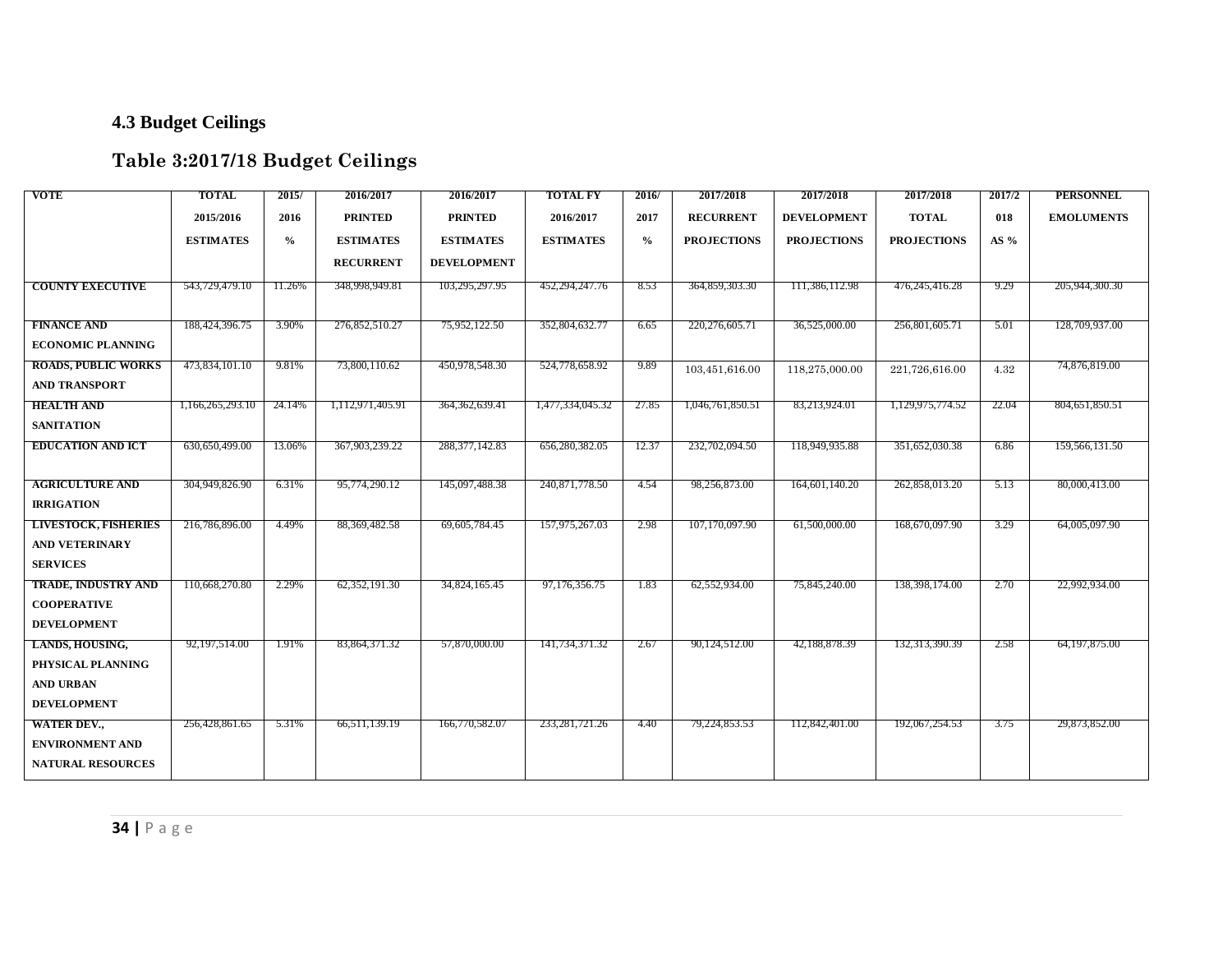| TOURISM, CULTURE,          | 144,524,426.25   | 2.99%  | 40,280,999.34    | 87,212,779.28    | 127,493,778.62   | 2.40   | 57,559,521.20    | 109,268,316.58   | 166,827,837.78   | 3.25   | 25,903,440.00    |
|----------------------------|------------------|--------|------------------|------------------|------------------|--------|------------------|------------------|------------------|--------|------------------|
| SPORTS, YOUTH AND          |                  |        |                  |                  |                  |        |                  |                  |                  |        |                  |
| <b>GENDER DEV.</b>         |                  |        |                  |                  |                  |        |                  |                  |                  |        |                  |
| <b>WEST POKOT COUNTY</b>   | 527,478,443.35   | 10.92% | 450,000,000.00   | 85,000,000.00    | 535,000,000.00   | 10.09  | 450,217,500.18   | 80,000,000.00    | 530,217,500.18   | 10.34  | 201,777,500.18   |
| <b>ASSEMBLY</b>            |                  |        |                  |                  |                  |        |                  |                  |                  |        |                  |
| <b>COUNTY PUBLIC</b>       | 174,550,000.00   | 3.61%  | 135,923,220.88   | 14,000,000.00    | 149,923,220.88   | 2.83   | 130,711,226.40   | 25,980,000.00    | 156,691,226.40   | 3.06   | 47,799,346.06    |
|                            |                  |        |                  |                  |                  |        |                  |                  |                  |        |                  |
| <b>SERVICE</b>             |                  |        |                  |                  |                  |        |                  |                  |                  |        |                  |
| <b>MANAGEMENT</b>          |                  |        |                  |                  |                  |        |                  |                  |                  |        |                  |
| <b>INTERGOVERNMENTAL</b>   |                  |        | 85,520,918.57    | 72,000,000.00    | 157,520,918.57   | 2.97   | 86,526,574.74    | 5,700,000.00     | 92,226,574.74    | 1.80   | 8,153,360.80     |
| <b>RELATIONS AND</b>       |                  |        |                  |                  |                  |        |                  |                  |                  |        |                  |
| <b>SPECIAL INITIATIVES</b> |                  |        |                  |                  |                  |        |                  |                  |                  |        |                  |
| <b>WARD SPECIFIC</b>       |                  |        |                  | $0.00\,$         | $0.00\,$         | 0.00   |                  | 575,000,000.00   | 575,000,000.00   | 11.21  |                  |
| <b>PROJECTS</b>            |                  |        |                  |                  |                  |        |                  |                  |                  |        |                  |
| <b>LOANS AND GRANTS</b>    |                  |        | 0.00             | $\bf{0}$         | 0.00             | 0.00   | 95,792,447.00    |                  | 95,792,447.00    | 1.87   |                  |
|                            |                  |        |                  |                  |                  |        |                  |                  |                  |        |                  |
| <b>CONDITIONAL GRANTS</b>  |                  |        | 0.00             |                  | 0.00             | 0.00   | 55,572,699.00    |                  | 55,572,699.00    | 1.08   |                  |
| <b>TO HEALTH</b>           |                  |        |                  |                  |                  |        |                  |                  |                  |        |                  |
| <b>CONDITIONAL GRANTS</b>  |                  |        | 0.00             |                  | 0.00             | 0.00   | $\sim$           | 124,425,000.00   | 124,425,000.00   | 2.43   |                  |
| <b>TO ROADS</b>            |                  |        |                  |                  |                  |        |                  |                  |                  |        |                  |
| <b>TOTAL</b>               | 4,830,488,008,00 | 100.00 | 3,289,122,829.13 | 2,015,346,550.62 | 5,304,469,379.75 | 100.00 | 3,281,760,708.96 | 1,845,700,949.04 | 5,127,461,658.00 | 100.00 | 1,918,452,857,24 |
|                            |                  |        |                  |                  |                  |        |                  |                  |                  |        |                  |
| PERCENTAGE                 | 100.00%          |        | 60.37%           | 39.63%           | 100.00%          |        | 64.00            | 36.00            | 64.00            |        | 37.42            |
|                            |                  |        |                  |                  |                  |        |                  |                  |                  |        |                  |

**Source: West Pokot County Treasury 2016**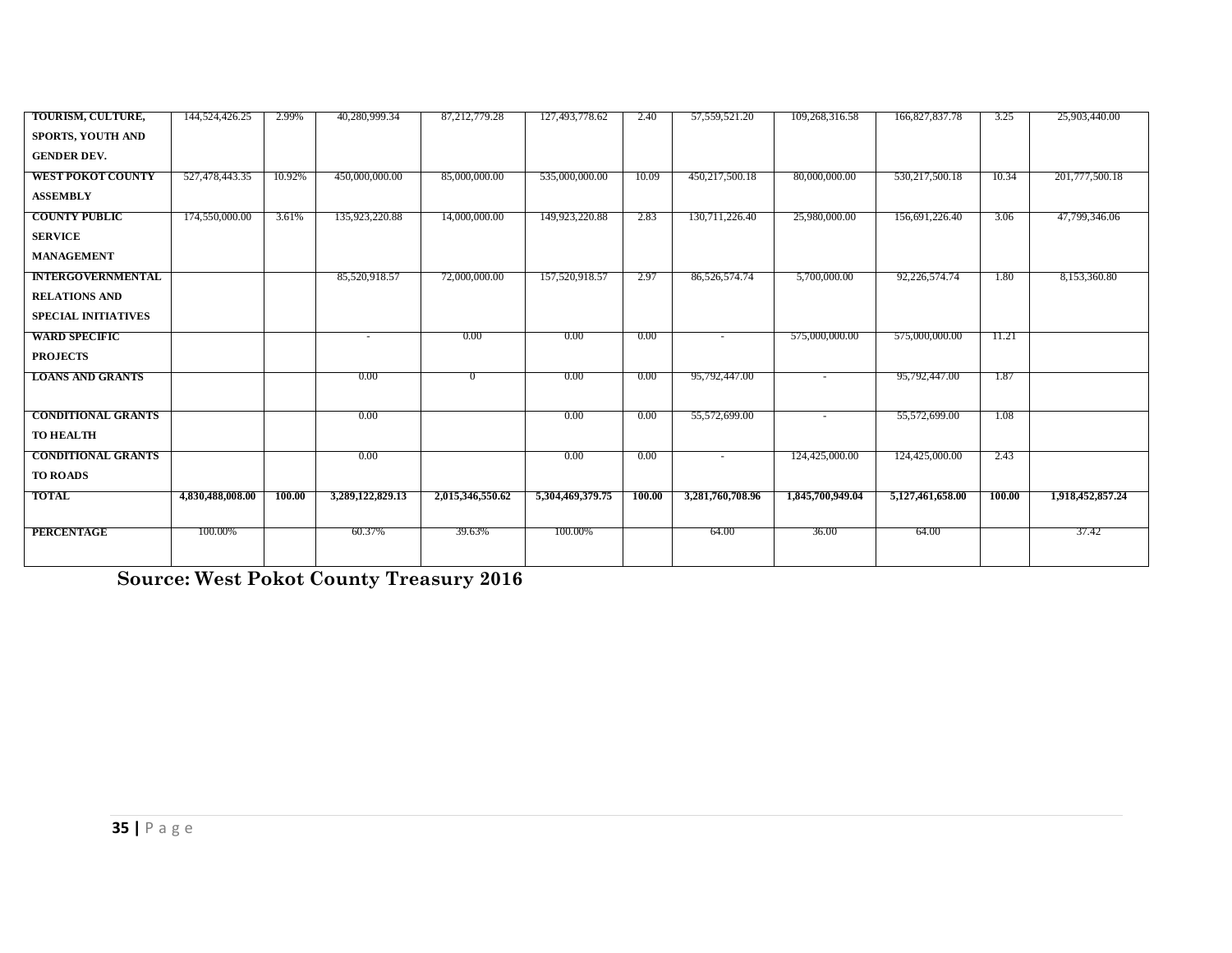From Table 3 above, the wage bill is expected to take 37.42per cent of the FY 2017/2018 budget while Development stands at 36per cent. Operation and Maintenance stands at 24.36per cent of the total county revenue. The next budget is expected to fund completion and operationalization of the completed projects. Operation and maintenance include medical drugs, bursary, Biashara mashinani fund and emergency relief among others.

The Public sector hearings saw a number of proposals that could not be funded as each ministry have a number of on-going projects that need to be completed. Therefore, most sectorial proposals for new priorities were shelved until the next budget cycle.

# <span id="page-42-0"></span>**4.3.1 Ward Specific Projects**

This fund has been allocated a total of Kshs 575M to fund projects emanating from the grassroots. Sub location/location/ward meetings shall be held to come up with priorities using Participatory Budgeting. .

## <span id="page-42-1"></span>**4.4 Summary**

After public participation and identification of the Ward Specific projects, these projects will be aligned or streamlined into their respective line ministries for implementation. A good percentage of development funds will go to the on-going projects and most on-going projects will be completed by end of the 2016/2017 FY.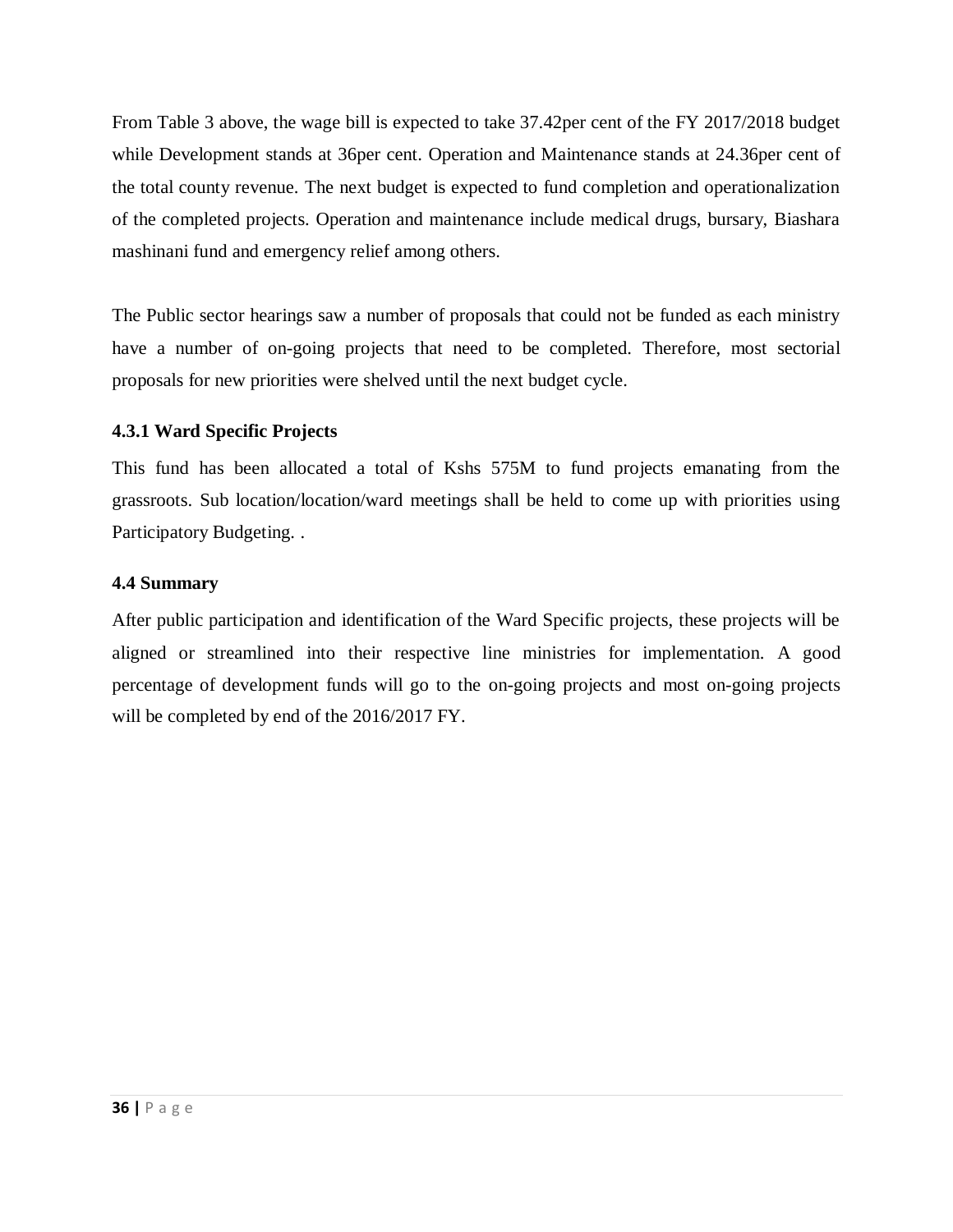# **ANNEXES**

# <span id="page-43-1"></span><span id="page-43-0"></span>**1. Summary of sectorial Ceilings by Economic Classification**

| <b>Sector/Department</b>          | No.             | <b>Personnel</b>  | 0 & M            | <b>Development</b> |
|-----------------------------------|-----------------|-------------------|------------------|--------------------|
|                                   | <b>of</b>       | <b>Emoluments</b> |                  |                    |
|                                   | <b>Staff</b>    |                   |                  |                    |
| Office of the Governor            | 80              | 205,944,300.30    | 158,915,003.00   | 111,386,112.98     |
| Finance and Economic Planning     | 170             | 128,709,937.00    | 91,566,668.71    | 36,525,000.00      |
| Roads, Public Works and           | 62              | 74,876,819.00     | 28,574,797.00    | 118,275,000.00     |
| Transport                         |                 |                   |                  |                    |
| <b>Health and Sanitation</b>      | 826             | 804, 651, 850. 51 | 242,110,000.00   | 83,213,924.01      |
| <b>Education and ICT</b>          | 823             | 159,566,131.50    | 43,135,963.00    | 118,949,935.88     |
| Agriculture and Irrigation        | $\overline{71}$ | 80,000,413.00     | 18,256,460.00    | 164,601,140.20     |
| Livestock, Fisheries and          | $\overline{75}$ | 64,005,097.90     | 43,165,000.00    | 61,500,000.00      |
| <b>Veterinary Services</b>        |                 |                   |                  |                    |
| Trade, industry and Cooperative   | 28              | 22,992,934.00     | 39,560,000.00    | 75,845,240.00      |
| development                       |                 |                   |                  |                    |
| Lands, Housing, Physical          | 30              | 64, 197, 875.00   | 25,926,637.00    | 42,188,878.39      |
| Planning and Urban                |                 |                   |                  |                    |
| Development                       |                 |                   |                  |                    |
| Water dev., environment and       | 35              | 29,873,852.00     | 49,351,001.53    | 112,842,401.00     |
| natural Resources                 |                 |                   |                  |                    |
| Tourism, Culture, Sports, Youth   | 18              | 25,903,440.00     | 31,656,081.20    | 109,268,316.58     |
| and gender Dev.                   |                 |                   |                  |                    |
| <b>West Pokot County Assembly</b> | 119             | 201,777,500.18    | 248,440,000.00   | 80,000,000.00      |
| <b>County Public Service</b>      | 42              | 47,799,346.06     | 82,911,880.34    | 25,980,000.00      |
| Management                        |                 |                   |                  |                    |
| Intergovernmental Relations and   | 6               | 8,153,360.80      | 78, 373, 213. 94 | 5,700,000.00       |
| Special Initiatives               |                 |                   |                  |                    |
|                                   |                 |                   |                  |                    |
| <b>Total</b>                      | 2385            | 1,918,452,857.24  | 1,181,942,705.72 | 1,146,275,949.04   |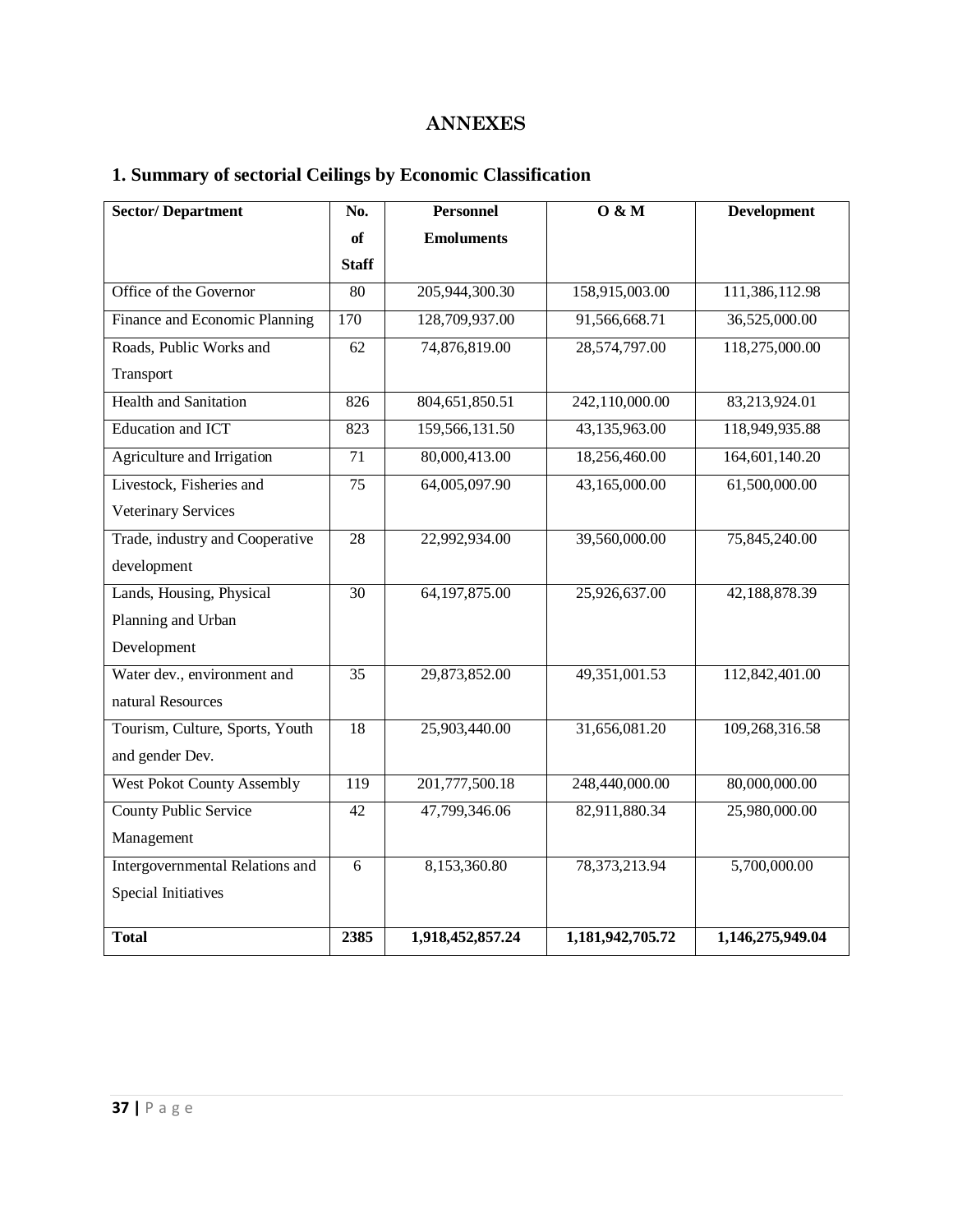# **2. Ceilings Comparative Analysis Table: CBROP 2016and 2017/2018 CFSP**

<span id="page-44-0"></span>

| <b>VOTE</b>                                                                  | 2016/2017 PRINTED<br><b>ESTIMATES</b> | 2016/2017<br><b>PRINTED</b><br><b>ESTIMATES (AS</b><br>% | <b>2016 CBROP</b><br><b>CEILING</b> | <b>2016 CBROP</b><br><b>CEILING AS A</b><br>$\%$ | <b>CFSP CEILING</b><br>2017/2018 | <b>CFSP</b><br><b>CEILING</b><br>2017/2018 as a<br>$\%$ | 2018/2019<br><b>PROJECTIONS</b> | 2019/2020<br><b>PROJECTIONS</b> |
|------------------------------------------------------------------------------|---------------------------------------|----------------------------------------------------------|-------------------------------------|--------------------------------------------------|----------------------------------|---------------------------------------------------------|---------------------------------|---------------------------------|
| <b>COUNTY EXECUTIVE</b>                                                      | 446, 103, 446. 14                     | 8.85%                                                    | 325,536,098                         | 6.79%                                            | 476,245,416.28                   | 11.14%                                                  | 334,740,050.40                  | 368,214,055.44                  |
| <b>INTERGORNMENTAL</b><br><b>RELATIONS AND SPECIAL</b><br><b>INITIATIVES</b> | 157,520,918.57                        | $3.12\%$                                                 | 75,073,010                          | 1.57%                                            | 92,226,574.74                    | 2.16%                                                   | 123,900,000.00                  | 136,290,000.00                  |
| <b>FINANCE AND ECONOMIC</b><br><b>PLANNING</b>                               | 315,817,448.27                        | 6.26%                                                    | 270,588,829                         | 5.64%                                            | 256,801,605.71                   | 6.00%                                                   | 301,082,959.80                  | 331, 191, 255. 78               |
| <b>ROADS, PUBLIC WORKS</b><br><b>AND TRANSPORT</b>                           | 503,208,962.92                        | 9.98%                                                    | 430,913,815                         | 8.99%                                            | 221,666,616.00                   | $5.18\%$                                                | 609,940,336.48                  | 670,934,370.13                  |
| <b>HEALTH AND SANITATION</b>                                                 | 1,390,328,758.94                      | 27.58%                                                   | 1,300,958,192                       | 27.14%                                           | 1,129,975,774.52                 | 26.42%                                                  | 1,450,471,423.04                | 1,595,518,565.34                |
| <b>EDUCATION AND ICT</b>                                                     | 593,424,823.25                        | 11.77%                                                   | 568,026,359                         | 11.85%                                           | 351,652,030.38                   | 8.22%                                                   | 591,871,556.06                  | 651,058,711.67                  |
| <b>AGRICULTURE AND</b><br><b>IRRIGATION</b>                                  | 238,871,778.50                        | 4.74%                                                    | 245,113,695                         | 5.11%                                            | 262,858,013.20                   | 6.15%                                                   | 305,329,729.07                  | 335,862,701.98                  |
| LIVESTOCK, FISHERIES<br><b>AND VETERINARY</b><br><b>SERVICES</b>             | 148,882,863.58                        | 2.95%                                                    | 192,472,702                         | 4.01%                                            | 168,670,097.90                   | 3.94%                                                   | 242,068,687.26                  | 266,275,555.99                  |
| TRADE, INDUSTRY AND<br><b>COOPERATIVE</b><br><b>DEVELOPMENT</b>              | 94, 651, 356.75                       | 1.88%                                                    | 105,238,177                         | 2.20%                                            | 138,398,174.00                   | 3.24%                                                   | 174,773,722.20                  | 192,251,094.42                  |
| LANDS, HOUSING,<br>PHYSICAL PLANNING AND<br><b>URBAN DEVELOPMENT</b>         | 140,875,875.32                        | 2.79%                                                    | 149,515,694                         | 3.12%                                            | 132,313,390.39                   | $3.09\%$                                                | 167, 725, 757. 79               | 184,498,333.57                  |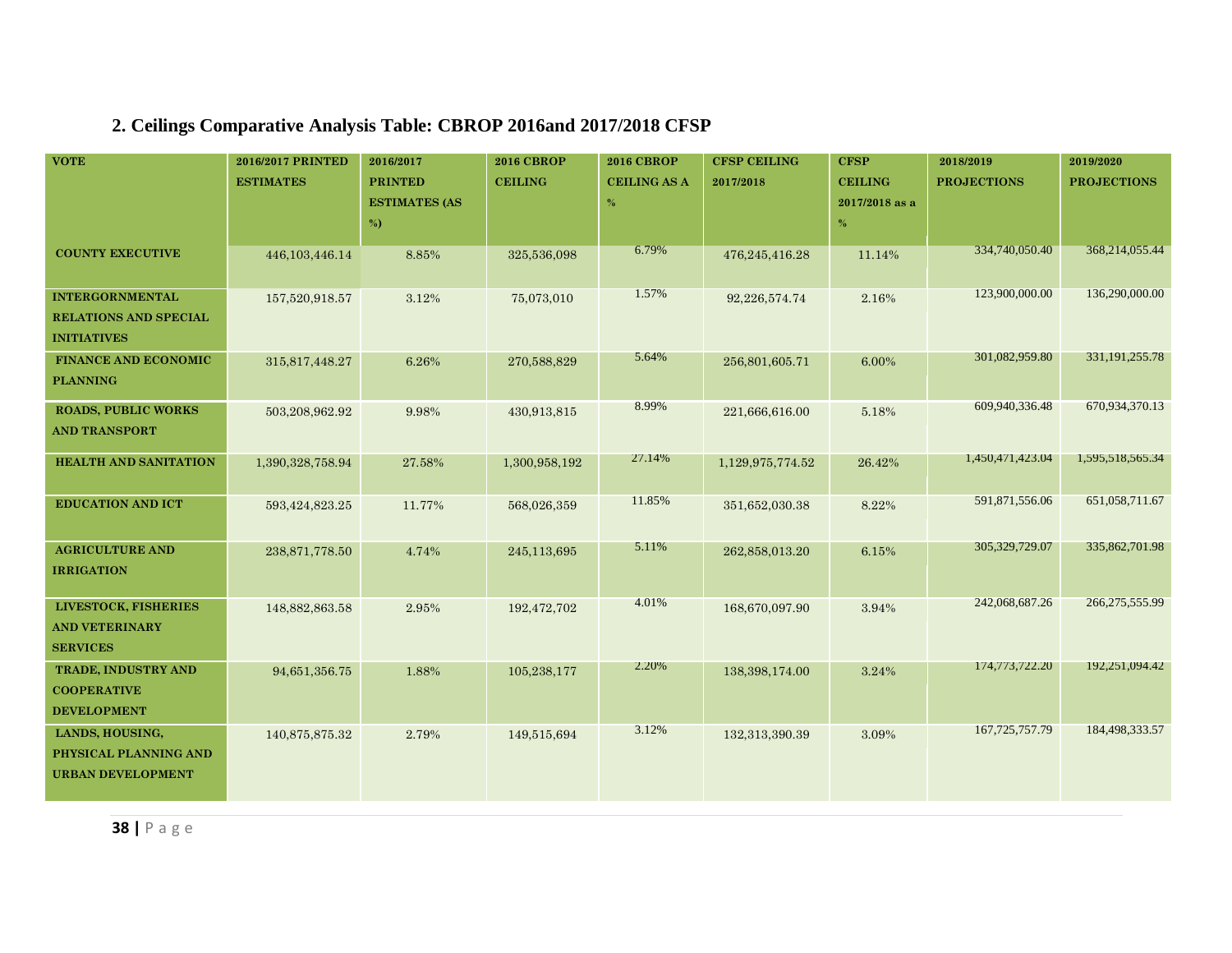| <b>WATER DEV.,</b>           | 203,825,552.26   | 4.04%   | 207,697,957   | 4.33%   | 192,067,254.53    | 4.49%   | 278,023,583.70   | 305,825,942.07   |
|------------------------------|------------------|---------|---------------|---------|-------------------|---------|------------------|------------------|
| <b>ENVIRONMENT AND</b>       |                  |         |               |         |                   |         |                  |                  |
| <b>NATURAL RESOURCES</b>     |                  |         |               |         |                   |         |                  |                  |
| TOURISM, CULTURE,            | 127,618,778.62   | 2.53%   | 219,642,257   | 4.58%   | 166,827,837.78    | 3.90%   | 201,899,860.68   | 222,089,846.75   |
| <b>SPORTS, YOUTH AND</b>     |                  |         |               |         |                   |         |                  |                  |
| <b>GENDER DEV.</b>           |                  |         |               |         |                   |         |                  |                  |
| <b>WEST POKOT COUNTY</b>     | 535,000,000.00   | 10.61%  | 560,282,000   | 11.69%  | 530, 217, 500. 18 | 12.40%  | 547,219,657.95   | 601,941,623.75   |
| <b>ASSEMBLY</b>              |                  |         |               |         |                   |         |                  |                  |
|                              |                  |         |               |         |                   |         |                  |                  |
| <b>COUNTY PUBLIC SERVICE</b> | 145, 173, 220.88 | 2.88%   | 142,790,543   | 2.98%   | 156,691,226.40    | 3.66%   | 147,000,000.00   | 161,700,000.00   |
| <b>MANAGEMENT</b>            |                  |         |               |         |                   |         |                  |                  |
| <b>TOTAL</b>                 | 5,041,303,784.00 | 100.00% | 4,793,849,328 | 100.00% | 4,276,611,512.01  | 100.00% | 5,476,047,324.43 | 6,023,652,056.87 |
|                              |                  |         |               |         |                   |         |                  |                  |

**Note1 – This table does not include ward fund for the CFSP projected ceilings for FY 2017/18.**